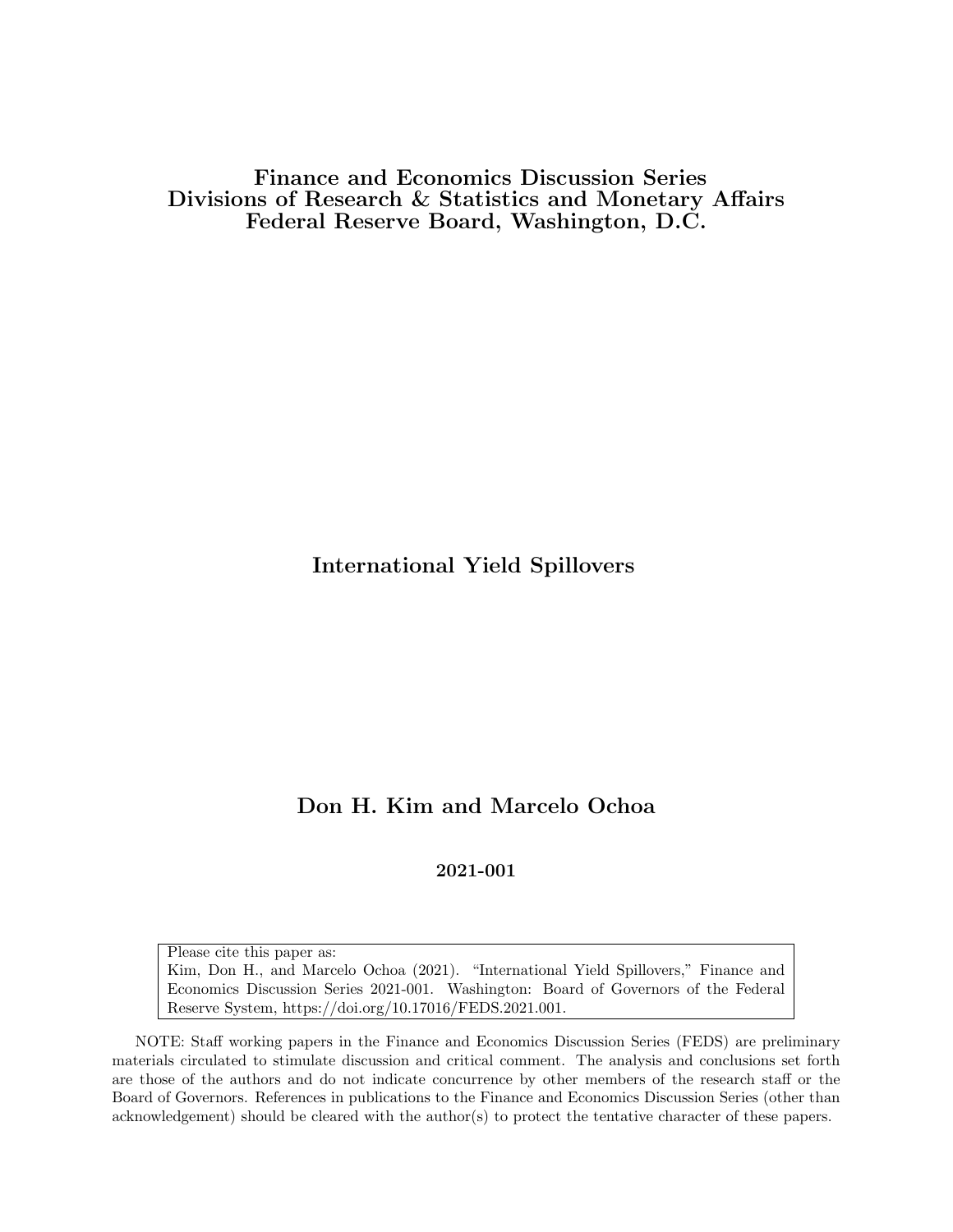# International Yield Spillovers<sup>∗</sup>

Don H. Kim† Marcelo Ochoa‡

December 11, 2020

#### Abstract

This paper investigates spillovers from foreign economies to the U.S. through changes in longterm Treasury yields. We document a decline in the contribution of U.S. domestic news to the variance of long-term Treasury yields and an increased importance of overnight yield changes—a rough proxy for the contribution of foreign shocks to U.S. yields—over the past decades. Using a model that identifies U.S., Euro area, and U.K. shocks that move global yields, we estimate that foreign (non-U.S.) shocks account for at least 20% of the daily variation in long-term U.S. yields in recent years. We argue that spillovers occur in large part through bond term premia by showing that a low level of foreign yields relative to U.S. yields predicts a decline in distant forward U.S. yields and higher returns on a strategy that is long on a long-term Treasury security and short on a long-term foreign bond.

Keywords: Bond risk premia, foreign spillovers, event study, identification by heteroskedasticity, predictability.

JEL Classifications: E52, F37, G12, G15.

<sup>∗</sup>We thank Michiel De Pooter, Eric Engstrom, John Rogers, Min Wei, Jonathan Wright, Emre Yoldas, and seminar participants at the Federal Reserve Board for helpful comments. The analysis and conclusions set forth are those of the authors and do not indicate concurrence by other members of the research staff or the Board of Governors.

<sup>†</sup>Division of Monetary Affairs, Federal Reserve Board. E-mail: [don.h.kim@frb.gov.](mailto:don.h.kim@frb.gov)

<sup>‡</sup>Division of Monetary Affairs, Federal Reserve Board. E-mail: [marcelo.ochoa@frb.gov.](mailto:marcelo.ochoa@frb.gov)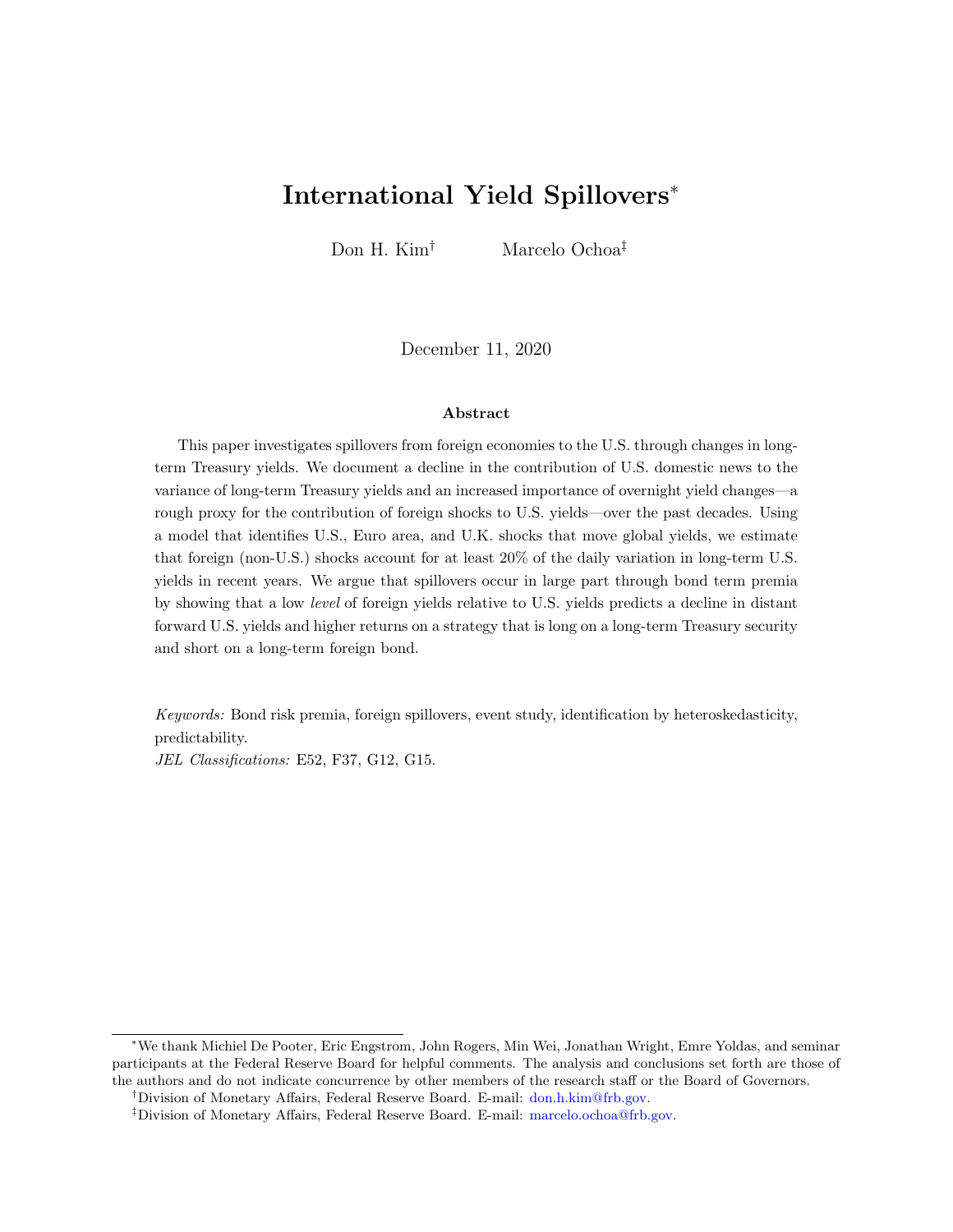# Introduction

Over past three decades, long-term interest rates across advanced economies not only experienced a secular decline, but also appeared to exhibit more frequent synchronized high-frequency fluctuations. While correlations between monthly changes in long-term U.S. yields and monthly changes in long-term yields in Germany, Japan, the U.K., and Switzerland were on average about 0.4 in the early 1990s, these correlations in the past few years were on average about two times higher, reaching levels north of 0.7 in 2019 (see Figure [1\)](#page-41-0).<sup>[1](#page-2-0)</sup> Earlier studies suggest that the comovement between developed sovereign bond yields is mainly driven by powerful financial spillovers from U.S. monetary policy to the rest of the world and the influential effect of news about U.S. macroeconomic fundamentals on foreign financial markets.<sup>[2](#page-2-1)</sup>

The behavior of long-term sovereign yields in advanced economies in recent years, however, has drawn increased attention to the possibility that U.S. yield movements are significantly affected by foreign developments. For example, even as the FOMC tightened policy between December of 2015 and the end of 2018, the 10-year Treasury yield remained low by historical standards. In fact, the 10-year Treasury yield became sufficiently low that the spread between the 10-year yield and the 3-month yield turned negative in May of 2019. While a negative spread is often interpreted as a signal of a future recession, some commentators have suggested that the spillover effects from foreign yields may have played a significant role in the inversion of the yield curve at that point in time:<sup>[3](#page-2-2)</sup> the idea is that low levels of 10-year yields in advanced foreign economies, such as Germany and Japan, put downward pressure on the 10-year Treasury yield by making longer-term U.S. bonds more attractive relative to longer-term foreign bonds.<sup>[4](#page-2-3)</sup>

<span id="page-2-0"></span>This paper provides new empirical evidence that links the movements of long-term U.S. yields

<sup>&</sup>lt;sup>1</sup>In contrast, correlations between 1-year international yields, on average, remained below 0.2 over the past decade, and do not exhibit the upward trend seen in long-term yields correlations.

<span id="page-2-1"></span><sup>2</sup>See, for example, [Goldberg and Leonard](#page-38-0) [\(2003\)](#page-38-0), [Gerko and Rey](#page-38-1) [\(2017\)](#page-38-1), [Rogers, Scotti, and Wright](#page-40-0) [\(2018\)](#page-40-0), and [Brusa, Savor, and Wilson](#page-36-0) [\(2020\)](#page-36-0).

<span id="page-2-2"></span> ${}^{3}$ See, for example, the discussion of the yield curve inversion in the August 21, 2019, [JPMorgan](https://www.jpmorgan.com/commercial-banking/insights/reassessing-the-inverted-yield-curve) commentary article titled "Reassessing the Inverted Yield Curve." The debate about whether the decline in the spread between the 10-year yield and the 3-month yield was predicting a recession in 2018 and 2019 is now moot: the recession did occur in 2020, but the economic contraction is widely viewed as caused by a large, unanticipated negative shock (i.e., the COVID-19 pandemic).

<span id="page-2-3"></span><sup>&</sup>lt;sup>4</sup>This debate was already alive after the European debt crisis. Some investors reportedly argued that the slow postcrisis growth and aggressive monetary stimulus in Europe had pushed European long-term yields to ultra-low levels, leading investors to buy long-term U.S. government bonds for the higher income they offer compared to European sovereign debt. See, for example, the June, 2012 [The Economist](https://www.economist.com/briefing/2012/06/30/to-strive-to-seek-to-find-and-not-to-yield) article "To strive, to seek, to find, and not to yield."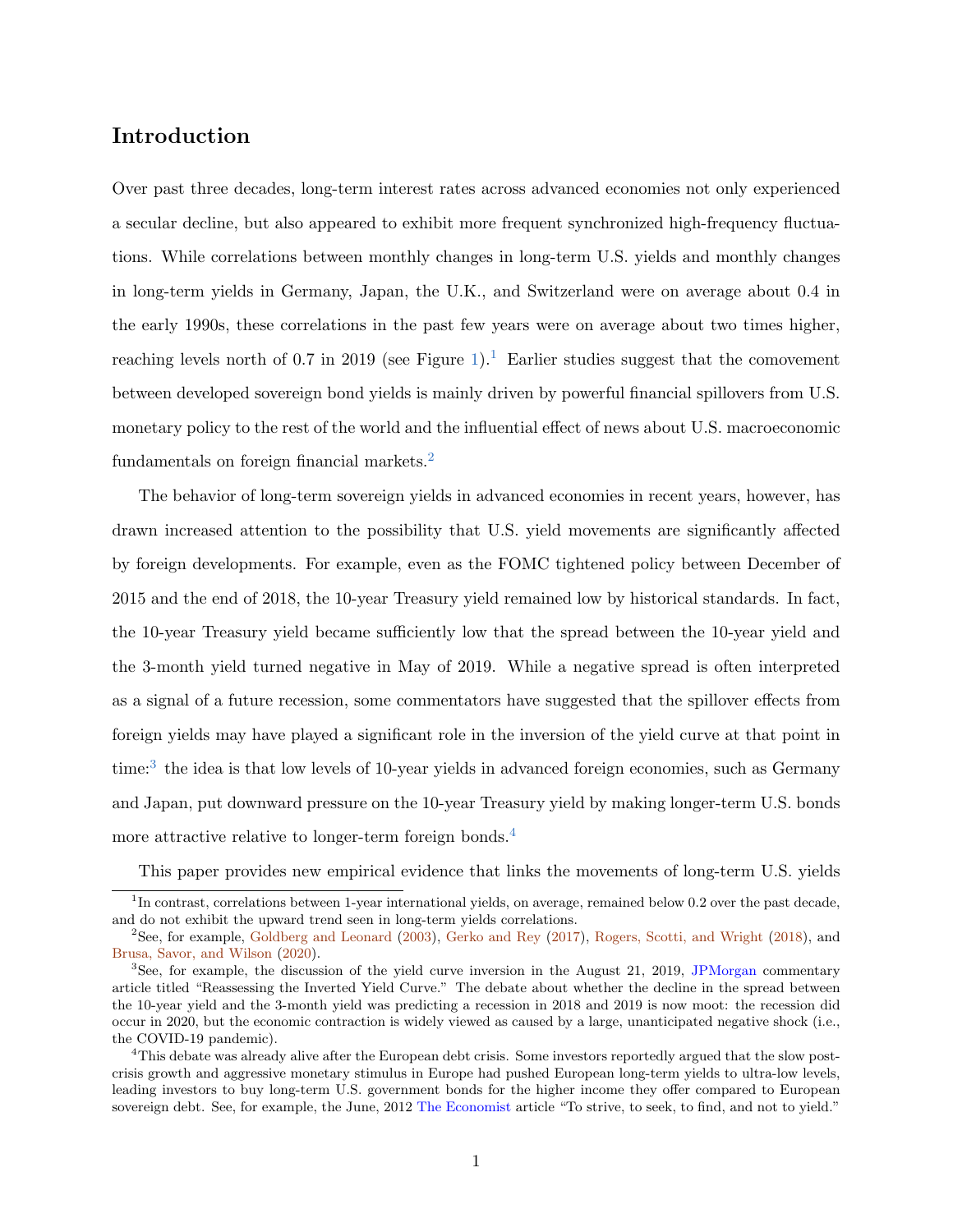to spillovers from yields in advanced foreign economies based on three alternative methodologies. We begin by constructing two simple variance ratios: the economic news variance ratio, as defined here, is the variance of 10-year Treasury yield changes accrued around a narrow window bracketing the release of major U.S. economic and policy announcements relative to the overall variance of the changes in the 10-year Treasury yield; and the overnight variance ratio, as defined here, is the variance of 10-year Treasury yield changes outside of U.S. daytime trading hours—when investors likely receive information mostly about foreign economies—relative to the overall variance of the changes in the 10-year Treasury yield. We find that the economic news variance ratio declined from explaining 30 percent of the variation in the long-term U.S. yield between 1992 and 1996 to representing 8 percent of the variation in the 2015-2019 period. Perhaps more remarkably, the overnight variance ratio—which we take as a rough proxy for the contribution of foreign shocks to U.S. yields—increased from 13 percent in the 1992-1996 period to 30 percent in the 2015- 2019 period. These findings provide suggestive evidence that the role of news about domestic fundamentals in explaining moves in long-term Treasury yields has been declining over the past three decades, and that spillovers from foreign economies to long-term U.S. yields have a significant and increasing role in explaining fluctuations in long-term U.S. rates.

Second, we propose a measure of the magnitude of spillovers from foreign yields using a model that decomposes U.S., Euro area, and U.K. long-term yield changes into three kinds of shocks: a country shock that moves bond yields globally, an idiosyncratic country shock (i.e., shock that only affects its own country yield), and "other global" shock. Country shocks that move yields globally are visible on days with influential monetary policy announcements and macro data releases but, in light of the high degree of correlation between yields in our sample of countries, it stands to reason that these shocks are also present on days without notable economic releases in these countries. We posit that while the pattern of the response of global yields to these shocks is the same for days with notable news and days without notable news, their overall magnitudes are larger on notable news days; this assumption allows us to estimate the model using the identification-by-heteroskedasticity technique of [Rigobon](#page-40-1) [\(2003\)](#page-40-1), [Rigobon and Sack](#page-40-2) [\(2004\)](#page-40-2), and [Wright](#page-40-3) [\(2012\)](#page-40-3). Using time-synchronized data on daily changes in U.S., German, and U.K. long-term yields for January 2010 through August of 2017 and a set of days with notable news, we estimate that a shock that lowers Euro area (U.K.) long-term yields by 100 basis points will lead to a decline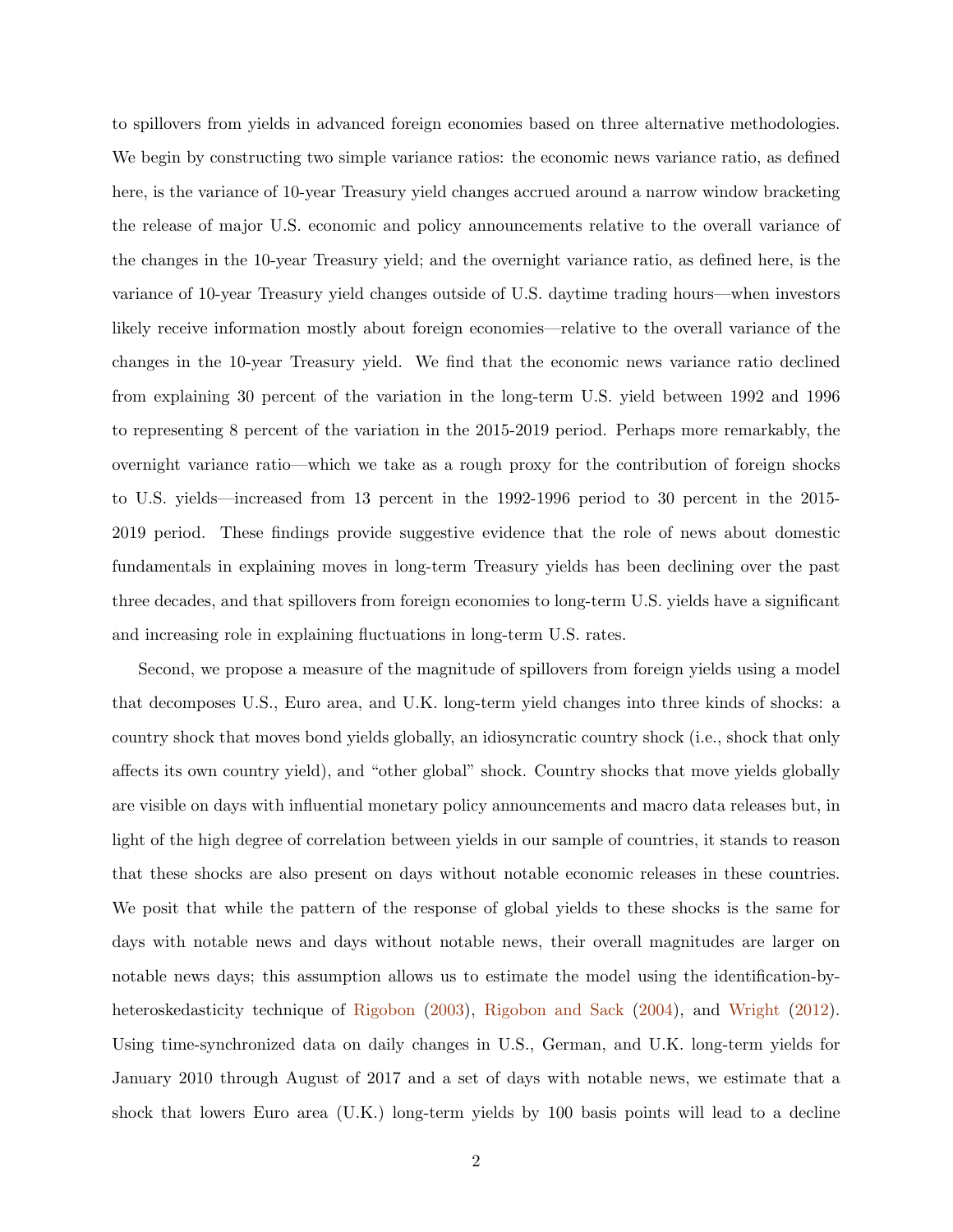in U.S. long-term yields of about 50 (40) basis points, roughly consistent with the event-study estimates in [Curcuru, De Pooter, and Eckerd](#page-37-0) [\(2018\)](#page-37-0). We further document that the share of variance of long-term U.S. yields explained by Euro area and U.K. shocks is non-negligible. Our estimates suggest that between 20 to 25 percent of 10-year Treasury yield variations are accounted for by foreign (non-U.S.) shocks over the 2010-2017 period. This figure is likely a lower bound on the true degree of spillovers from foreign yields to U.S. yields, as the effects from other economies, such as Japan and China, are either estimated to be very small or unaccounted for in our measure, reflecting the limitations of our model.

Third, we provide evidence that the downward pressure on U.S. yields from the low level of yields in advanced foreign economies (relative to U.S. yields) also manifests itself in terms of predictable variations in U.S. yields. We explore this effect by running predictive regressions of weekly changes in long-term U.S. yields on the spread between the 10-year Treasury yield and the 10 year foreign yield. Our measure of long-term foreign yield is a GDP-weighted average of yields on government debt for three advanced foreign economies, Germany, Japan, and the U.K., which have safety and liquidity features that are somewhat comparable to U.S. Treasury securities. The predictive regressions show that after a widening of the U.S.–foreign long-term yield spread, investors expect Treasury yields to decline over the following week, even after controlling for factors capturing the U.S. business cycle—the near-term spread [\(Engstrom and Sharpe,](#page-37-1) [2019\)](#page-37-1), the forward spread [\(Fama and Bliss,](#page-37-2) [1987\)](#page-37-2), the Aaa-Treasury spread [\(Krishnamurthy and Vissing-Jorgensen,](#page-39-0) [2012\)](#page-39-0), and the effective duration of mortgage-backed securities (MBS) [\(Hanson,](#page-38-2) [2014;](#page-38-2) [Malkho](#page-39-1)[zov, Mueller, Vedolin, and Venter,](#page-39-1) [2016\)](#page-39-1). The predictive power of the U.S.–foreign yield spread is economically and statistically significant for future changes in long-term Treasury yields outside of windows bracketing the release of key U.S. economic releases, whereas it does not seem to predict yield fluctuations around U.S. macroeconomic and policy announcements. Interestingly, the predictability of the U.S.–foreign long-term yield spread increases when the overnight variance of U.S. yields is higher than usual, which are times when shifts in the spread between long-term U.S. and long-term foreign yields are likely driven by information concerning the economic outlook abroad. The predictive ability of the U.S.–foreign yield spread raises the question of whether it reflects predictable movements in short-term rate expectations or predictable movements in term premia. Starting from the premise that distant nominal forward rates are mostly driven by time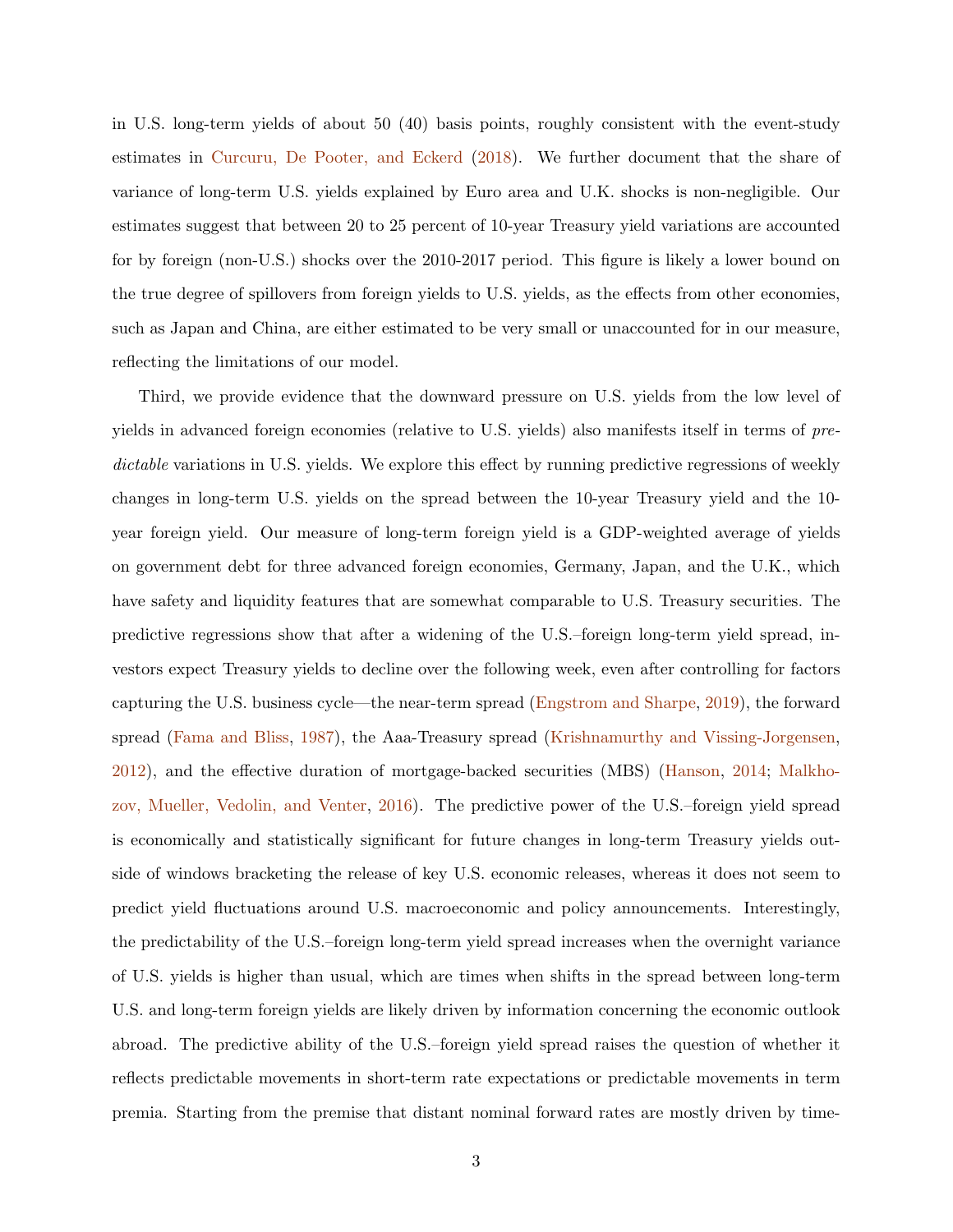varying term premia, we document the predictability of forward rates for different horizons. Our results show that the U.S.–foreign yield spread is a stronger predictor of distant forward rates than short-forward rates. Similarly, we find that the U.S.–foreign long-term yield spread is a strong predictor of the excess return on a strategy that takes a long position in a long-term U.S. bond and a short position in a long-term foreign bond. Taken together, these empirical results suggest that the U.S.–foreign long-term yield spread is more informative about term premia than about future short rates, supporting the idea that spillovers to long-term U.S. yields likely occur through a portfolio balance channel.

Related Literature. This paper is related to several strands of the literature. One is those that study the presence of a global factor driving yields across advanced economies.<sup>[5](#page-5-0)</sup> [Diebold, Li, and](#page-37-3) [Yue](#page-37-3) [\(2008\)](#page-37-3) find that global yield factors linked to macroeconomic fundamentals appear to explain a significant fraction of country yield curve dynamics. Furthermore, [Dahlquist and Hasseltoft](#page-37-4) [\(2013\)](#page-37-4) find that a global Cochrane-Piazzesi (CP) factor has a strong forecasting power for bond returns in both the U.S. and industrial countries, and [Jotikasthira, Le, and Lundblad](#page-38-3) [\(2015\)](#page-38-3) find that a global inflation factor and the level of U.S. yields drive the comovement between international yields. The global factors identified in these papers, however, are closely related to bond risk premia and monetary policy in the U.S. [Dahlquist and Hasseltoft](#page-37-4) [\(2013\)](#page-37-4) show that their global CP factor is highly correlated with the U.S. CP factor and [Jotikasthira, Le, and Lundblad](#page-38-3) [\(2015\)](#page-38-3) find that the level factor in the U.S. yield curve is the most important contributor to the correlation between U.S. and German yields. This paper differs from these contributions in that, building on the observation that a large fraction of what drives long-term yields in the U.S. and other advanced economies is "global," much of our focus is on taking apart this global component, separately identifying the contribution of shocks emanating from the U.S. and from advanced foreign economies.

This paper also builds on and extends the literature that studies the international transmission of foreign and U.S. macroeconomic and monetary policy announcements in global capital markets.[6](#page-5-1) [Gerko and Rey](#page-38-1) [\(2017\)](#page-38-1) and [Rogers, Scotti, and Wright](#page-40-0) [\(2018\)](#page-40-0), using high-frequency asset price

<span id="page-5-0"></span><sup>5</sup>There is also a sizable literature that analyzes multi-country yield curves and exchange rates in no-arbitrage term structure models, which have "global" factors and "local" factors. See, for example, [Backus, Foresi, and Telmer](#page-36-1) [\(2001\)](#page-36-1), [Ahn](#page-36-2) [\(2004\)](#page-36-2), [Sarno, Schneider, and Wagner](#page-40-4) [\(2012\)](#page-40-4), and [Kaminska, Meldrum, and Smith](#page-38-4) [\(2013\)](#page-38-4).

<span id="page-5-1"></span> $6$ There is a large literature focusing on the international transmission of U.S. monetary policy shocks to advanced and emerging economies. See, for example, [Kim](#page-39-2) [\(2001\)](#page-39-2), [Bowman, Londono, and Sapriza](#page-36-3) [\(2015\)](#page-36-3), [Neely](#page-39-3) [\(2015\)](#page-39-3), [Aizenman, Chinn, and Ito](#page-36-4) [\(2016\)](#page-36-4), [Dedola, Rivolta, and Stracca](#page-37-5) [\(2017\)](#page-37-5), [Bernanke](#page-36-5) [\(2017\)](#page-36-5), and [Curcuru, Kamin, Li,](#page-37-6) [and Rodriguez](#page-37-6) [\(2018\)](#page-37-6).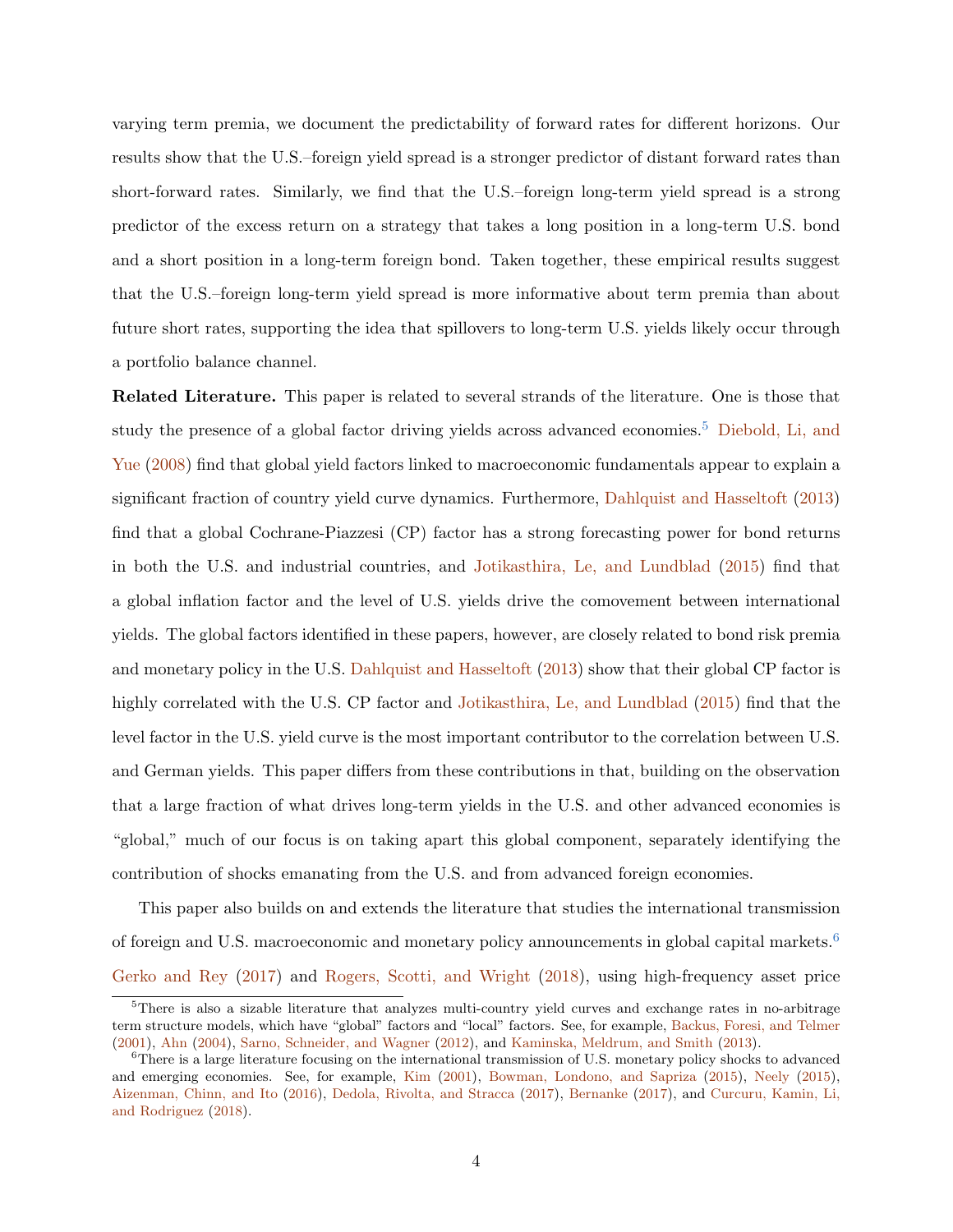movements around monetary policy events as an external instrument to identify monetary policy shocks in a structural VAR, find strong evidence of important spillovers from U.S. monetary policy to bond risk premia in Germany, Japan and the U.K. On the other hand, their evidence on spillovers from monetary policy actions in advanced foreign economies to long-term Treasury yields is mixed and mostly sides with the view that the U.S. sets the tone in international bond markets.<sup>[7](#page-6-0)</sup> Furthermore, [Goldberg and Leonard](#page-38-0) [\(2003\)](#page-38-0) find that, while many U.S. economic news had significant effects on German yields, German and Euro area economic news generally had insignificant effect on U.S. yields. By contrast, using an event-study approach, [Curcuru, De Pooter, and Eckerd](#page-37-0) [\(2018\)](#page-37-0) do find evidence of spillovers from German yields to U.S. yields following policy communications from the ECB. Consistent with their results, we find that the response of U.S. yields to foreign shocks is economically and statistically significant. In addition, [Dilts Stedman](#page-37-7) [\(2020\)](#page-37-7) finds evidence of spillovers from the Euro area and Bank of England unconventional monetary policy measures to U.S. yields, particularly after 2015, and [Kearns, Schrimpf, and Xia](#page-39-4) [\(2020\)](#page-39-4) find significant evidence of spillovers from ECB announcements, while the spillovers from the actions of other advanced economy central banks, including the Bank of England and the Bank of Japan, are estimated to be mild. However, existing research using an event-study methodology around monetary policy announcements still leave open the question how much of U.S. yield variation is accounted for by foreign shocks because days with ECB announcements represent only a fraction the total number of business days. By imposing more structure to the model and including the behavior of yields on days without notable news, our empirical approach allows us to estimate the contribution of U.S. and foreign (non-U.S.) shocks to the total variance of yield changes. Our paper also distinguishes from the current literature by offering complementary evidence based on the overnight variance ratio, which exploits the round-the-clock trading in the Treasury market and highlights the fluctuations in long-term yields outside U.S. trading hours. In addition, while most of this literature has focused on the effect of central bank communications (i.e., monetary policy shocks) on global yields, our two approaches consider the spillovers from both macroeconomic and monetary policy announcements.

<span id="page-6-0"></span>Lastly, this paper is related to an older literature that studies interest rate linkages in a coin-

<sup>7</sup>Relatedly, [Brusa, Savor, and Wilson](#page-36-0) [\(2020\)](#page-36-0) show that investors in equity markets in Germany, Japan, and the U.K. demand a high risk premium around FOMC announcements, but U.S. equity markets seem unmoved by decisions of the European Central Bank (ECB), the Bank of Japan and the Bank of England.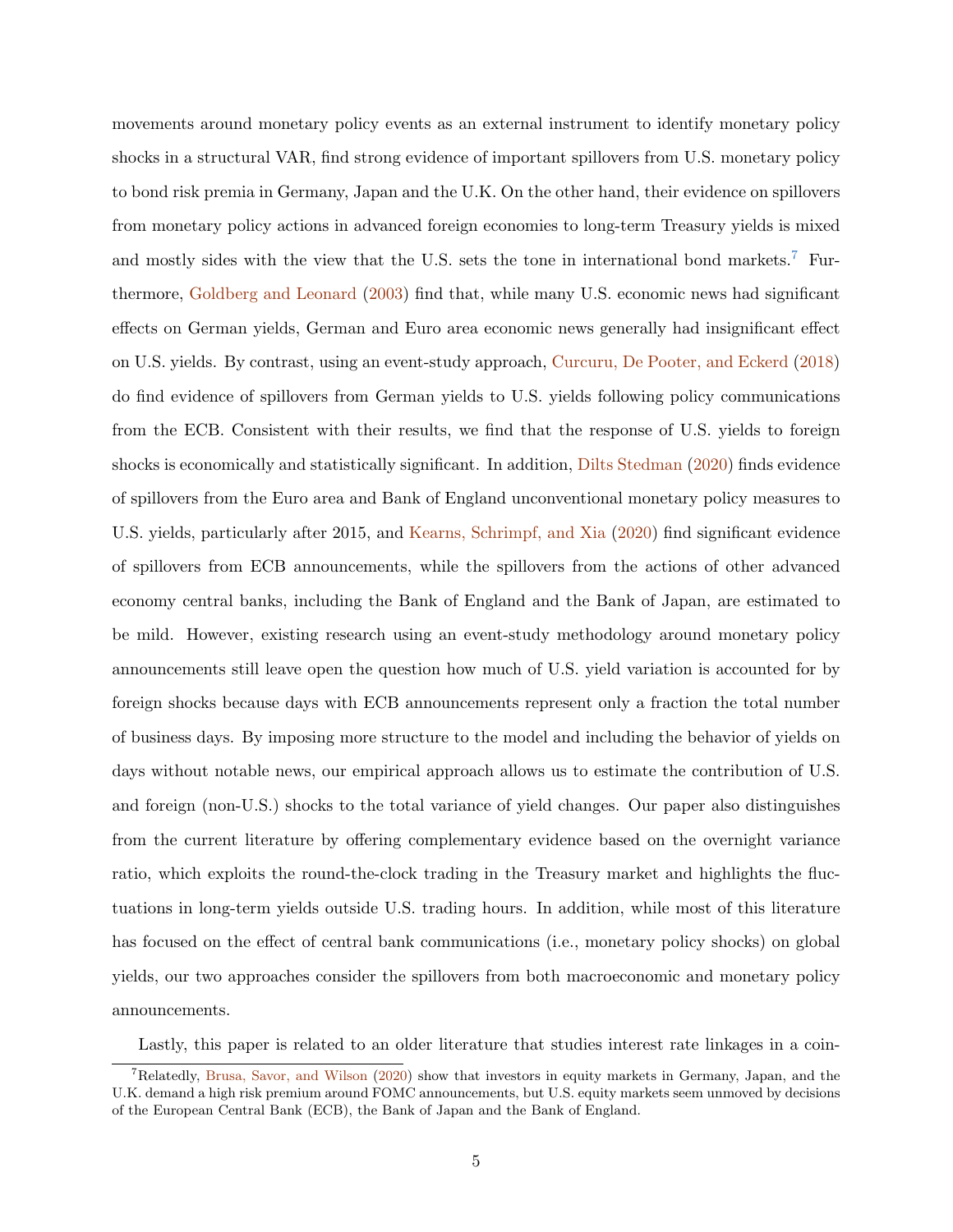tegration framework. Kirchgässner and Wolters [\(1993\)](#page-39-5), for example, examines the cointegration of U.S., German, and other European short-term interest rates to test the "German Dominance" hypothesis, and [Chinn and Frankel](#page-36-6) [\(1995\)](#page-36-6) studies the relative influence of U.S. and Japanese real interest rates on the determination of rates in Pacific Rim countries using an error correction model. The predictive power of the U.S.–foreign long-term yield spread documented in Section [3](#page-19-0) can be viewed analogous to the empirical evidence of the presence of cointegrating vector documented in this literature. However, these studies have focused on shorter-maturity interest rates (as opposed to longer-maturity interest rates that are the focus of our paper), and we are not aware of studies in this framework that focus on examining the influence of other countries on U.S. interest rates. Furthermore, compared to cointegration approaches, our predictive regressions allow us to more manageably control for other known predictors of bond returns.

The paper is organized as follows. Section [1](#page-7-0) describes how to measure the two variance ratios, the economic news variance ratio and overnight variance ratio, and documents their trajectory over the past three decades. Section [2](#page-11-0) presents a measure of the degree of spillovers to U.S. yields based on heteroskedasticity of long-term yields around notable news events. Section [3](#page-19-0) documents the predictive ability of the U.S.–foreign long-term yield spread for changes in long-term U.S. yields. The last Section concludes. An Appendix contains details of the data sources and variable definitions, details of the identification assumptions and criteria for selecting notable news days utilized in Section [2,](#page-11-0) and robustness checks.

# <span id="page-7-0"></span>1 Decomposing Round-the-Clock Variations in Long-Term Yields

One simple way to gauge the contribution of domestic macroeconomic and monetary policy announcements to the overall variation in long-term yields is to decompose the change in yields between time  $t$  and  $t + 1$  into two components as

<span id="page-7-1"></span>
$$
\Delta y_{t+1} = \Delta y_{a,t+1} + \Delta y_{\text{na},t+1},\tag{1}
$$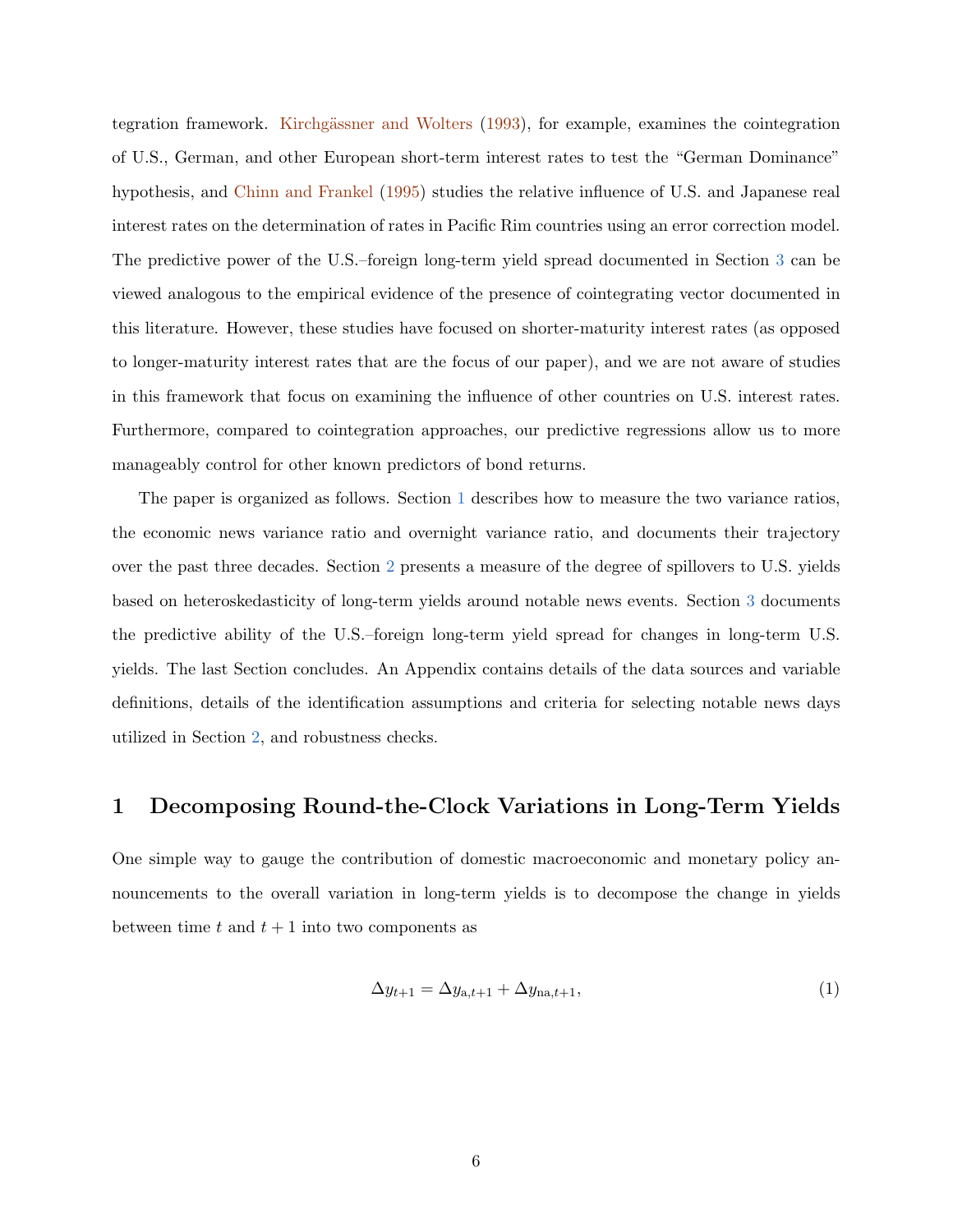where  $\Delta y_{a,t+1}$  is the yield change accrued around a narrow window bracketing the release of major economic and policy announcements, and  $\Delta y_{na,t+1}$  is the yield change outside of theses windows.<sup>[8](#page-8-0)</sup> Using this decomposition, we construct the economic news variance ratio as the variance of longterm yields around economic announcements relative to the overall variance of long-term yields,

$$
\frac{\text{Var}(\Delta y_{a,t+1})}{\text{Var}(\Delta y_{t+1})}.\tag{2}
$$

This ratio measures the importance of domestic macroeconomic and policy announcements in explaining the variation in long-term yields.

More specifically, we define  $\Delta y_{t+1}$  as the weekly change in the yield on the most recently issued 10-year Treasury security. We use intraday yields on the 10-year on-the-run Treasury security to construct the change in yields between 5 minutes before to 25 minutes after major U.S. macroeconomic and policy announcements. We focus on the reaction of yields around the release of the FOMC statement and the following fourteen major releases: nonfarm payrolls, CPI, PPI, retail sales, PCE, durable goods orders, initial unemployment claims, industrial production, ISM manufacturing, capacity utilization, real GDP, Michigan consumer confidence, leading economic indicators, and new home sales.<sup>[9](#page-8-1)</sup> We cumulate the change in yields around macroeconomic releases to a weekly frequency, so that  $\Delta y_{a,t+1}$  represents the change in long-term Treasury yields during week  $t + 1$ . Our sample covers January of 1992 to December of 2019.

Alternatively, yield changes can be decomposed as

$$
\Delta y_{t+1} = \Delta y_{0,t+1} + \Delta y_{d,t+1},\tag{3}
$$

where  $\Delta y_{0,t+1}$  and  $\Delta y_{d,t+1}$  represent changes in the yield overnight and changes in the yield during the domestic daytime trading session, respectively. The overnight variance ratio is defined as

$$
\frac{\text{Var}(\Delta y_{0,t+1})}{\text{Var}(\Delta y_{t+1})}.\tag{4}
$$

<span id="page-8-0"></span><sup>&</sup>lt;sup>8</sup>This decomposition is analogous to the decomposition in [Faust and Wright](#page-38-5) [\(2018\)](#page-38-5) of bond returns earned around announcements and at other times.

<span id="page-8-1"></span><sup>9</sup>These announcements have been shown to be influential for bond returns in previous studies such as [Fleming](#page-38-6) [and Remolona](#page-38-6) [\(1999\)](#page-38-6), [Balduzzi, Elton, and Green](#page-36-7) [\(2001\)](#page-36-7), [Andersen, Bollerslev, Diebold, and Vega](#page-36-8) [\(2007\)](#page-36-8), [Faust,](#page-38-7) [Rogers, Wang, and Wright](#page-38-7) [\(2007\)](#page-38-7), [Swanson and Williams](#page-40-5) [\(2014\)](#page-40-5), and [Faust and Wright](#page-38-5) [\(2018\)](#page-38-5).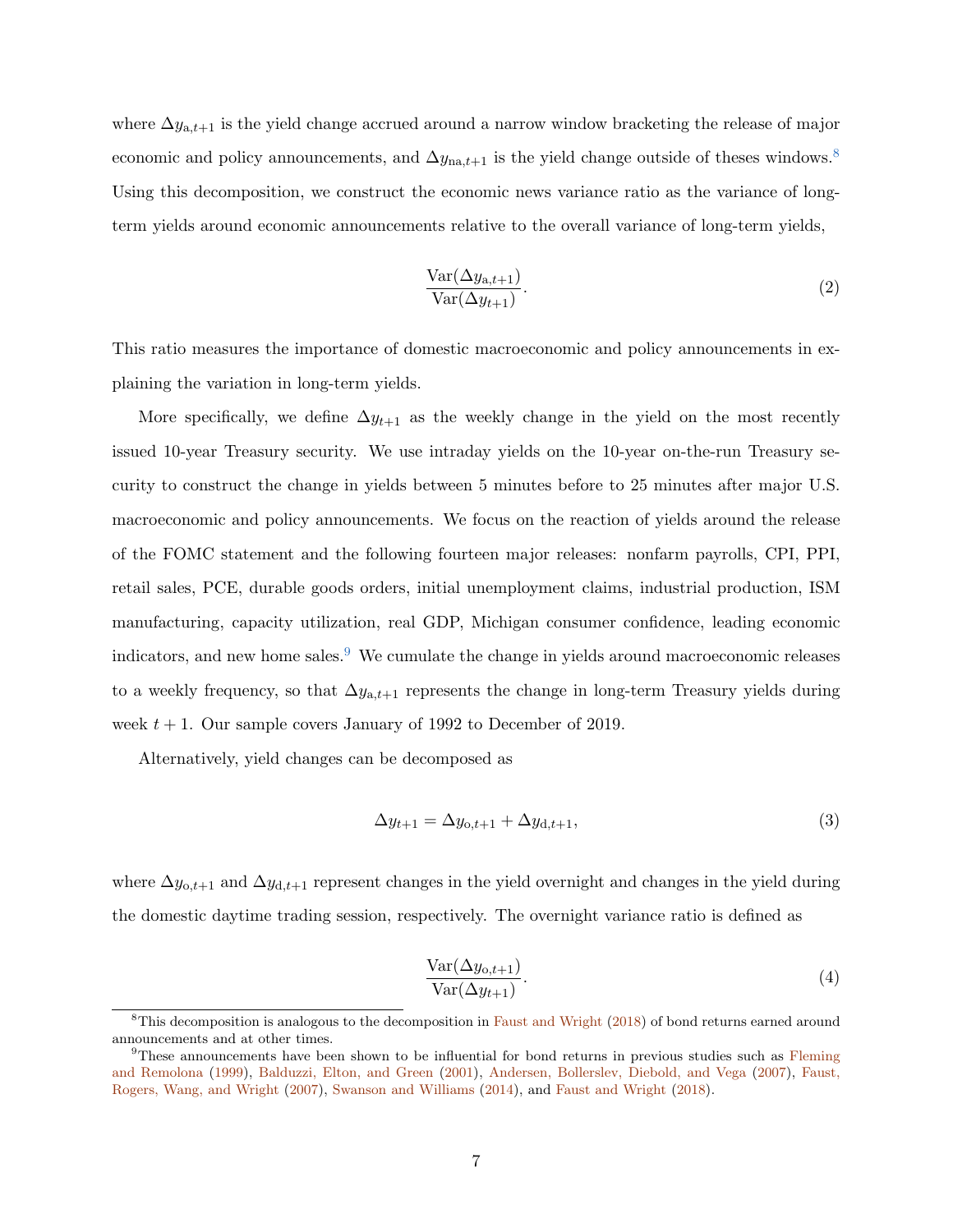This ratio provides a rough measure of the degree of spillovers from news about foreign macroeconomic fundamentals and economic policies to domestic long-term yields, since many of the most important foreign economic news are released outside of U.S. daytime trading hours. We define overnight yield changes as the change in the 10-year Treasury yield between 8 a.m. and 5 p.m. of the previous business day.[10](#page-9-0) To match the weekly frequency of the data, we cumulate the overnight changes over each week in the sample.

Table [1](#page-45-0) reports the estimates of the economic news variance ratio and the overnight variance ratio for the full sample (1992–2019), the first five years of the sample (1992–1996), and the last five years of the sample (2015–2019). The last two columns of Table [1](#page-45-0) show the difference in the economic variance ratio and the overnight variance ratio between the early and the late sample as well as the Wald statistic testing the null hypothesis that the contribution of these news to the variance of long-term U.S. yields has remained constant. [Newey and West](#page-39-6) [\(1987\)](#page-39-6) standard errors are provided in parenthesis, and the p-values associated with the Wald test are provided in brackets. These values are heteroskedasticity-robust and allow for serial correlation up to 52 lags.

As shown in the first column of Table [1,](#page-45-0) from 1992 to 2019 the economic news variance ratio is around 20 percent. The sub-sample evidence, reported in columns (2) and (3), shows that the economic variance ratio—the fraction of the variance in yields explained by yield fluctuations around economic news releases—has declined from representing close to 30 percent of the variation in yields between 1992 and 1996 to about 10 percent in the 2015-2019 period. The Wald test shows that the decline in the economic news variance ratio between the early and the late parts of the sample is highly statistically significant. All in all, the evidence suggesting a decreasing role of fluctuations in yields around U.S. macro announcements is striking.

The decline in the economic variance ratio—and, equivalently, the rise in the share of yield variations from movements outside announcement windows—appears to reflect in large part the rise in the share of yield variations coming from overnight hours.<sup>[11](#page-9-1)</sup> Table [1](#page-45-0) shows that the share of yield variation due to overnight yield movements increased from percentages in the low teens in

<span id="page-9-0"></span><sup>&</sup>lt;sup>10</sup>The Treasury market is an over-the-counter market that is open (almost) around the clock. Therefore, there are not official opening and closing times for daytime trading sessions.

<span id="page-9-1"></span><sup>&</sup>lt;sup>11</sup>We have  $\text{Var}(\Delta y_{\text{na}})/\text{Var}(\Delta y) \approx 1 - \text{Var}(\Delta y_{\text{a}})/\text{Var}(\Delta y)$ , because  $\text{cov}(\Delta y_{\text{a}}, \Delta y_{\text{na}}) \approx 0$ . And note that, since there are practically no U.S. macro data releases or policy announcements during overnight hours, the overnight yield changes can be viewed as a component of the the yield changes during non-announcement periods  $\Delta y_{\text{na}}$ , i.e.,  $\Delta y_{\text{na}} = \Delta y_{\text{o}} + \Delta y_{\text{na,d}}$ , where  $\Delta y_{\text{na,d}}$  denotes the yield changes in non-announcement periods that occur during the day time.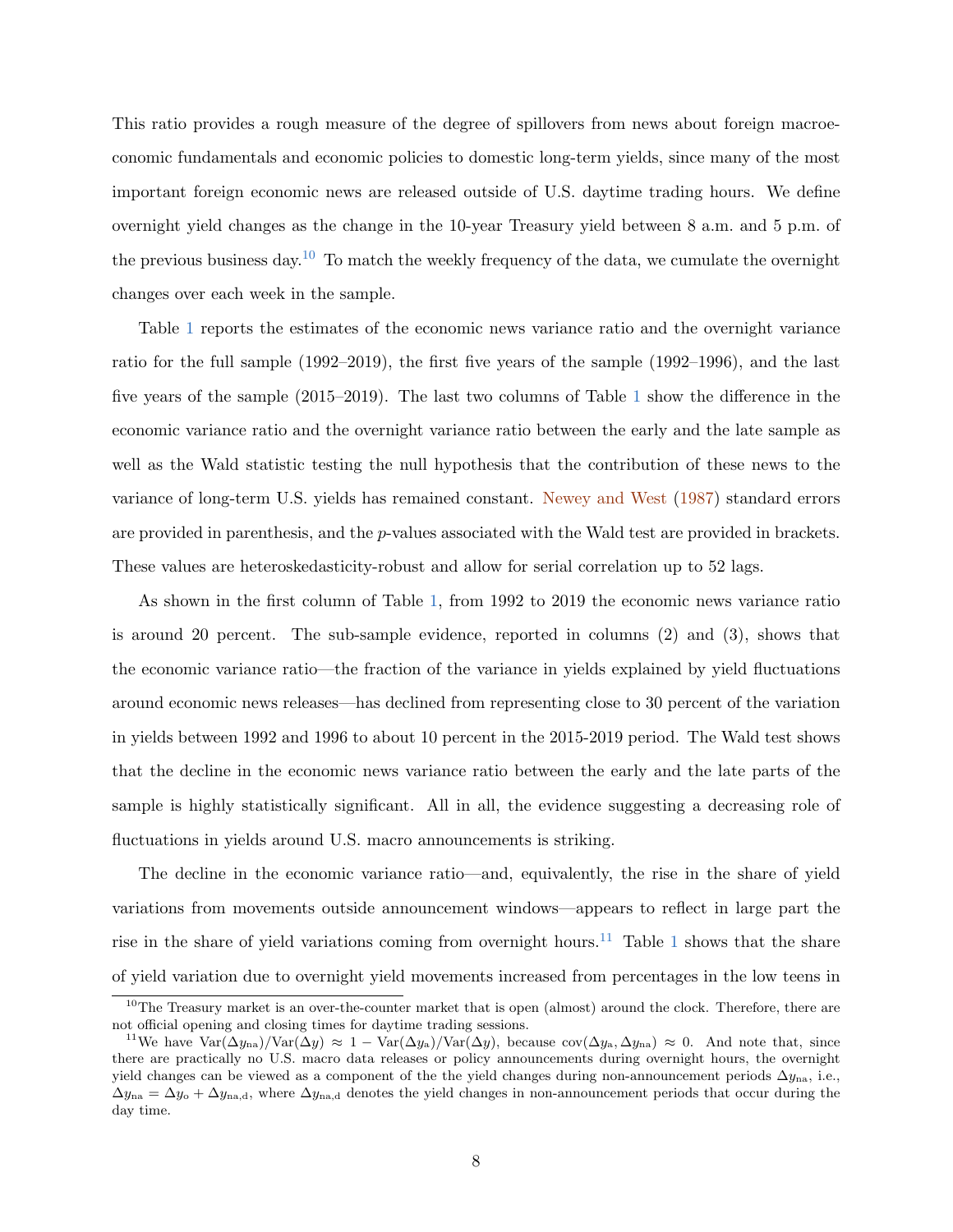the 1992-1996 period to slightly above 30 percent in the 2015-2019 period. As indicated by the Wald statistic, the increase in the overnight variance ratio between the 1992–1997 and 2015–2019 is statistically significant.

Figure [2](#page-42-0) provides a more detailed look at the evolution of the variance ratios by plotting the economic news variance ratio (dotted line) and the overnight variance ratio (solid line) from 1992 to 2019 using a 5-year rolling window; the variance ratios plotted at time  $t$  are computed using weekly data from  $t-5$  years to  $t$ . As can be seen, the overnight variance ratio has trended up more or less steadily over time, though the increase appears a bit faster in the more recent period, which followed developments such as the ECB and the Bank of Japan (BoJ) setting negative policy interest rates and launching asset purchase programs targeting a wide range of long-duration assets. The economic news variance ratio, on the other hand, shows an overall decline over the 1992–2019 period, with a notable dip and bounce-back in the 2000s. Interestingly, this variance ratio was higher during the effective lower bound (ELB) period (2008–2015) than in the period after the Federal Reserve started increasing the target for the federal funds rate.<sup>[12](#page-10-0)</sup>

Admittedly, overnight yield changes are only a rough measure of spillovers from foreign economies to U.S. yield changes. Some important foreign news, such as the ECB press conference following its policy announcement, arrive during the daytime U.S. trading session, and some U.S. economic news occur during overnight trading hours as is, for example, the case of the outcome of the U.S. presidential election. Even so, the evidence that the contribution of movements in yields during overnight trading hours not only increased significantly over the past three decades but has surpassed the contribution of moves around major domestic economic announcements is striking, and suggests that spillovers from foreign economies to long-term U.S. yields have a significant and increasing role in explaining fluctuations in long-term U.S. rates.

It is important to note that the increased contribution of overnight changes in yields over our sample period is not explained by the possibly lower liquidity of the Treasury market during the overnight hours in the earlier part of the sample. While intraday data on yields that are used in

<span id="page-10-0"></span> $12$ [Swanson and Williams](#page-40-5) [\(2014\)](#page-40-5) document that shorter maturity yields were less sensitive to economic data releases during the ELB period, especially following the introduction of date-based forward guidance. On the other hand, these authors find that longer-term yields such as the 10-year yield, which is our focus, were less affected by the ELB (See, [Swanson,](#page-40-6) [2018,](#page-40-6) for evidence including the last years of the ELB period). At the same time, the volatility compression effect due to the ELB, if there is any, can be expected to appear in both the numerator and the denominator of the variance ratios, therefore the variance ratios would not be particularly influenced by the ELB.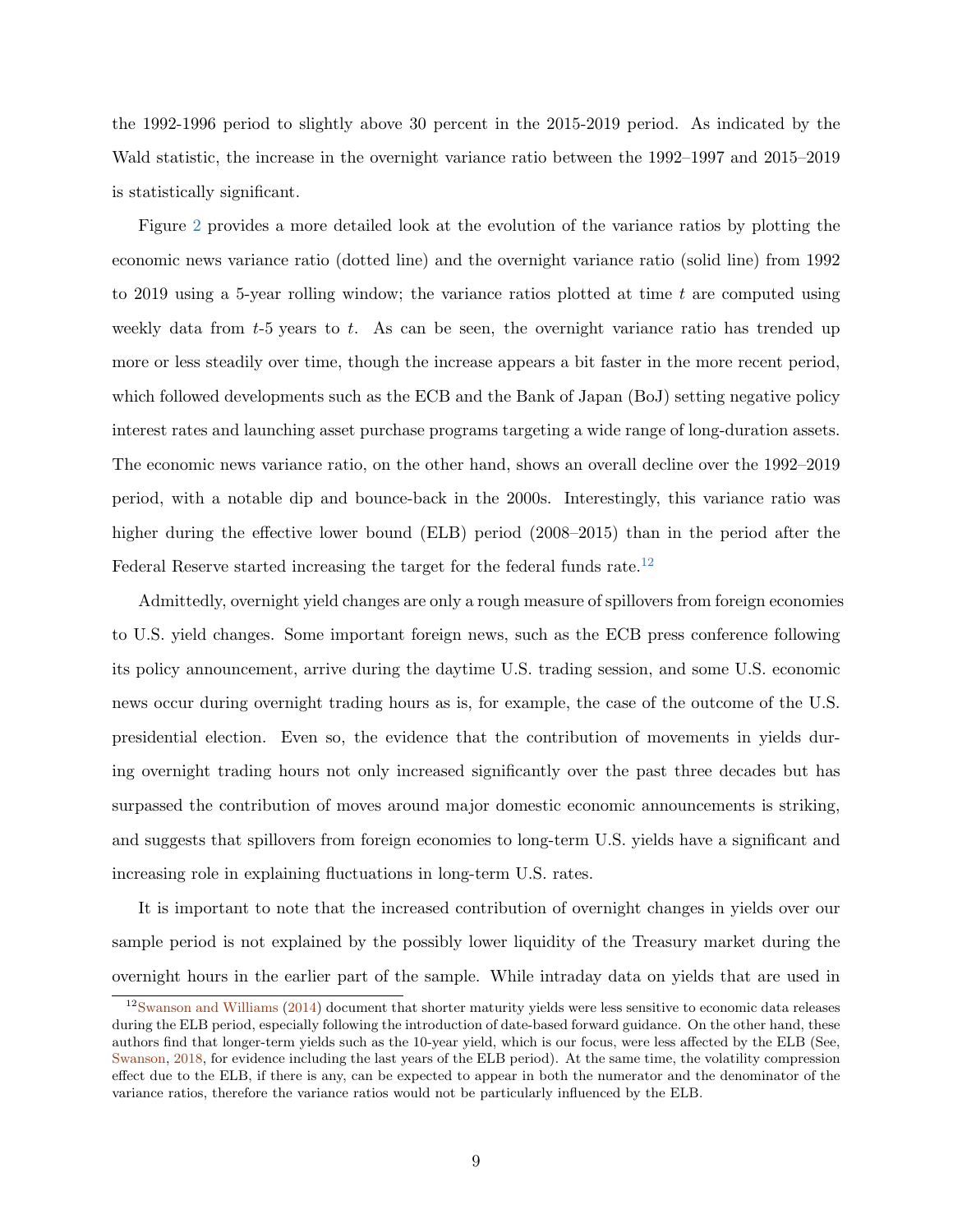our exercise are more spotty during overnight hours, our measure of overnight yield changes utilizes only the yield before the start of U.S. daytime session (namely, 8:00 a.m.) and the yield at the previous close of U.S. daytime session (namely, 5:00 p.m.); therefore, as long as market-moving foreign news during the overnight hours are incorporated in Treasury prices before the start of U.S. daytime session, our measure would capture them. The other possibility – that overnight foreign news are not incorporated until after the start of U.S. daytime trading – would require a fairly strong belief in market inefficiency.<sup>[13](#page-11-1)</sup>

# <span id="page-11-0"></span>2 Decomposing Multi-Country Yield Changes

### 2.1 Identification by Heteroskedasticity

In the empirical exercise that follows, we assume that dynamics of U.S., Euro area (EA) and U.K. long-term yields can be written as

<span id="page-11-2"></span>
$$
\begin{bmatrix}\n\Delta y_t^{US} \\
\Delta y_t^{EA} \\
\Delta y_t^{UK}\n\end{bmatrix} = \begin{bmatrix}\n1 & \Gamma_{12} & \Gamma_{13} \\
\Gamma_{21} & 1 & \Gamma_{23} \\
\Gamma_{31} & \Gamma_{32} & 1\n\end{bmatrix} \begin{bmatrix}\n\varepsilon_t^{US} \\
\varepsilon_t^{EA} \\
\varepsilon_t^{UK}\n\end{bmatrix} + \begin{bmatrix}\n1 \\
1 \\
1\n\end{bmatrix} \eta_t + \begin{bmatrix}\n\ell_t^{US} \\
\ell_t^{EA} \\
\ell_t^{UK}\n\end{bmatrix},
$$
\n(5)

where  $\Delta y_t^i$  is the daily change in country *i*'s long-term yield (*i* = 1, 2, 3 = US, EA, UK). Our model assumes two types of individual country shocks. The shocks  $\varepsilon_t^{US}, \varepsilon_t^{EA}, \varepsilon_t^{UK}$  are shocks that arise from country i and affect not only their own country yields but also yields in other countries; the spillover from country i shock to country j is given by  $\Gamma_{ji}$ . In this sense,  $\varepsilon$ -shocks are global shocks. The  $\ell_t$  shocks—the other individual country shocks—are purely local shocks (i.e., idiosyncratic shocks) that affect only their own country yields. Yields are also assumed to be driven by a third unobserved shock,  $\eta_t$ , that affects yields in all countries. This shock gauges global shocks not captured by  $\varepsilon_t^j$  $t<sub>t</sub>$  such as those emanating from other economies or regions, e.g., Asia or Middle East. Although we assume that all shocks are uncorrelated, long-term yields will be correlated as long as  $\Gamma_{ij}$  are different from zero or country yields are sensitive to the "other global" shock  $\eta_t$ .

<span id="page-11-1"></span> $13$ In his analysis of the Treasury market, [Fleming](#page-38-8) [\(1997\)](#page-38-8) shows that U.S. trading jumps higher in the first-half hour of New York trading (7:30 a.m. to 8 a.m.). The time window we use to compute the overnight change in yields, in turn, likely captures the response of domestic investors to foreign news, even if domestic traders reacted with some lag to overnight foreign news.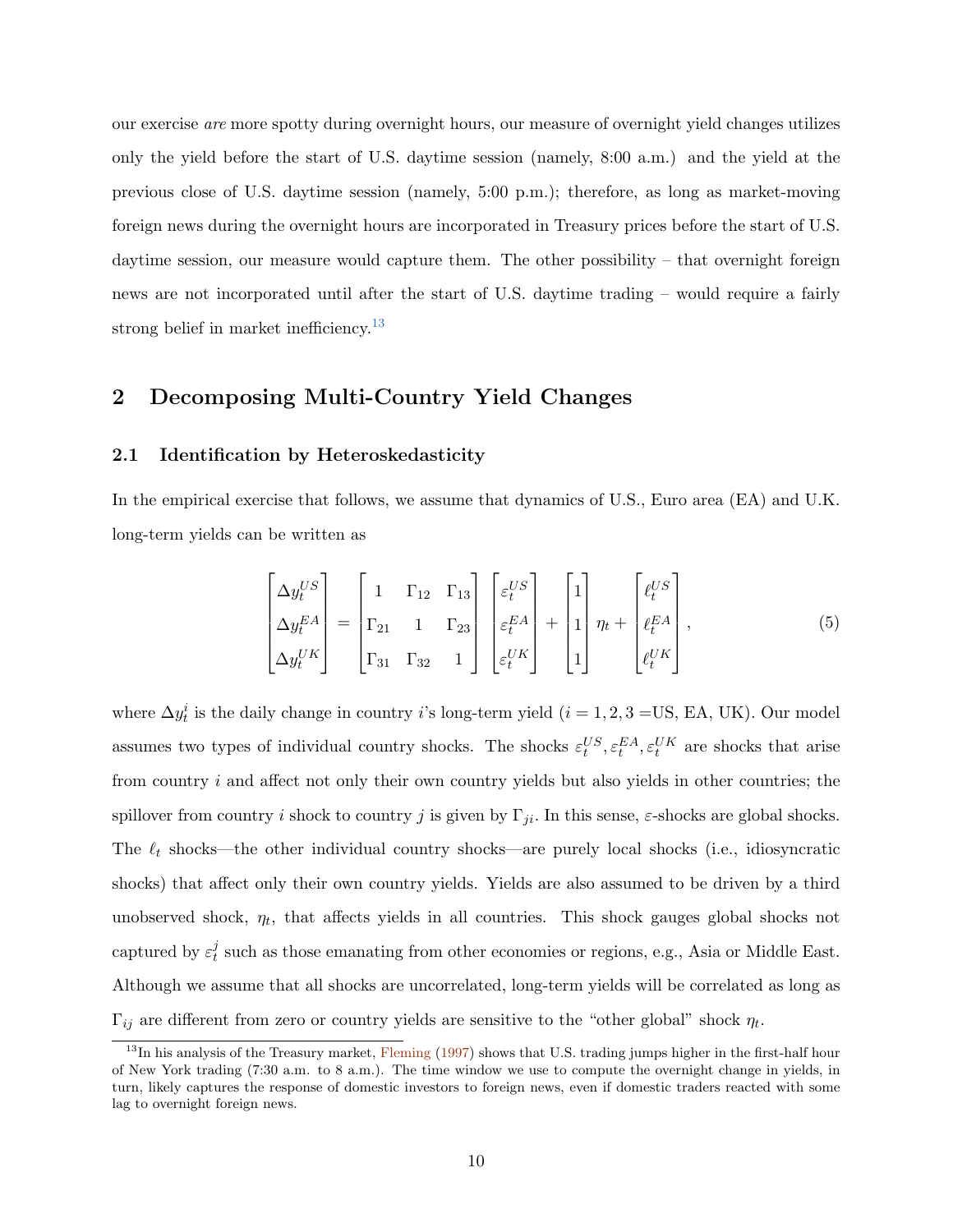The model  $(5)$  can be also written in a matrix form for general N countries:

<span id="page-12-4"></span>
$$
\Delta y_t = \Gamma \varepsilon_t + \iota' \eta_t + \ell_t,\tag{6}
$$

where  $\Delta y_t = [y_t^1, ..., y_t^N]'$ ,  $\varepsilon_t = [\varepsilon_t^1, ..., \varepsilon_t^N]$ ,  $\ell_t = [\ell_t^1, ..., \ell_t^N]$ , and  $\iota = [1, ..., 1]'$ .

The  $\varepsilon_t^i$  shocks are more or less visible on days with notable news in country i such as notable central bank communications and macro data releases. Studies using event-study approaches have documented that such news have significant impact not only on yields in the country where news are emanating, but also on yields in other countries [\(Rogers, Scotti, and Wright,](#page-40-7) [2014;](#page-40-7) [Curcuru,](#page-37-0) [De Pooter, and Eckerd,](#page-37-0) [2018\)](#page-37-0). But there are also many days without notable news. The key identifying assumption of this paper is that, on days without notable news, the  $\varepsilon_t^i$  shock affects the country-i yield and other country yields in the same way as on days with notable news,  $^{14}$  $^{14}$  $^{14}$  except for an overall scale factor, i.e., the second moment of the  $\varepsilon_t^i$  shock satisfies

<span id="page-12-5"></span>
$$
\sigma_t^2(\varepsilon^i) = \sigma_i^{*2} \quad \text{(days with country } i \text{ news)}\n= \sigma_i^2 \quad \text{(days without country } i \text{ news)},
$$
\n(7)

with  $\sigma_i^* > \sigma_i$ .<sup>[15](#page-12-1)</sup> In addition, we assume that the local shocks  $\ell_t^i$  and the "other global" shock  $\eta_t$  are homosckedastic, i.e.,

<span id="page-12-6"></span>
$$
\sigma_t^2(\ell^i) = \sigma_{\ell,i}^2, \qquad \sigma_t^2(\eta) = \sigma_\eta^2. \tag{8}
$$

Our approach is closely related to [Wright](#page-40-3) [\(2012\)](#page-40-3), who used an identification-by-heteroskedasticity technique to estimate the effects of monetary policy shocks on other asset prices.<sup>[16](#page-12-2)</sup>

To estimate the spillover effects using the model [\(5\)](#page-11-2), we use data on 10-year Treasury, Bund and Gilt futures to compute the change in yields over a day in a time-synchronized manner from January 2010 to August 20[17](#page-12-3).<sup>17</sup> Specifically, for each country we define  $\Delta y_t^i$  as the change in the

<span id="page-12-1"></span><span id="page-12-0"></span> $^{14}\mathrm{That}$  is, the  $\Gamma$  matrix is the same on days with notable news and days without notable news.

<sup>&</sup>lt;sup>15</sup>As will be clear below, we do not need to make further assumptions about the distribution of  $\varepsilon_t^i$  or the other disturbances to obtain the estimates of the parameters in [\(5\)](#page-11-2).

<span id="page-12-2"></span><sup>&</sup>lt;sup>16</sup>[Rigobon](#page-40-1) [\(2003\)](#page-40-1) first introduced the idea of identifying shocks using heteroskedasticity, and [Rigobon and Sack](#page-40-2) [\(2004\)](#page-40-2) applied this technique to identify the response of asset prices to U.S. monetary policy.

<span id="page-12-3"></span><sup>&</sup>lt;sup>[1](#page-7-0)7</sup>The start of our sample is guided by the findings in Section 1 suggesting that spillovers are more pronounced in recent years. We stop our sample before the onset of U.S.-China trade tensions, as it may be unclear how to classify news related to these events, e.g., whether they are U.S. news or global news.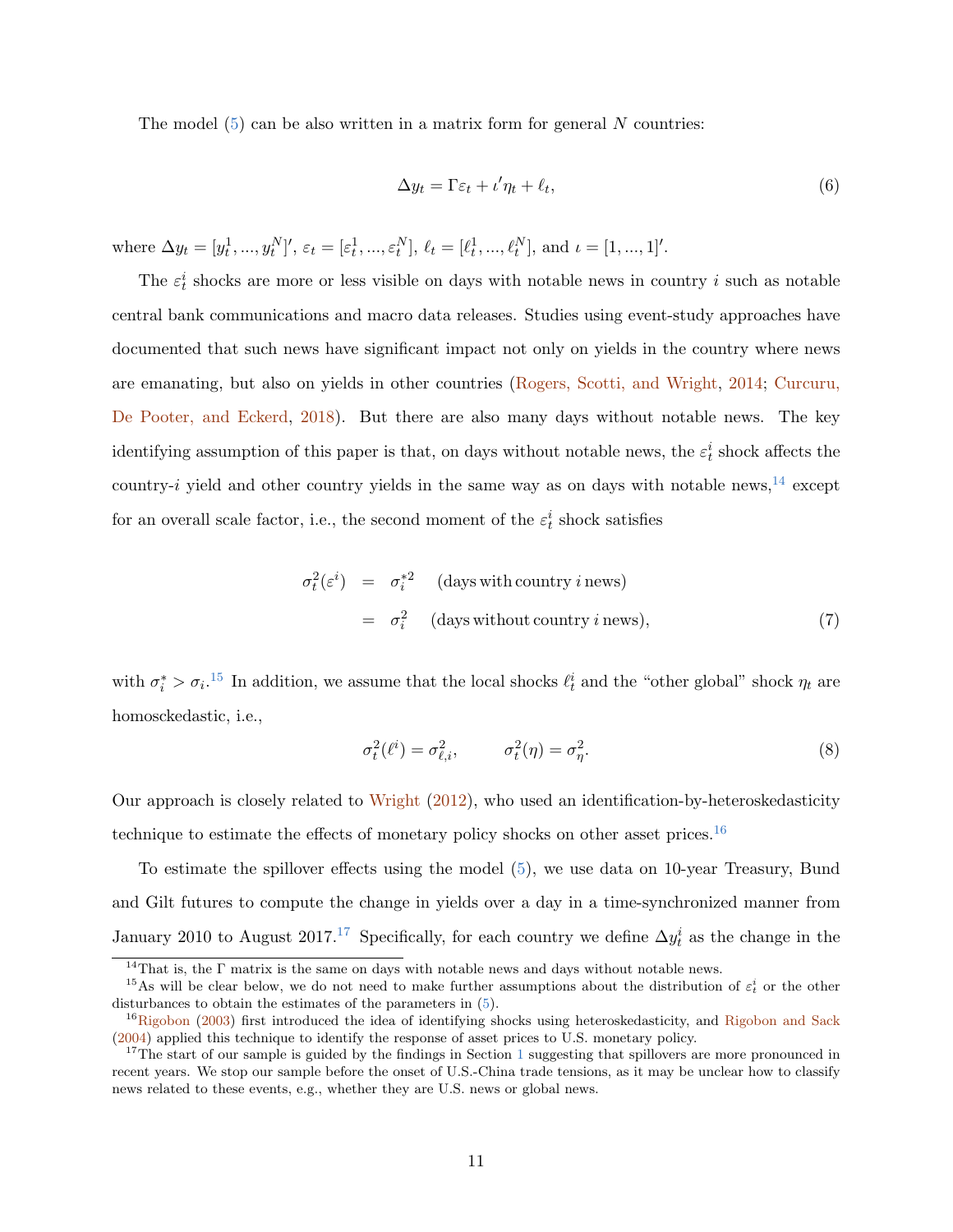10-year yield between 12 p.m. of day t and 12 p.m. of the previous day  $t-1$ , all in New York time.<sup>[18](#page-13-0)</sup>

As detailed in Appendix [A.2,](#page-31-0) the days with notable news for each country in our sample (i.e., U.S., Euro area, U.K.) are determined using several sources, including yield changes over a narrow window encompassing macro data releases and central bank communications, market intelligence reports, and Bloomberg news. Regardless of the specific criteria for determining these dates, there will always be some days on the margin that could be debated whether the news and the associated yield changes are "notable" enough; therefore, we also perform some robustness checks that examine how sensitive the quantities of interest, such as the fraction of the variance of U.S. yields accounted for by non-U.S. shocks, are to the specific criteria for determining notable news days.

While the model [\(6\)](#page-12-4) can be estimated for any number of countries  $N$ , as shown in Appendix [B,](#page-33-0) important parts of the model are not identified if we have  $N = 2$ , for example, just the U.S. and the Euro area. The case with  $N = 3$  is still not fully identified, but we can impose a bit more restrictions to draw useful inferences. Our choice of  $N = 3$ , with the U.S., Euro area, and the U.K., for this analysis reflects practical considerations including our desire to keep the model small and manageable, and the importance of these markets for global fixed income markets. We do not include Japan (JGB market), partly because the active trading hours in Japan are far apart from the U.S. trading hours, thus there could be more concern whether the arrival of notable news in the U.S. could be reflected in the same-day synchronized yield changes in Japan, and vice versa. The "other global" shock  $\eta_t$  in our model attempts to capture contributions from Japan, among other possible contributions.

One advantage of using daily time-synchronized data relative to an event study analysis that uses intraday data, such as 30-minute windows encompassing announcement events, is that it may better capture the impounding of information across different bond markets. [Evans and Lyons](#page-37-8) [\(2008\)](#page-37-8) and [Pasquariello and Vega](#page-39-7) [\(2007\)](#page-39-7), for example, show that following important scheduled announcements there are further trades that reflect the process of information being discussed by market participants and incorporated into prices. In addition, many central bank communications occur over a window longer than 30 minutes. For example, both the Federal Reserve and the ECB statements have been followed by press conferences which could be also market-moving. Going

<span id="page-13-0"></span> $18$ [A](#page-31-1)ppendix A presents a more detailed description of the variables's definitions and sources.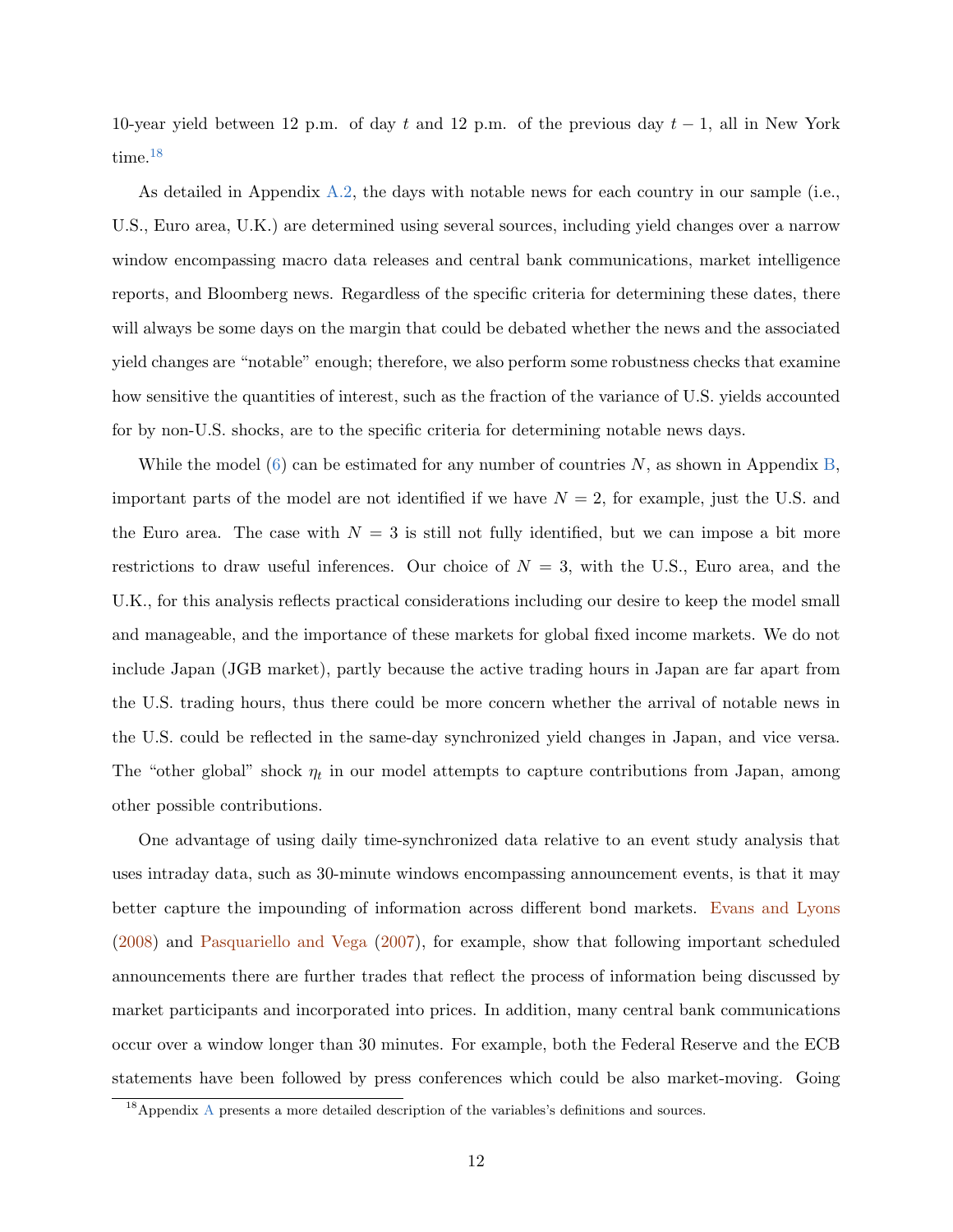beyond narrow windows (like 30 minutes) also allows for country- $i$  news getting incorporated into other country yields with some possible delay. For example, FOMC statements are usually released during the afternoon hours in the U.S., which would be evening hours in Europe, during which the European market might not be as liquid as during its own daytime hours.

Excluding the "local" shock  $\ell_t^i$  that does not affect other countries,  $\varepsilon_t^i$  is the only country-*i* shock in our model. At a deeper level, the  $\varepsilon_t^i$  shock can be further decomposed into a monetary policy shock, a growth shock, an inflation shock, a risk premium shock, etc.<sup>[19](#page-14-0)</sup> These components may very well have different propagation properties (impulse responses), which are beyond the purview of the present paper. Our goal here is to analyze the contemporaneous response of various countries' longer-term yields to country  $i$  in a parsimonious manner; for that purpose, we are assuming that more detailed components of country-i shock have the same response patterns (the  $\Gamma$  matrix) insofar as the contemporaneous effect on other country yields are concerned. In the regression below, we get to examine this assumption.

## 2.2 Preliminary Regressions

Intuitively, on days with notable country- $i$  news (and no news for other countries), we can expect that  $\sigma_i^* > \sigma_{j=1,\dots,N(\neq i)}, \sigma_{\ell,j=1,\dots,N}, \sigma_{\eta}$ . Therefore, a rough estimate of  $\Gamma_{ji}$  can be obtained by running the following event-study type regression,  $20$ 

<span id="page-14-2"></span>
$$
\Delta y_{t_i}^j = \alpha + \beta \Delta y_{t_i}^i + e_{t_i}^j, \quad \text{for } j \neq i
$$
\n
$$
(9)
$$

where  $t_i$  denotes the days in which there are notable news about country i and no important news about other countries,  $\Delta y_t^j$  $t_i$  denotes the one-day change in country j's long-term yield on days when there are news about country i. The slope coefficient  $\beta$  provides a rough estimate of the response of country j's long-term yields to country i's shock,  $\Gamma_{ji}$ .

Table [2](#page-46-0) presents the estimates of  $\beta$  for our sample of three countries, U.S., Euro area and the U.K. Panel A presents the results for all days that contain notable macro news releases or central

<span id="page-14-0"></span> $19$ There are many empirical studies with 10-year Treasury yields that include macroeconomic and financial variables in a VAR setup. [Cieslak and Pang](#page-37-9) [\(2020\)](#page-37-9), for example, propose a VAR model of U.S. yields and equity prices driven by monetary, growth, and risk-premium news. [D'Amico, King, and Wei](#page-37-10) [\(2016\)](#page-37-10) include U.S. and German equity and bond prices, and identify local and foreign growth, inflation, and risk aversion shocks using sign restrictions.

<span id="page-14-1"></span><sup>&</sup>lt;sup>20</sup>[Rigobon and Sack](#page-40-2) [\(2004\)](#page-40-2) had noted that event study regressions are a special case of their identification-byheteroskedasticity approach.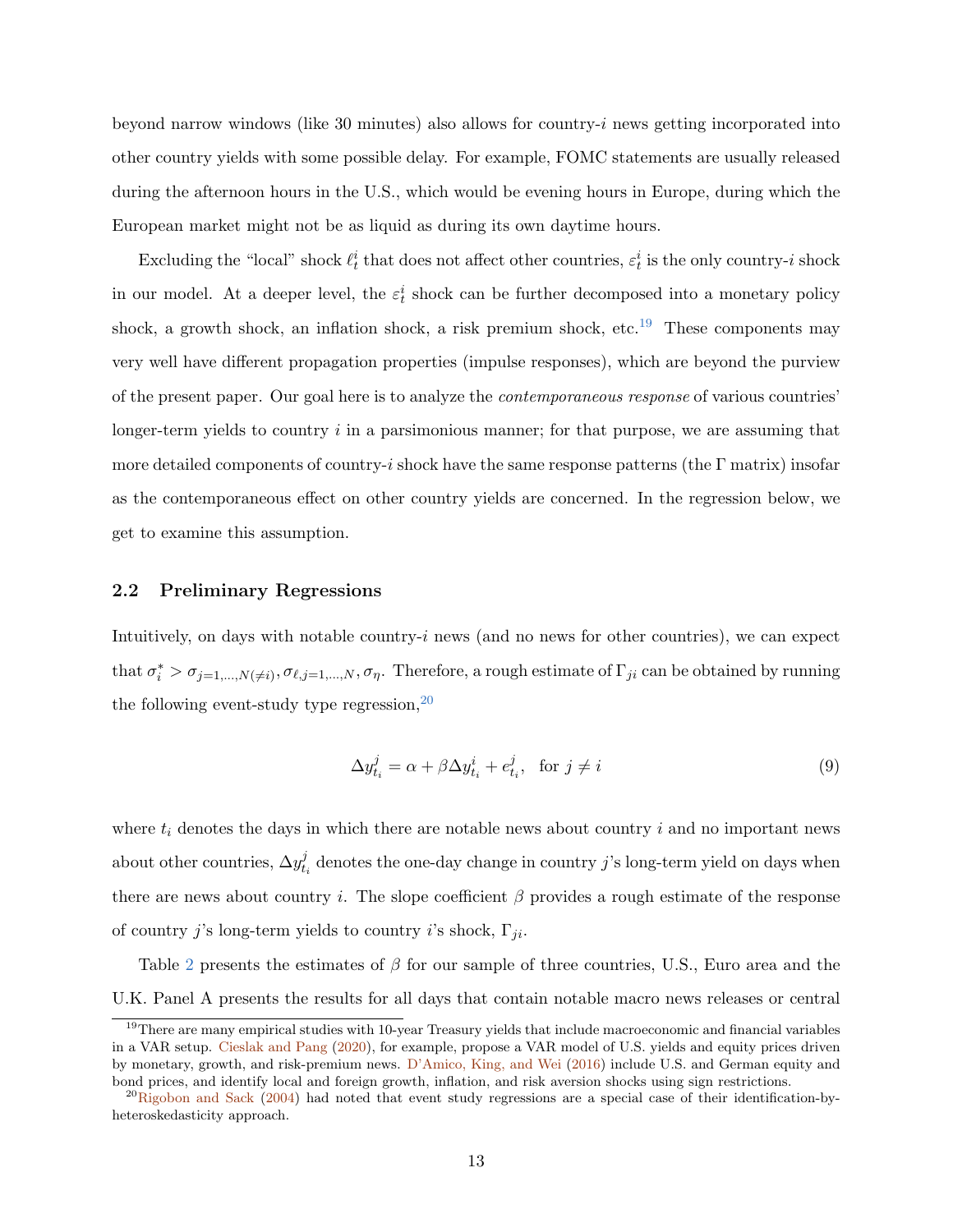bank communication events, while Panels B and C present estimates with days with notable central bank communications only and days with notable macroeconomic data releases only, respectively. We exclude days when there are notable news about more than one country. The regressions are estimated using daily time-synchronized data and ordinary least squares (OLS).

The results presented in Panel A of Table [2](#page-46-0) show that a rise in yields in the Euro area or the U.K. on days when there were important news about those economies are accompanied by an increase in U.S. yields. This positive comovement is highly statistically significant and explains a large fraction of the variation in U.S. yields over those days as suggested by the high  $R^2$ s. Similarly, as shown in the second (third) column, the point estimates suggest that Euro area (U.K.) yields also move together with U.K. (Euro area) and U.S. yields on days with important news about those economies.

Panels B and C of Table [2](#page-46-0) present the estimates of the slope coefficient in [\(9\)](#page-14-2) distinguishing between monetary policy communications and macroeconomic releases. The magnitude of the slope coefficients for central bank communication days are roughly similar to those obtained for days with important macroeconomic news. For example, the slope coefficient  $\beta$  for the spillover effect of U.S. news to Euro area and U.K. yields are 0.50 and 0.68 for central bank communications and 0.47 and 0.61 for macro news.

The magnitude of spillovers from the Euro area to the U.S. is smaller than that to the U.K. for both monetary policy communications and macroeconomic announcements. This seems sensible as the U.K. and Euro area economies are relatively more tightly connected than the U.S. and Euro area economies. Lastly, the magnitude of the spillovers from Euro area yield moves to the long-term U.S. yield in Panel B is consistent with the findings in [Curcuru, De Pooter, and Eckerd](#page-37-0) [\(2018\)](#page-37-0), namely, about half of the moves in long-term German bund yields from Euro area monetary policy shocks is transmitted to long-term U.S. yields.

These results suggest that our choice of dates with notable country i shocks that have a global effect is supported by the comovements in long-term yields. Moreover, the similar patterns of spillovers around central bank news (monetary policy shock) and around macroeconomic news (growth shock, inflation shock) provide support for grouping different type of news together to consider a single shock for country  $i$  as we do in our setting. The similar patterns may be suggesting that these conceptually distinct sources of country i shocks are impacting longer-term yields in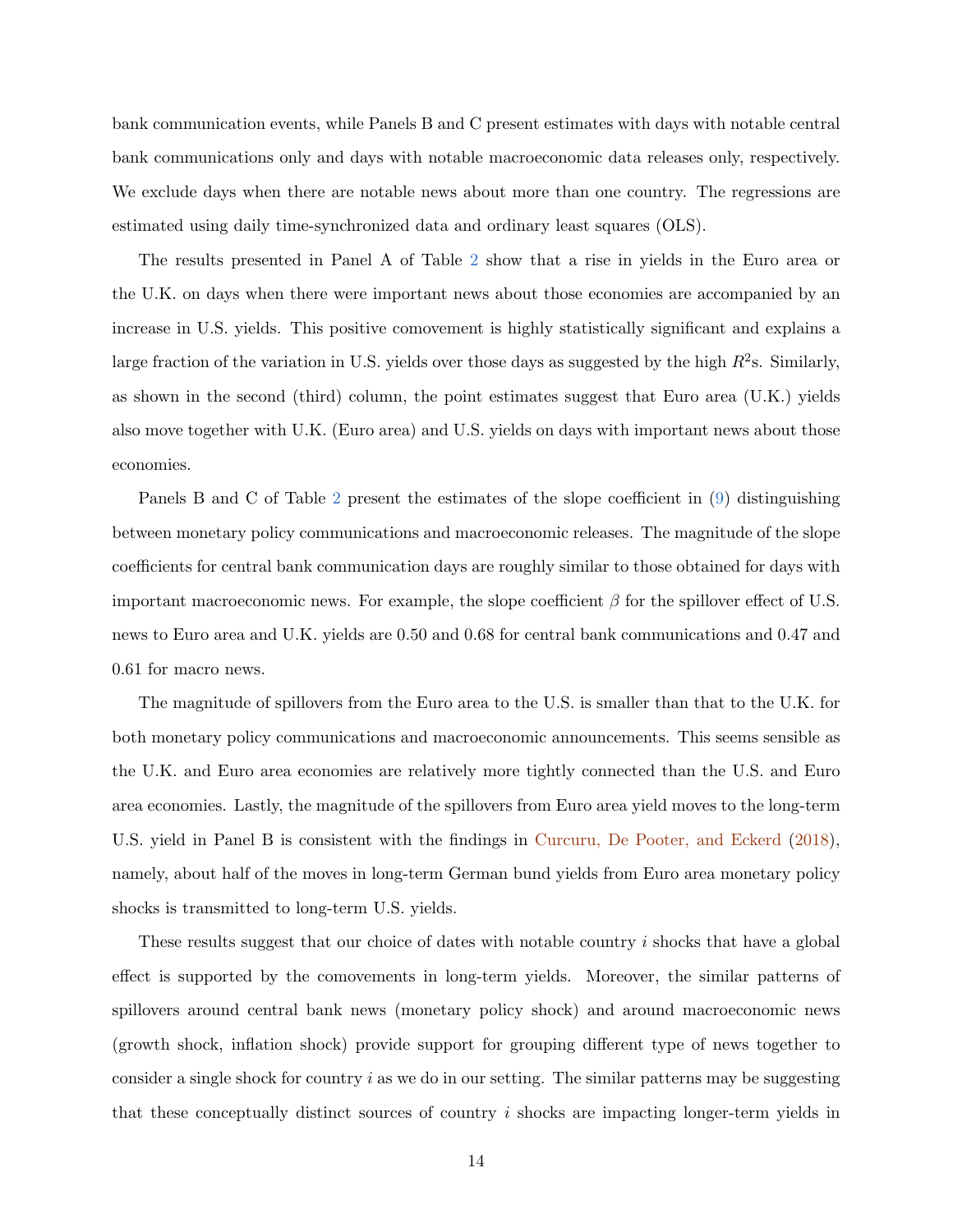country i and other countries in large part through the term premium channel; [Hanson and Stein](#page-38-9) [\(2015\)](#page-38-9), for example, have proposed such a mechanism based on investors "reach for yield" behavior.

## 2.3 Full Model Estimation

We now estimate the model shown in [\(5\)](#page-11-2) using the generalized method of moments (GMM). To this end, note that the variance-covariance matrix of  $\Delta y_t$  is given by,

<span id="page-16-1"></span>
$$
\Omega_0 = \sigma_1^2 \Gamma_{(:,1)} \Gamma'_{(:,1)} + \dots + \sigma_N^2 \Gamma_{(:,N)} \Gamma'_{(:,N)} + \sigma_\eta^2 \iota \iota' + D([\sigma_{\ell,1}^2, ..., \sigma_{\ell,N}^2])
$$
\n(10)

$$
\Omega_i = \Omega_0 + (\sigma_i^{*2} - \sigma_i^2) \Gamma_{(:,i)} \Gamma'_{(:,i)}, \qquad (11)
$$

where  $\Omega_0$  is the variance-covariance matrix of  $\Delta y_t$  on days with no notable news for any of the countries in our sample (i.e., U.S., Euro area, U.K.),  $\Omega_i$  is the variance-covariance matrix on days in which there is notable news about country i but not about other countries,<sup>[21](#page-16-0)</sup> and  $D(v)$  denotes a diagonal matrix whose diagonal elements are given by the vector v.

Collectively denoting the model parameters by the vector  $\theta$ , we have the following GMM moment conditions,

$$
\mathbb{E}(h_t(\theta)) = 0,\t(12)
$$

with the vector  $h_t$  given by,

$$
h_t = \begin{bmatrix} d_{0t}vech(\Delta y_t \Delta y_t') - (T_0/T)vech(\Omega_0(\theta)) \\ d_{1t}vech(\Delta y_t \Delta y_t') - (T_1/T)vech(\Omega_1(\theta)) \\ d_{2t}vech(\Delta y_t \Delta y_t') - (T_2/T)vech(\Omega_2(\theta)) \\ d_{3t}vech(\Delta y_t \Delta y_t') - (T_3/T)vech(\Omega_3(\theta)) \end{bmatrix}
$$
(13)

where  $\Omega_i(\theta)$  are given in [\(11\)](#page-16-1),  $d_{0t}$  is a dummy variable that is equal to one on days with no news, and  $d_{it}$  for  $i > 0$  is a dummy variable that is equal to one on days with country-i news (and no other news). The number of days with news for each country,  $T_i$ , is defined as  $T_i = \sum_t d_{it}$  for  $i = 0, 1, 2, 3$ , and the full sample is given by  $T = T_0 + T_1 + T_2 + T_3$ . For our baseline estimation,  $T_i$  ( $i = 1, 2, 3$ ) includes "macro data release" days and "central bank communication" days for

<span id="page-16-0"></span> $\frac{21}{21}$ There are only a small number of days when news emerge for two or more countries.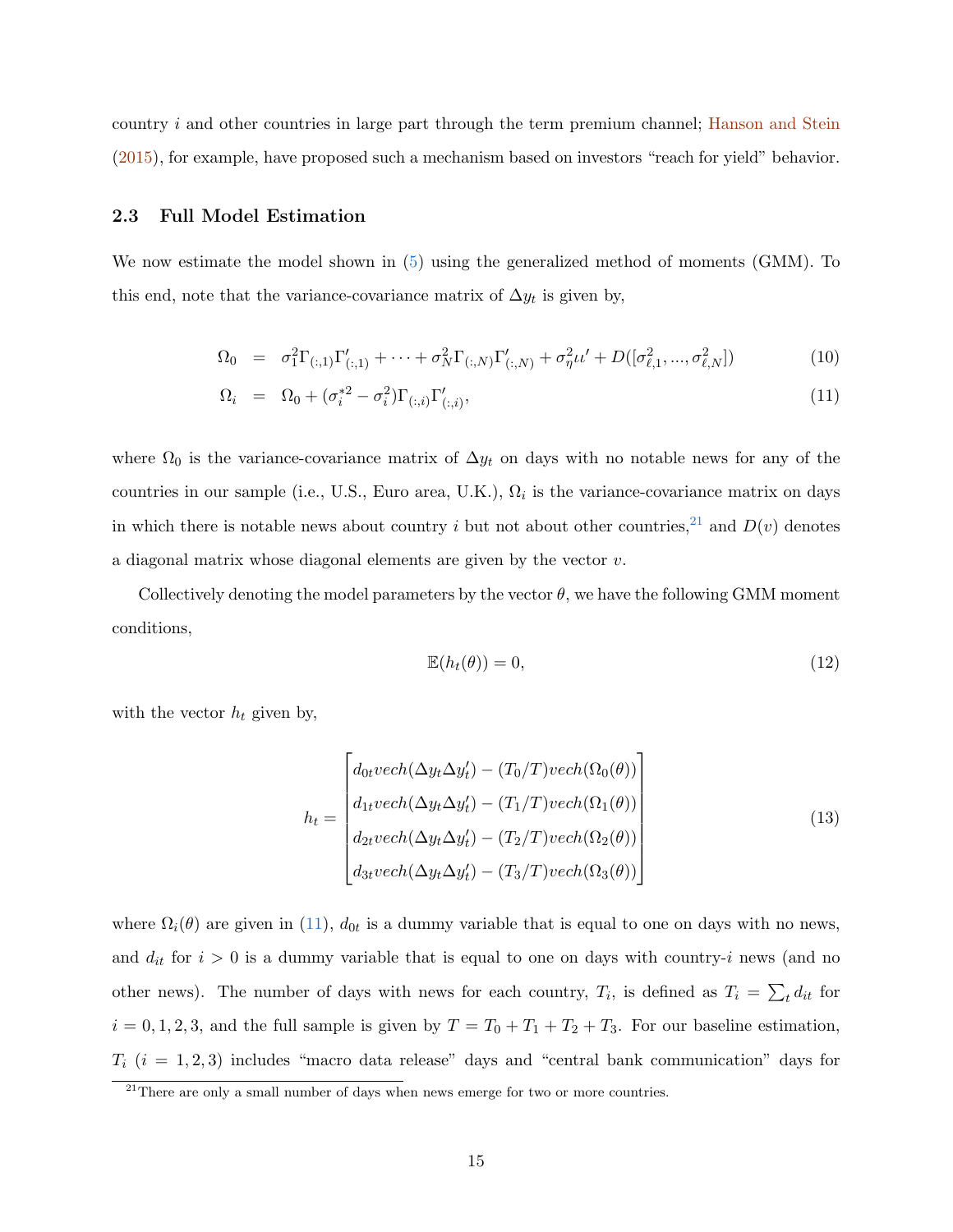country i as determined in Appendix [A.2,](#page-31-0) excluding days with news for more than one country. Days classified as "other news" days are not included in  $T_1, T_2, T_3$  in our baseline results because the determination of these dates as "notable days" may be more open to debate, since some of them may not have a cleanly identifiable event to point to. In the end, we have 1348 days for  $T_0$ , 118 days for  $T_1$  (U.S.), 92 days for  $T_2$  (Euro area), and 86 days for  $T_3$  (U.K.). In one of our robustness checks, we include "other news" days as part of  $T_1, T_2, T_3$ .

As discussed in Appendix [B,](#page-33-0) for  $N=3$  we can identify  $\Gamma$  and  $\sigma_i^{*2} - \sigma_i^2$ , but we can only identify 6 out of the 7 parameters characterizing  $\Omega_0$  (i.e.,  $\sigma_i$ ,  $\sigma_{\ell,i}$ , for  $i = 1, 2, 3$  and  $\sigma_{\eta}$ ) under the current assumptions. To identify all parameters of the model, we estimate two versions of the model with the following additional restrictions:

<span id="page-17-1"></span>
$$
Version 1: \quad \sigma_{\ell,1} = \sigma_{\ell,2} = \sigma_{\ell,3}, \tag{14}
$$

$$
Version 2: \quad \sigma_{\eta} = 0. \tag{15}
$$

Version 1 is based on the consideration that data indicate that "global" shocks are more important than idiosyncratic (local) shocks, at least in accounting for the variance of yield changes in these countries; therefore, we consider imposing fairly simple structure on local shocks. Version 2, by setting  $\sigma_{\eta} = 0$ , allows to free up the parameters  $\sigma_{\ell,1}, \sigma_{\ell,2}, \sigma_{\ell,3}$ ; this was motivated by our finding, discussed below, that "other global" shocks appeared to be only weakly identified in practice.

As shown by the estimates of Γ presented in Table [3,](#page-47-0) the spillovers from foreign countries to Treasury yields are statistically significant for both alternative specifications (Versions 1 and 2) and the magnitudes of the spillovers are roughly consistent with the event-study regressions (see Table [2\)](#page-46-0).<sup>[22](#page-17-0)</sup> For example,  $(\Gamma_{12}, \Gamma_{13})$  estimates from Version 1 are equal to (0.53, 0.41), while for Version 2 are equal to (0.50, 0.43), both roughly similar to the slope coefficients presented in Table [2,](#page-46-0) namely, (0.60,0.56). We also find that the estimated size of  $\varepsilon_t^i$  shock on country-i news days is the largest for the U.S., and smallest for the U.K.  $(\sigma_1^* > \sigma_2^*, \sigma_3^*)$ ; this accords with the general perception that news coming from the U.S. are often more prominent than those coming from the other two economies in our sample.

<span id="page-17-0"></span><sup>&</sup>lt;sup>22</sup>GMM standard errors are obtained using a [Newey and West](#page-39-6) [\(1987\)](#page-39-6) weighting matrix with 60 lags (business days). The results are not sensitive to the choice of lag length.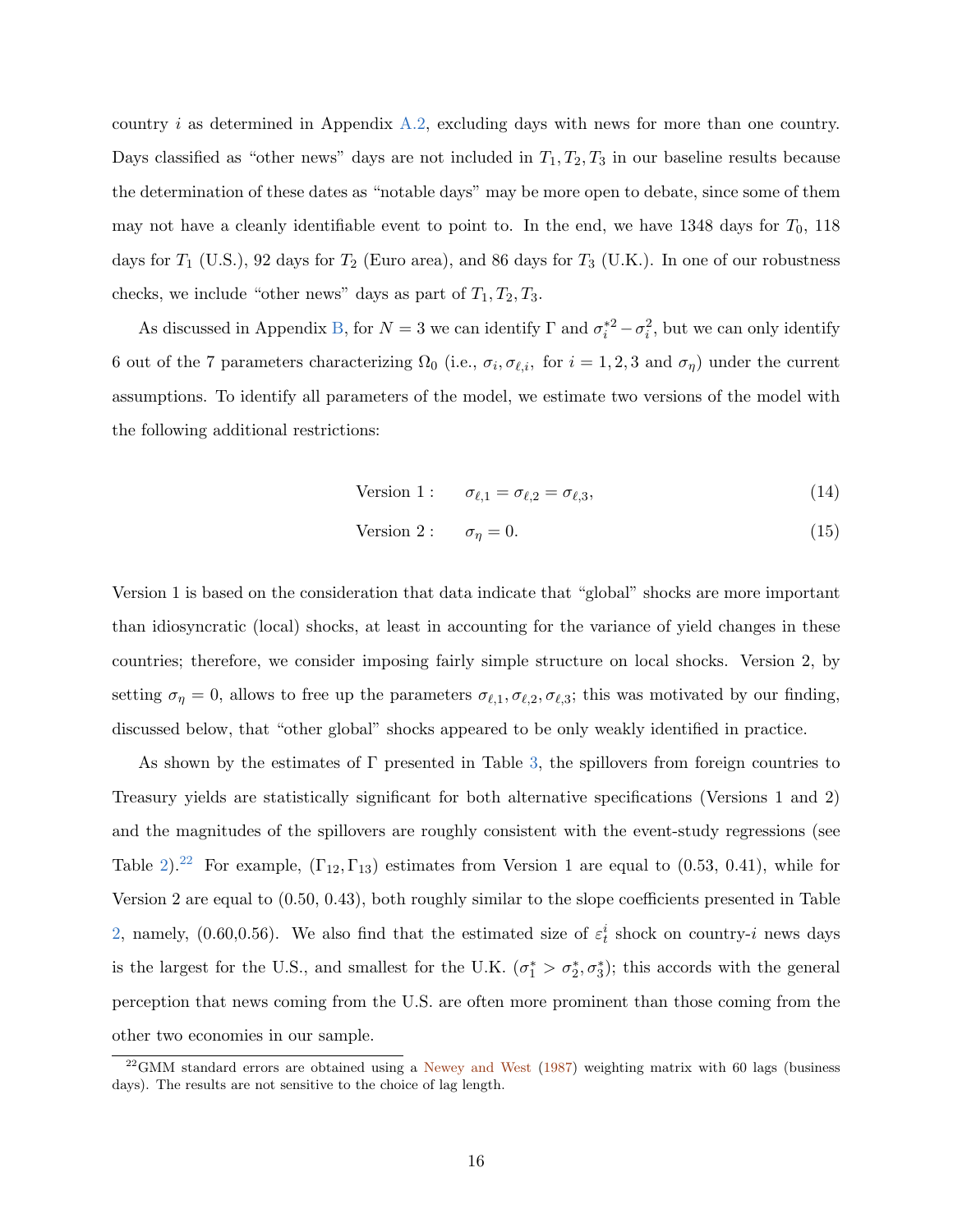The estimate of  $\sigma_{\eta}$  in Version 1 is very small, with a large standard error, indicating that the  $\eta_t$  shock is not very well identified in our setup. This motivates setting  $\sigma_\eta = 0$  in Version 2, which frees up  $\sigma_{\ell,1}, \sigma_{\ell,2}, \sigma_{\ell,3}$ . The estimate of the size of U.S. local shock  $(\sigma_{\ell,1})$  in Version 2 is a bit larger than the  $\sigma_{\ell,1}$  estimate in Version 1, while it is slightly smaller for the Euro area and the U.K.

A key quantity of our interest is the share of total U.S. yield variance accounted for by foreign (i.e. non-US) shocks, which can be shown to be approximately equal to

$$
\lambda_{US}^f \approx 1 - \frac{T_1(\sigma_1^{*2} + \sigma_{\ell,1}^2) + (T_0 + T_2 + T_3)(\sigma_1^2 + \sigma_{\ell,1}^2)}{T_0[\Omega_0]_{11} + T_1[\Omega_1]_{11} + T_2[\Omega_2]_{11} + T_3[\Omega_3]_{11}},\tag{16}
$$

where  $[\Omega_i]_{11}$  denotes the  $(1,1)$  element of matrix  $\Omega_i$ , and  $\Omega_0, \Omega_1, \Omega_2, \Omega_3$  are given in equations  $(10)$ and [\(11\)](#page-16-1).

The estimated parameters in Table [3](#page-47-0) imply a  $\lambda_{US}^f$  value equal to 0.20 and 0.22 for Version 1 and Version 2, respectively. These values appear fairly robust to the definition of "notable news days." For example, when we estimate the model redefining the news days such that we have a smaller number of Euro area news, we obtain  $\lambda_{US}^f$  value of 0.22 and 0.25 for Version 1 and 2, respectively.<sup>[23](#page-18-0)</sup> In addition, when we implement our model including "other news" days in  $T_1$ ,  $T_2$ ,  $T_3$ , we obtain  $\lambda_{US}^f$  estimates of 0.25 for both Version 1 and Version 2. In sum, about 20 to 25% of U.S. 10-year yield variations are accounted for by foreign (non-U.S.) shocks. This is a non-negligible magnitude, and indicates a significant amount of foreign influence on U.S. yields. In fact, these are likely underestimates of the true number: we should expect other countries, including Japan and China, to also have some effect on U.S. yields, but the "other global" factor is not pinned down well in our setting likely due to the limitations of the model. $^{24}$  $^{24}$  $^{24}$ 

Finally, for a complete picture, we note that the corresponding numbers for the share of foreign shocks (non country-*i* shocks) in country *i* variance for the Euro area and the U.K. $-\lambda_{EA}^f$  and  $\lambda_{UK}^{f}$ —based on the estimates in Table [3,](#page-47-0) are 0.24 and 0.23 for  $\lambda_{EA}^{f}$  with Version 1 and Version 2, respectively, and 0.50 for  $\lambda_{UK}$  with both Version 1 and Version 2. So the share of Euro area yield

<span id="page-18-0"></span> $^{23}$ In this exercise we used a more stringent criteria for defining "notable" ECB news, which reduced  $T_2$  from 92 to 69.

<span id="page-18-1"></span> $^{24}$ Utilizing the fact that introducing time-variation in volatility helps with identification [\(Sentana and Fiorentini,](#page-40-8) [2001\)](#page-40-8), we have also explored a richer version of the model in which "the other" global shock  $\eta_t$  has a GARCH structure, with a QML estimation. We find in that case that the estimated  $\eta$  shocks are often small in magnitude. but can be sizeable at certain times during our sample period, including the 2010–2011 period (Euro area debt crisis) and 2015 (PBOC's yuan devaluation).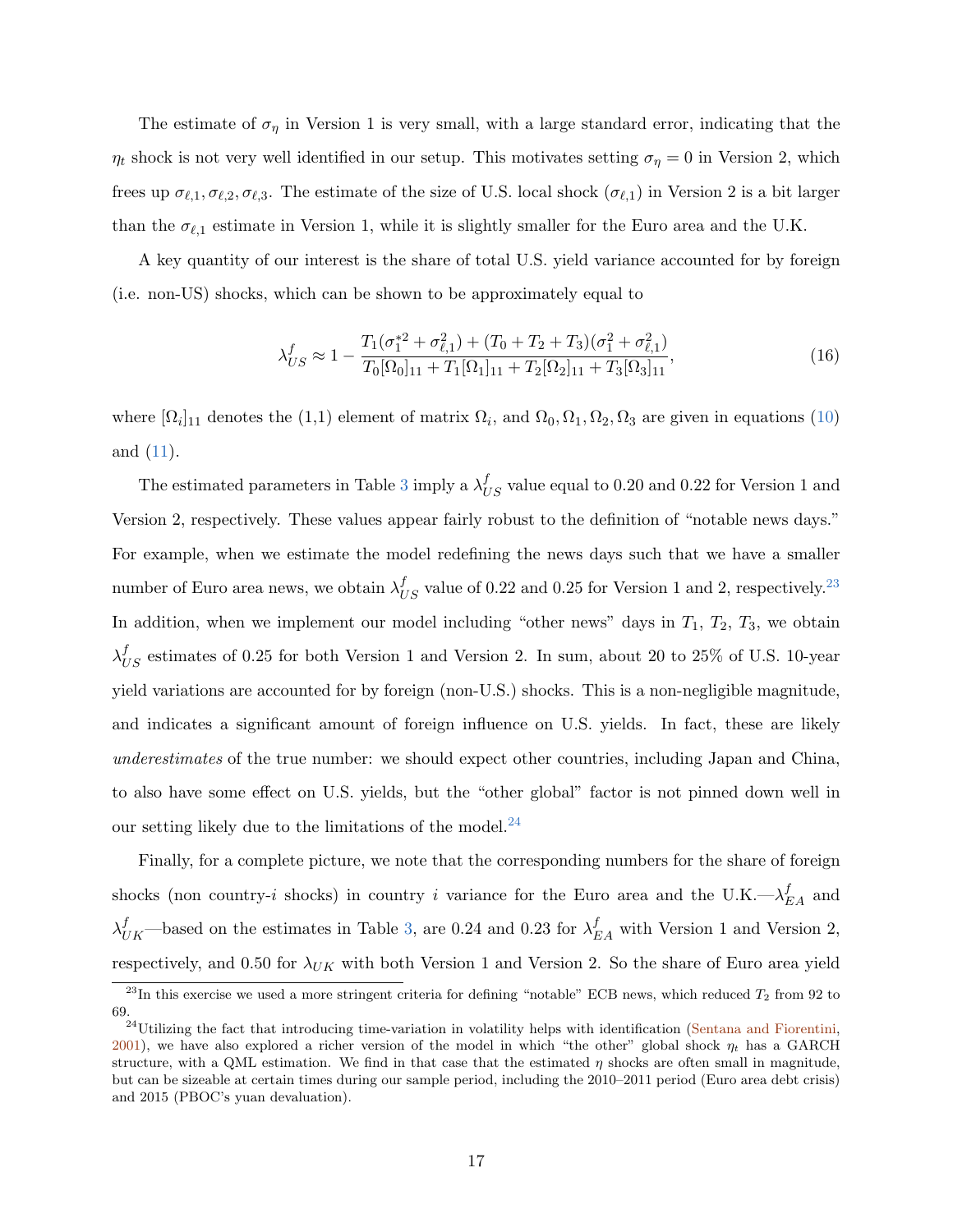variance accounted for by foreign shocks is comparable to that of the U.S., while the corresponding estimate for the U.K. is notably higher, with half of U.K. yield variance being attributed to non-UK shocks. The higher share for U.K. variation explained by foreign shocks seems plausible in light of the smaller size of the U.K.'s economy relative to the U.S. and the Euro area.

# <span id="page-19-0"></span>3 Evidence of Foreign Spillovers from Predictive Regressions

This section explores whether predictable variations in long-term Treasury yields are associated with low levels of yields in advanced foreign economies relative to U.S. yields. In particular, we test if the knowledge of the spread between U.S. and foreign long-term yields is useful in forecasting changes in long-term Treasury yields.

## 3.1 Constructing the U.S.–Foreign Long-Term Yield Spread

We define the long-term yield on foreign sovereign debt as the GDP-weighted average of German, Japanese, and U.K. 10-year zero-coupon yields,

<span id="page-19-1"></span>
$$
y_{f,t} = \sum_{c=1}^{M} w_{c,t} y_{c,t}^{(10)} \tag{17}
$$

where the weight for country c is  $w_{c,t} = \frac{GDP_{c,t}}{\sum_{c}^{M} GDP_{c,t}}$  and  $M = 3$ . Since GDP figures are quarterly and released with a delay of at least a quarter, the weight applied to the weekly yields are constant within each quarter and correspond to GDP figures from two quarters back to ensure that weights are known to the investor at time  $t$ . On average, over the 2000-2019 period, the weight for Germany is 0.32, the weight for Japan is 0.45, and the weight for the U.K. is 0.23. These weights are relatively constant throughout our sample period.

The U.S.–foreign long-term yield spread is computed as the spread between the U.S. 10-year zero-coupon Treasury yield and the GDP-weighted foreign yield. Panel [\(a\)](#page-43-0) of Figure [3](#page-43-1) displays the level of the long-term foreign yield along with the long-term U.S. yield from 2000 to 2019. As shown in this figure, the long-term foreign yield fell from 3.8 percent to 0.1 percent over this period, a decline of more than 350 basis points. Similarly, the yield on long-term Treasury securities declined from 6.7 percent to 2.0 percent over the same period, reaching multi-decade lows. The correlation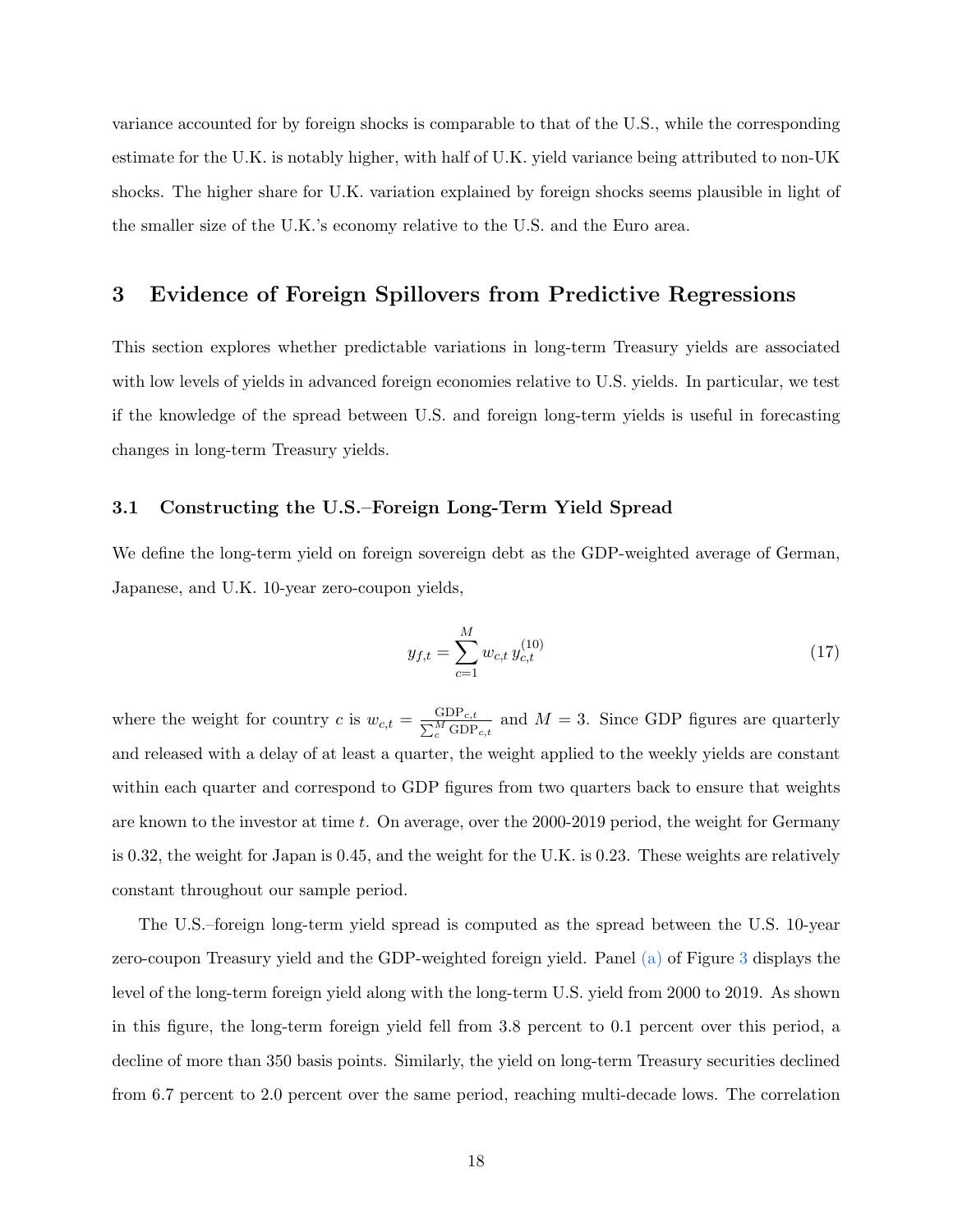coefficient between weekly changes in U.S. and foreign yields is 0.8, suggesting the presence of common factors driving short-run fluctuations in U.S. and foreign long-term yields. Panel [\(b\)](#page-43-2) of Figure [3](#page-43-1) displays the spread between U.S. and foreign long-term yields. As can be seen in this figure, the spread between these yields is positive throughout our sample and averages about 1.5 percent with a standard deviation of 0.5 percent and a first-order autocorrelation coefficient of 0.989.

We consider the predictive regressions discussed below using the U.S–foreign long-term yield spread (and control variables) as a simple and tractable way to explore the influence of foreign yields on the predictable variation of U.S. yields. An alternative approach in the literature for examining the influence of other countries' interest rates on a country's interest rate is the cointegration approach, as in Kirchgässner and Wolters [\(1993\)](#page-39-5) and [Chinn and Frankel](#page-36-6) [\(1995\)](#page-36-6). In our context, that approach would take the form

$$
\Delta y_t = \alpha - Bz_t + \zeta_1 \Delta y_{t-1} + \zeta_2 \Delta y_{t-2} + \dots + \epsilon_t, \tag{18}
$$

where  $y_t$  is the vector of yields of various countries, e.g.,  $y_t = [y_t^{US}, y_t^{EA}, y_t^{UK},...]'$ , and  $z_t$  is cointegrating vector,  $z_t = A'y_t$ . If the cointegrating vector takes the form

$$
z_t = y_t^{US} - a_1 y_t^{EA} - a_2 y_t^{UK} - \dotsb \tag{19}
$$

<span id="page-20-1"></span>that would probe a similar effect as our predictive regressions.

## 3.2 Predictability of Intraday Moves in Long-Term Yields

Table [4](#page-48-0) reports the results from predictive regressions of the form,

<span id="page-20-0"></span>
$$
\Delta y_{t+1} = \alpha + \beta \left( y_t - y_{f,t} \right) + \gamma' x_t + \epsilon_{t+1},\tag{20}
$$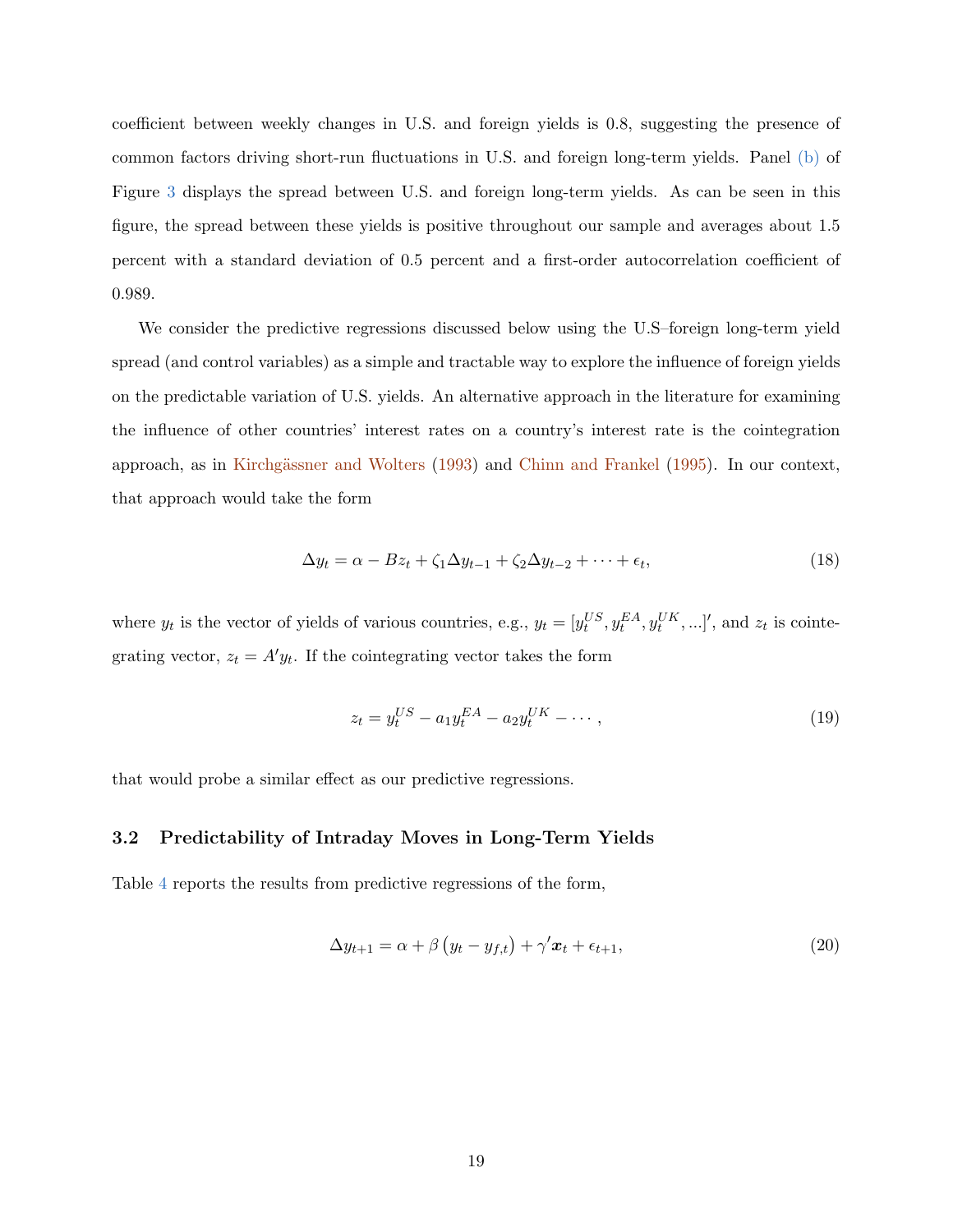and,

<span id="page-21-2"></span><span id="page-21-1"></span>
$$
\Delta y_{a,t+1} = \alpha_a + \beta_a \left( y_t - y_{f,t} \right) + \gamma_a' \boldsymbol{x}_t + \epsilon_{a,t+1} \tag{21}
$$

$$
\Delta y_{\text{na},t+1} = \alpha_{\text{na}} + \beta_{\text{na}} \left( y_t - y_{f,t} \right) + \gamma_{\text{na}}' \boldsymbol{x}_t + \epsilon_{\text{na},t+1}.
$$
\n(22)

where  $\Delta y_{t+1}$  is the change in the long-term U.S. yield,  $\Delta y_{a,t+1}$  is the yield changes around macroeconomic and monetary policy announcements, and  $\Delta y_{na,t+1}$  is the yield changes outside of these windows.<sup>[25](#page-21-0)</sup> The main predictive variable is the spread between the 10-year Treasury yield and the 10-year foreign yield  $(y_t - y_{f,t})$ . The vector  $x_t$  contains bond return forecasting variables identified in the literature that at the same time capture the U.S. business cycle.

As in Section [1,](#page-7-0) we use intraday data on the yield on the 10-year on-the-run Treasury security to compute the weekly cumulative change in the long-term yield around major macroeconomic and policy announcements  $\Delta y_{a,t+1}$ , and outside announcement times  $\Delta y_{na,t+1}$ . The weekly change in the 10-year yield is the the sum of changes during announcement times and outside announcement times. The vector of controls  $x_t$  contains the 10-year forward rate spread  $(f_t - r_t)$  as in [Fama](#page-37-2) [and Bliss](#page-37-2) [\(1987\)](#page-37-2), the near-term forward spread ( $\mathbb{E}_{t}(r_{t+j}) - r_{t}$ ) of [Engstrom and Sharpe](#page-37-1) [\(2019\)](#page-37-1) as a measure of expectations for the near-term path of the U.S. monetary policy rate, the yield spread between Aaa-rated corporate bonds and Treasury securities  $(y_{Aaa,t}-y_t)$  to capture shifts in domestic demand for the liquidity and safety of long-term Treasury securities documented in [Krishnamurthy](#page-39-0) [and Vissing-Jorgensen](#page-39-0) [\(2012\)](#page-39-0), and the effective duration of outstanding MBS (MBSDUR<sub>t</sub>) to control for shifts in the demand for long-term Treasury securities of U.S. MBS investors in response to changes in expectations for future household refinancing documented in [Hanson](#page-38-2) [\(2014\)](#page-38-2) and [Malkhozov, Mueller, Vedolin, and Venter](#page-39-1) [\(2016\)](#page-39-1). We also include an indicator variable that equals to one if there was a Treasury auction over the forecasting period to capture the change in yields due to the higher liquidity of the newest issued security [\(Krishnamurthy,](#page-39-8) [2002\)](#page-39-8). The regressions are estimated using weekly data from January of 2000 to December of 2019 and using ordinary least squares (OLS). We report t-statistics based on [Newey and West](#page-39-6) [\(1987\)](#page-39-6) standard errors with 52 lags to deal with the autocorrelation of the residuals.

<span id="page-21-0"></span><sup>&</sup>lt;sup>25</sup>Recall from equation [\(1\)](#page-7-1) that  $\Delta y_{t+1} = \Delta y_{a,t+1} + \Delta y_{na,t+1}$ . To our knowledge, [Faust and Wright](#page-38-5) [\(2018\)](#page-38-5)) was the first to study the predictability of bond returns over announcement windows and non-announcement windows separately.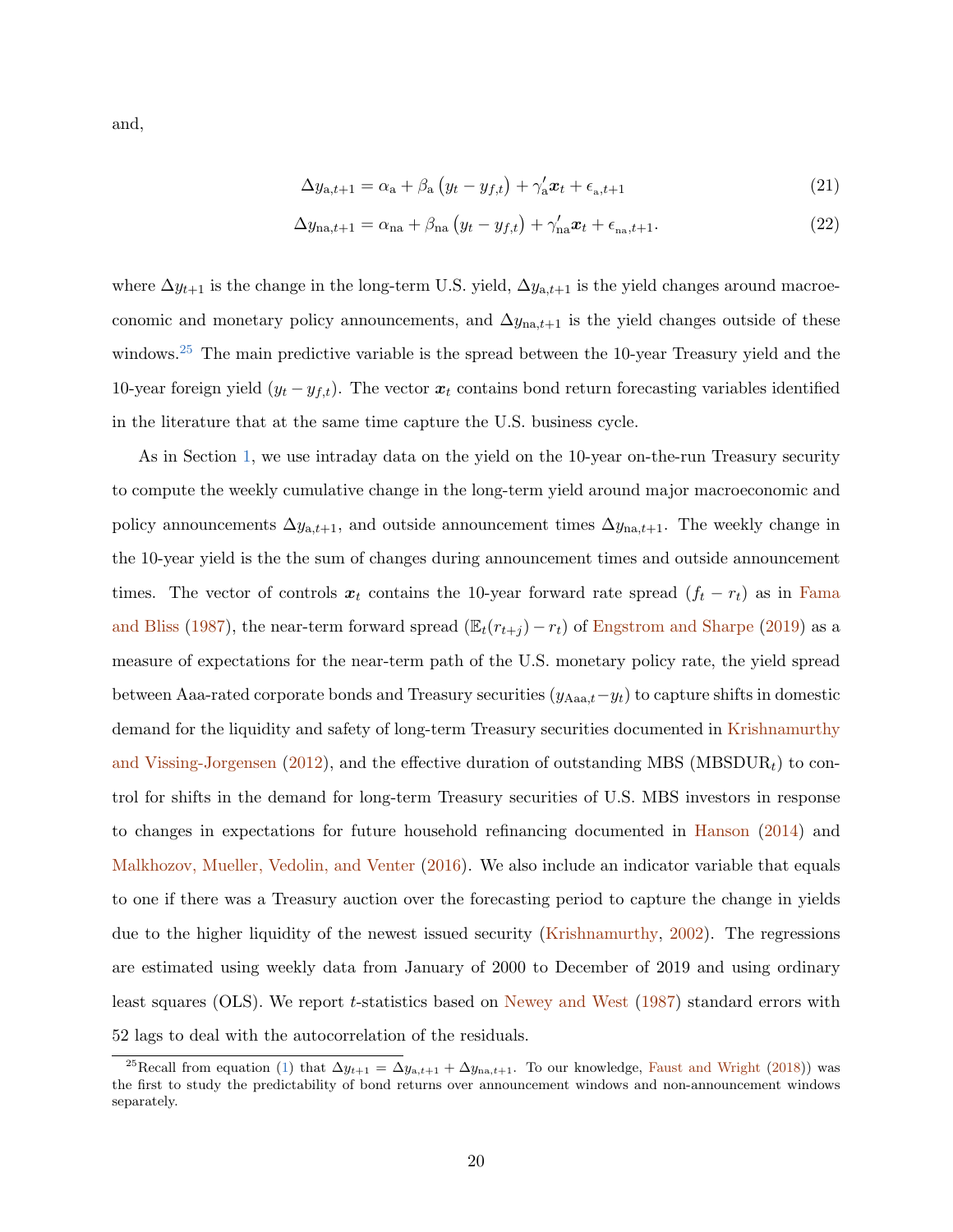Panel A of Table [4](#page-48-0) presents the estimates for the overall weekly change in the long-term Treasury yield, namely, equation [\(20\)](#page-20-0). The results in column (1) show that the spread between U.S. and foreign long-term yields has a negative and statistically significant coefficient. The coefficient of -1.67 in column (1) of Panel A suggests that after a 100 basis point increase in the spread between U.S. and foreign long-term yields, investors expect Treasury yields to decline by 1.7 basis points over the following week. While this effect is small, the persistence of the U.S.–foreign yield spread means that a widening of the spread can lead to economically significant declines in Treasury yields over the following months. In particular, the coefficient estimates suggest that a one standard deviation increase in the U.S.–foreign yield spread, around a 50 basis point move, is expected to be followed by a 36 basis point decline in Treasury yields over the next year.  $^{26}$  $^{26}$  $^{26}$ 

The results in column (2) of Panel A show that the predictive power of the spread between U.S. and foreign long-term yields is robust to controlling for the predictability of the forward spread, the near-term spread, the Aaa-Treasury spread, and MBS duration. Interestingly, the coefficient on the U.S.–foreign yield spread becomes about twice more negative (−3.62) once we control for variables that are not only predictors of bond returns but are also linked to the U.S. business cycle, relative to the specification without any controls. Including these variables likely reduces the noise in yield fluctuations unrelated to foreign fluctuations and improves the predictive power of the U.S.–foreign yield spread.

The predictability of this single factor, as captured by the  $R^2$ , is not only comparable with that of a regression that only includes the set of control variables, but it also adds predictive power over and above the other bond return predictors included in the regression. In particular, the  $R^2$  from a regression using the the forward spread, near-term spread, the Aaa-Treasury spread, and MBS duration is 0.55%, as shown in Column (3) of Panel A. If we include the U.S.–foreign yields spread as a regressor, as shown in column (2), the  $R^2$  increases threefold to 1.53%.

Column (1) of Panels B and C of Table [4](#page-48-0) shows that all the forecasting power of the spread between U.S. and foreign long-term yields is explained by its ability to forecast changes in the longterm Treasury yield in windows outside of domestic macroeconomic and policy announcements. In particular, in panel B we find that the U.S.–foreign yield spread does not seem to predict

<span id="page-22-0"></span><sup>26</sup>Assuming that the U.S.–foreign long-term yield spread follows a first-order autoregressive process with autoregressive coefficient  $\rho$ , the cumulative effect of a move of size  $\sigma$  in this spread translates into an expected move in U.S. yields of about  $\beta \frac{1-\rho^n}{1-\rho^n}$  $\frac{1-\rho}{1-\rho}$   $\sigma$  over the next *n* weeks.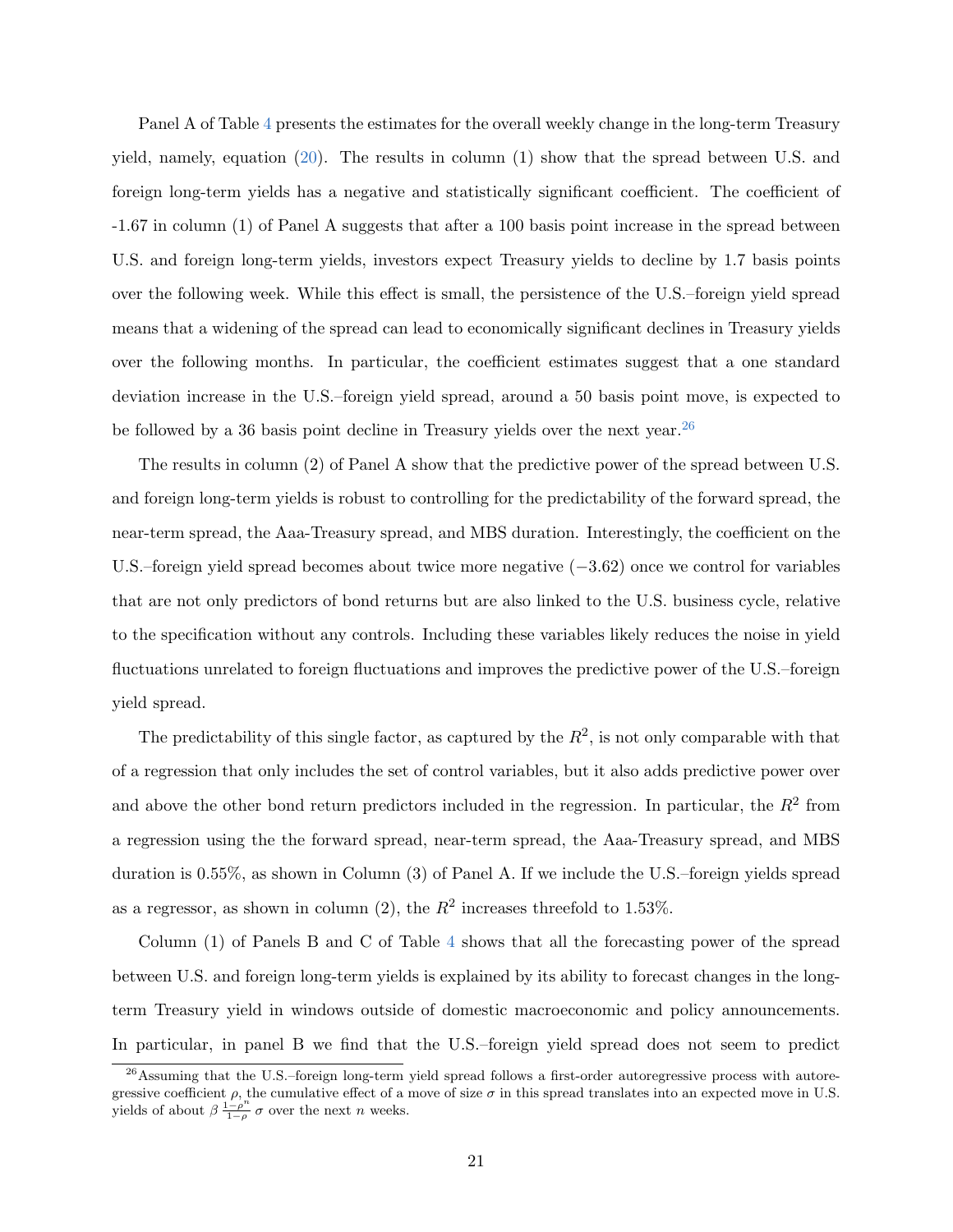yield fluctuations around macroeconomic announcements as the coefficient on this spread is not statistically or economically significant, whereas the spread between U.S. and foreign yields, as shown in column (1) of Panel C, is a strong predictor of future changes in the long-term yield outside of windows bracketing the release of key macroeconomic data. Results reported in column (2) of Panel B show that adding control variables does not change the lack of predictability of the U.S.– foreign yield spread of long-term yield changes around important U.S. economic announcements. In contrast, as shown in column (2) of Panel C, adding controls increases the statistical and economic significance of the U.S.–foreign yield spread as predictor of long-term yield changes outside of windows with domestic economic releases.

Another way to further assess the predictive power of the U.S.–foreign yield spread is to use the first three principal components (PCs) of the U.S. yield curve as control variables. While the three PCs are less theoretically motivated than the controls we use in Table [4,](#page-48-0) these three components, often labeled level, slope, and curvature, explain almost all of the variation in yields (see, for example, [Litterman and Scheinkman](#page-39-9) [\(1991\)](#page-39-9)), and have been shown to forecast bond returns around macroeconomic data releases (see [Faust and Wright](#page-38-5) [\(2018\)](#page-38-5)). These PCs can be also viewed as encompassing well known yield curve variables, such as the short-term yield, the [Cochrane and](#page-37-11) [Piazzesi](#page-37-11) [\(2005\)](#page-37-11) factor, and some control variables used above like the forward spread and the near-term spread. The results in column (1) in Panels A, B and C of Table [5](#page-49-0) show that indeed the three principal components  $(L_t, S_t, \text{ and } C_t)$  are informative predictors of weekly Treasury yield changes at times of news announcements and at times outside announcement windows. More importantly, column (2) of Panel C shows that the ability of the U.S.–foreign yield spread to predict future changes in long-term Treasury yields outside macro announcements is robust to controlling for the predictive power of the three principal components. For one thing, the coefficient on the U.S.–foreign yield spread remains highly significant and of roughly the same magnitude as in the specifications presented in panel C of Table [4.](#page-48-0) For another, including the U.S.-foreign yield spread increases significantly the  $R^2$  of the regression from 0.47% to 1.30%. As in Table [4,](#page-48-0) we continue to find a lack of predictive power of the U.S.–foreign yield spread to changes in the long-term Treasury yield around macro announcements. <sup>[27](#page-23-0)</sup>

<span id="page-23-0"></span> $27$ Using the changes in the zero-coupon 10-year Treasury yield as dependent variable along with [Bauer and Hamilton](#page-36-9) [\(2018\)](#page-36-9) bootstrap estimates for the critical values of the t-statistics, we also find that the U.S.–foreign yield spread is strongly statistically significant (p-value = 0.011). Similarly, the large rise in the  $R^2$  is quite implausible under the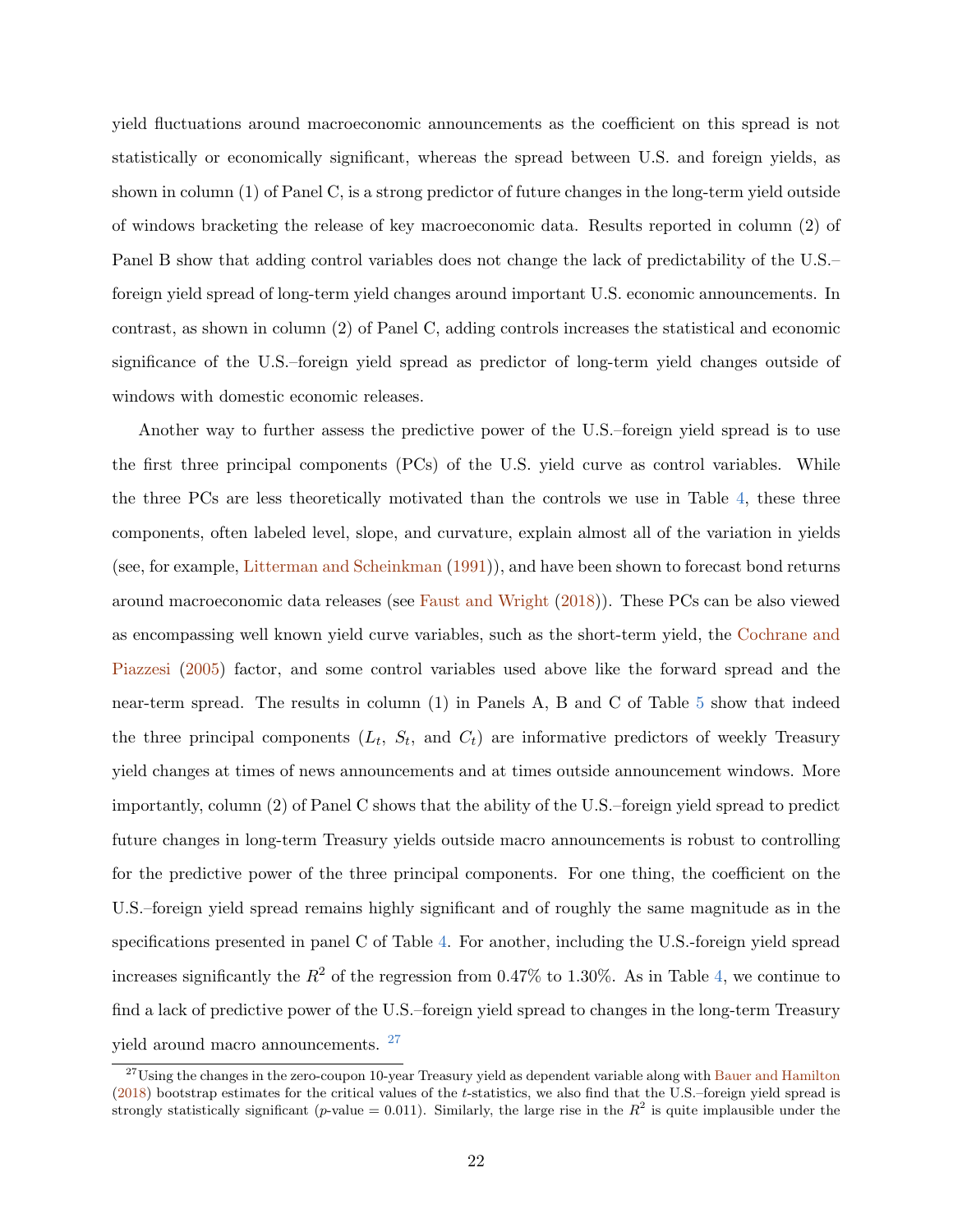# 3.3 Does the Predictive Power of the U.S.–foreign Long-Term Yield Spread Vary Over Time?

From a relative pricing perspective, a widening in the U.S.–foreign longer-term yield spread should predict declines in U.S. yields, regardless of whether the widening is due to U.S. developments or foreign developments. At a more detailed level, while both negative foreign news that depress foreign yields and positive news that raise U.S. yields would lead to a widening of the U.S.–foreign yield spread, the predictability of this spread could be different depending on the underlying factors driving the moves in the spread. We take a simple approach to empirically examine whether the source of movements in the U.S.–foreign spread matters, and estimate a conditional version of  $(20)$ , [\(21\)](#page-21-1), and [\(22\)](#page-21-2) allowing the regression coefficient  $\beta$  to be a linear function of the overnight variance of yields, namely,

$$
\Delta y_{t+1} = \alpha + \left(\beta_0 + \beta_1 \operatorname{Var}_t(y_0)\right) \left(y_t - y_{f,t}\right) + \gamma' \boldsymbol{x}_t + \epsilon_{t+1},\tag{23}
$$

where  $Var_t(y_0)$  is the variance of changes in U.S. yields overnight standardized to have a zero mean and a standard deviation equal to one. Intuitively, in periods when the overnight variance is higher than usual, one may expect the spread between U.S. and foreign long-term yields to contain more information concerning the economic outlook abroad than in times when the overnight variance is lower than usual. As a consequence, the U.S.–foreign long-term yield spread would be expected to weigh more heavily on the U.S. yield when overnight volatility is higher than usual.

The variance of yields overnight is computed using an exponentially weighted moving average of squared changes in long-term yields overnight.<sup>[28](#page-24-0)</sup> The vector of control variables,  $x_t$ , includes the forward spread, the near-term spread, the Aaa-Treasury spread, MBS duration, overnight volatility, and an indicator variable that equals to one if there was a Treasury auction. Our sample is weekly from January of 2000 to December of 2019 and our inference is performed using [Newey and West](#page-39-6) [\(1987\)](#page-39-6) standard errors with 52 lags to deal with the autocorrelation of the residuals.

null hypothesis that the U.S.–foreign yield spread does not have any incremental predictive power, namely, the  $R^2$ increase of 1.11 is well outside the 95% bootstrap confidence interval [−0.096, 0.413].

<span id="page-24-0"></span><sup>&</sup>lt;sup>28</sup>We define overnight yield changes as the change in the 10-year Treasury yield between 8 a.m. and 5 p.m. of the previous business day and cumulate these overnight changes over a week. The variance of yields overnight is computed using weekly overnight changes and setting the smoothing parameter such that the overnight variance has a half-life of around 25 weeks.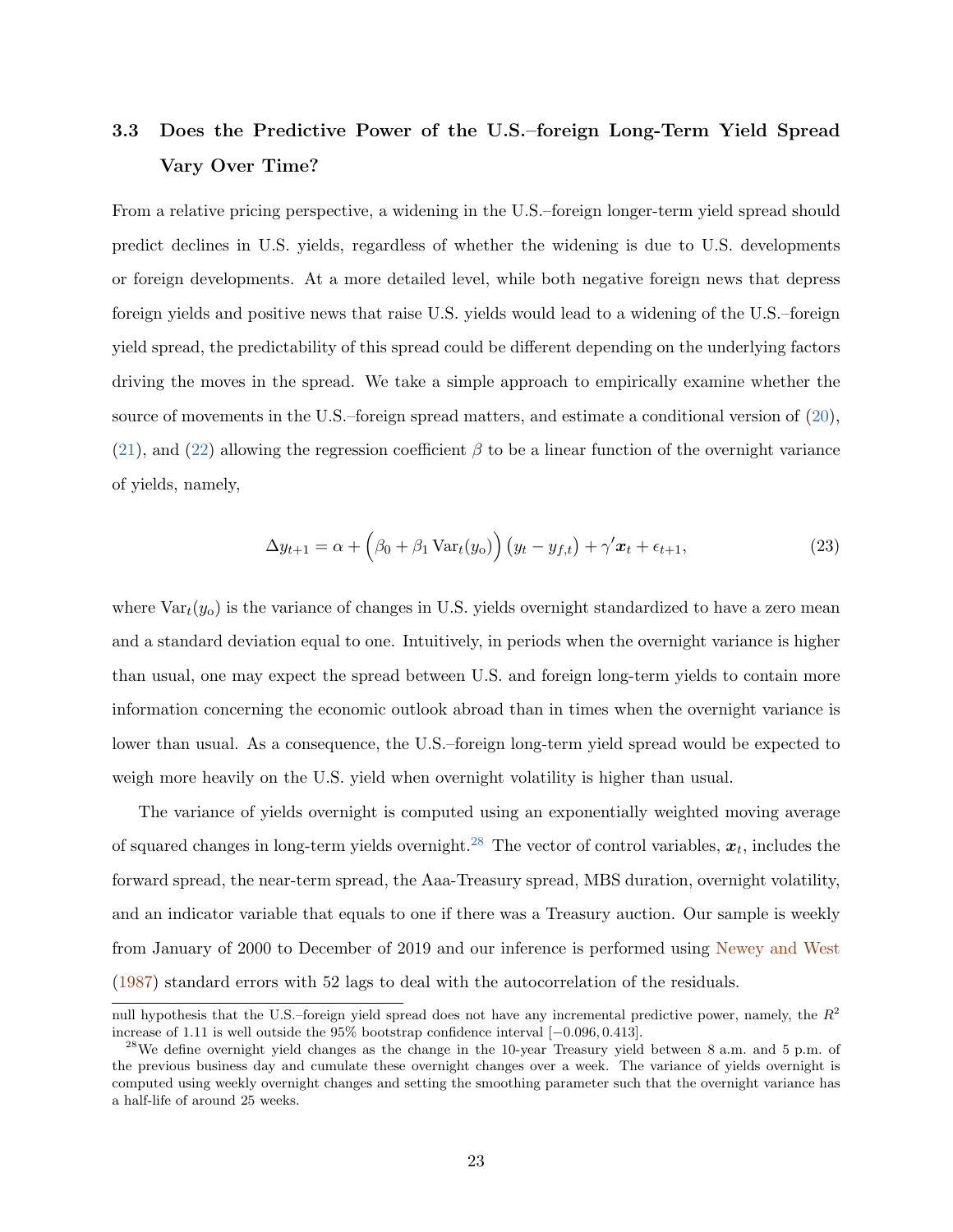The results presented in column (1) of Table [6](#page-50-0) show that the long-term Treasury yield is expected to experience a more pronounced decline following a widening of the U.S.–foreign longterm yield spread, when the overnight variance is above its average level. In particular, we find that the coefficient on the interaction term between overnight variance and the U.S.–foreign yield spread is negative and statistically significant. As shown in column (2) of Table [6](#page-50-0) the coefficient on the interaction term remains negative and statistically once we control for known predictors of U.S. Treasury returns. The point estimates suggest that when overnight variance is one standard deviation above its long-run level, the widening of the U.S.–foreign long-term yield spread has a compressing effect that is about two-thirds larger relative to usual times. All in all, the evidence of time-varying predictability suggests that movements in the U.S.–foreign term spread on days with a larger flow of macroeconomic and policy news from abroad leads to larger subsequent moves in U.S. yields.

## 3.4 The Predictability of U.S. Forward Rates

Our predictability regressions show that the U.S.–foreign long-term yield spread predicts future movements in long-term U.S. yields, in particular those that are not linked to the release of U.S. macroeconomic news and in periods when the overnight variance is high. Here we ask whether these results reflect predictable movements in term premia or predictable movements in expected future short rates. We start from the premise that changes in distant nominal forward rates are mostly driven by time-varying term premia and estimate the predictability of forward rates for different horizons.<sup>[29](#page-25-0)</sup> If the U.S.–foreign yield spread were informative about future short rates, the predictability on long-term rates would arise mainly from short-forward rate components of longterm yields. In contrast, if we find that the evidence for predictability gets stronger as we increase the forward rate horizon, that can be suggestive evidence that the U.S.–foreign yield spread is more informative about term premia than about future short rates.

To perform this forecasting exercise we use data on nominal Treasury zero-coupon yields from Gürkaynak, Sack, and Wright [\(2007\)](#page-38-10) to construct U.S. forward rates. As in Section [3.2,](#page-20-1) the

<span id="page-25-0"></span> $^{29}$ Various studies decomposing distant-horizon forward rates into short-rate expectations and term premia, including [Kim and Wright](#page-39-10) [\(2005\)](#page-39-10), find that distant-horizon nominal forward rates are in large part driven by movements in term premia. In addition, [Hanson and Stein](#page-38-9) [\(2015\)](#page-38-9) show that around FOMC announcements, when investors receive information about the path of policy rates, far-forward rates are mainly driven by news about future term premia.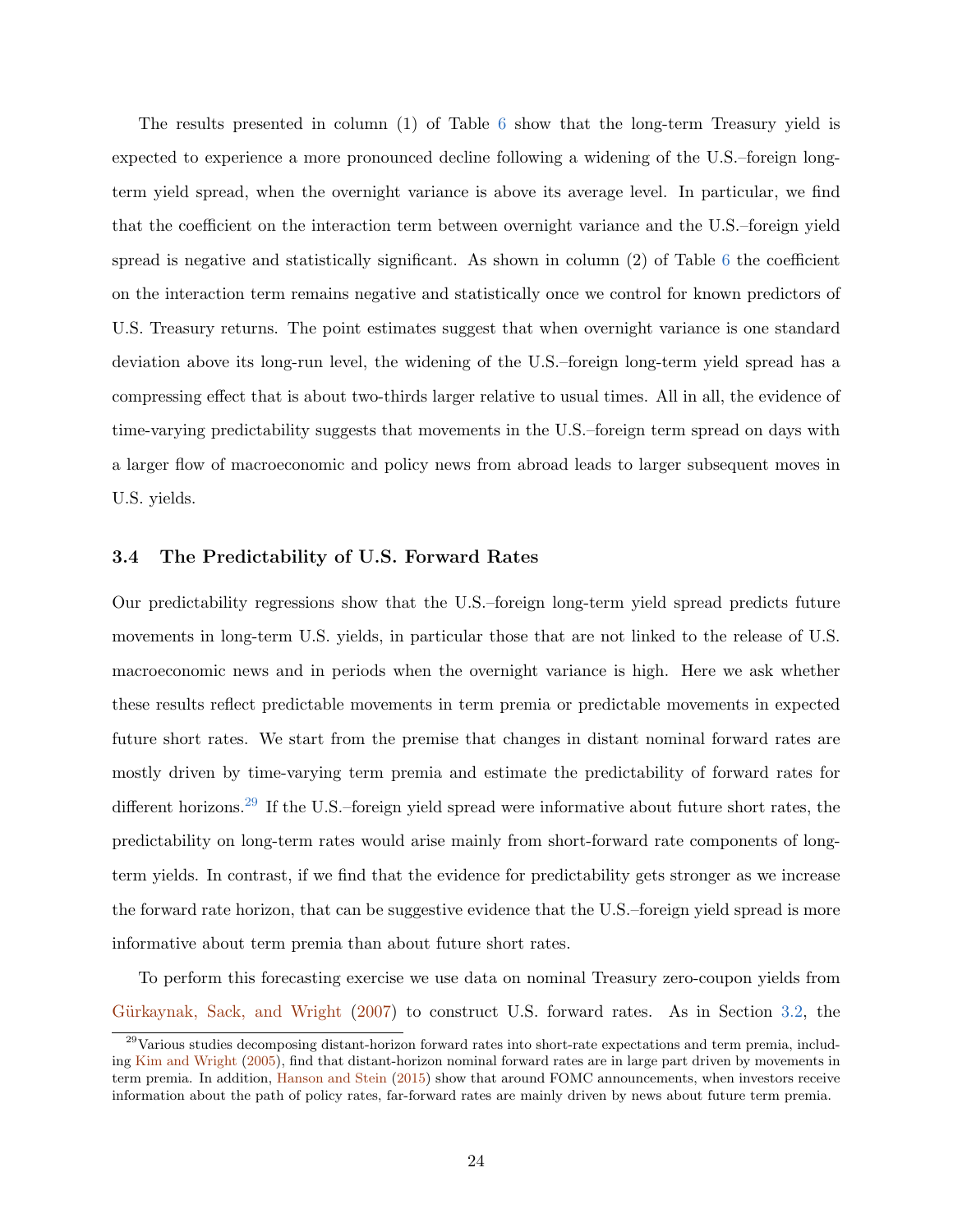U.S.–foreign long-term yield spread is the key explanatory variable in the regressions and we control for the forward spread, the near-term spread, the Aaa-Treasury spread, and MBS duration. We estimate the predictive regressions using weekly data from 2000 to 2019. We obtain estimates of the coefficients using OLS and perform inference using [Newey and West](#page-39-6) [\(1987\)](#page-39-6) standard errors with 52 lags to deal with the autocorrelation of the residuals.

We start by documenting that the predictability reported in Section [3.2](#page-20-1) using on-the-run yields is also evident when we use the 10-year zero-coupon Treasury yield,

$$
\Delta y_{t+1}^{(10)} = \alpha + \underbrace{\beta}_{-4.31 \text{ t-stat} = -3.60} (y_t - y_{f,t}) + \gamma' x_t + \epsilon_{t+1}, \quad R^2 \times 100 = 1.7
$$
 (24)

The coefficient on the spread between U.S. and foreign long-term yields is negative and the tstatistic shows that we can safely reject the null hypothesis that the U.S.–foreign yield spread does not predict future movements in long-term Treasury yields. The predictive  $R^2$  is about the same magnitude as the one reported in Table [5](#page-49-0) for the on-the-run yield.

The 10-year zero coupon yield can be decomposed into 1-year forward rates as follows

$$
y_t^{(10)} = \frac{1}{10} \sum_{n=1}^{10} f_t^{(n)} \tag{25}
$$

where  $f_t^{(n)}$  $t_t^{(n)}$  is 1-year forward rate for the *n*-th year, with  $f_t^{(1)}$  denoting the 1-year yield. We now turn to the predictability of these forward rates and estimate,

<span id="page-26-1"></span>
$$
\Delta f_{t+1}^{(n)} = \alpha_n + \beta_n \left( y_t - y_{f,t} \right) + \gamma_n' \boldsymbol{x}_t + \epsilon_{t+1}^{(n)}, \tag{26}
$$

for  $n = 2, \ldots, 10$ . Figure [4](#page-44-0) plots the key coefficient of interest  $\beta_n$  along with a 90% confidence intervals and the associated  $R^2$  for maturities  $n = 2, \ldots, 10^{30}$  $n = 2, \ldots, 10^{30}$  $n = 2, \ldots, 10^{30}$ 

Figure  $4(a)$  shows that a widening of the U.S.–foreign long-term yield spread predicts a subsequent decline in forward rates, and the predicted decline is more pronounced as we move towards far-forward rates. In particular, the estimated coefficients suggest that a 100 basis point widening

<span id="page-26-0"></span><sup>&</sup>lt;sup>30</sup>We do not report the results for  $n = 1$  because, as shown in [Swanson and Williams](#page-40-5) [\(2014\)](#page-40-5), short-term rates were constrained by the ELB and this constraint might bias our estimates of  $\beta_n$ . The ELB effect is less of a concern for longer maturities and, in unreported results, we show that the results reported in this section are robust to using a sample that ends before the ELB was said to be binding, i.e., 2011.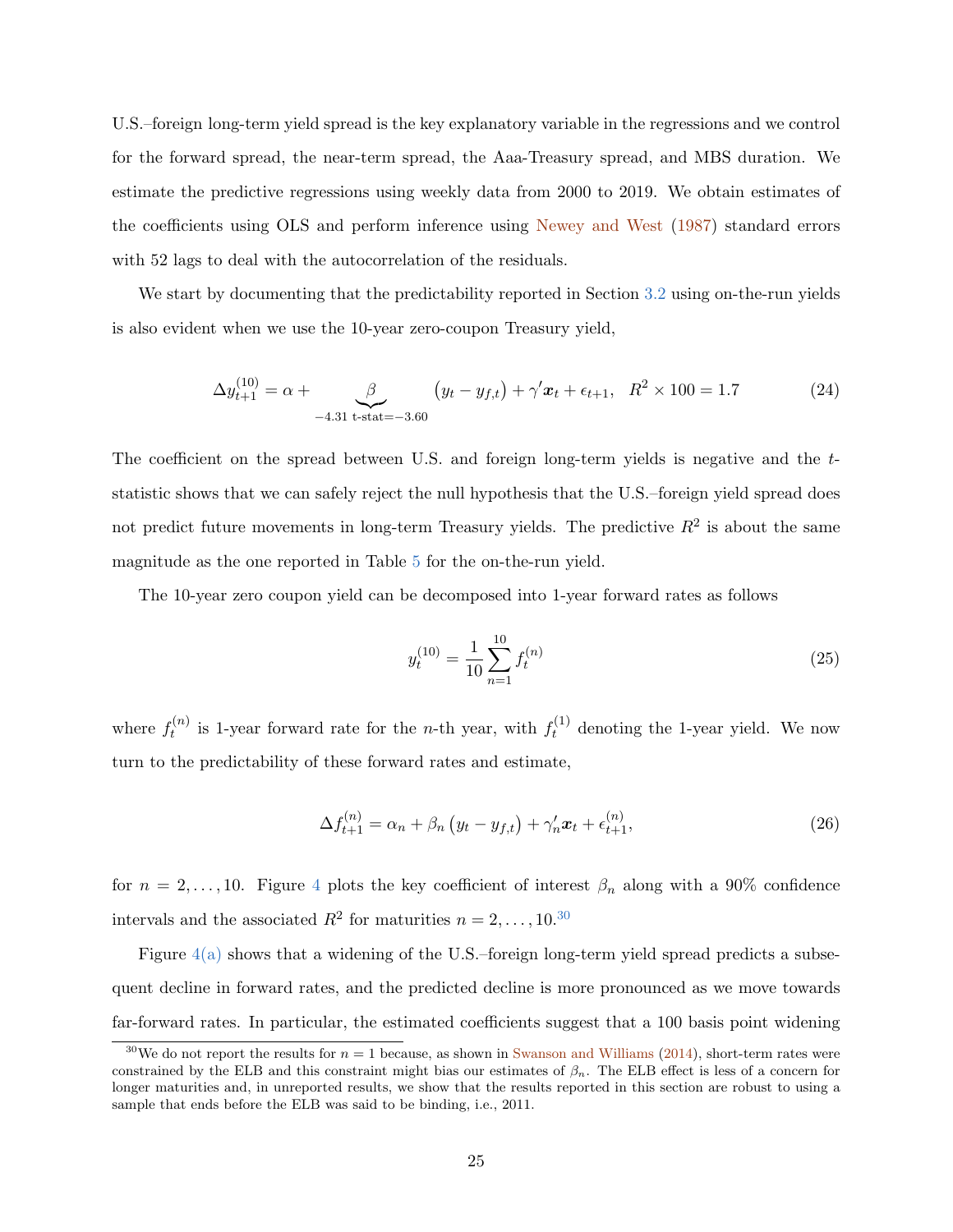of the U.S.–foreign yield spread is followed by a 5 basis point decline the distant forward rates, while it predicts only a 2 basis point decline in the forward rate 1-to-2-years ahead.

Figure  $4(b)$  displays the  $R^2$ s of the predictive regression [\(26\)](#page-26-1) and those of predictive regressions that only include the control variables. The additional predictive power added by including the U.S.–foreign yield spread can be gauged by the difference in  $R^2$ s. Figure [4\(b\)](#page-44-2) shows that including the U.S.–foreign yield spread as a predictor increases the  $R^2$  and the additional forecasting power is higher for more distant forward rates. These empirical results suggest that the U.S.–foreign long-term yield spread is more informative about term premia than about future short rates, supporting the hypothesis that spillovers to U.S. long-term rates are likely occurring through bond risk premia.[31](#page-27-0)

# 3.5 The Predictability of Returns on Long-Term Treasury Over Long-Term Foreign Bonds

One potential explanation for the ability of the U.S.–foreign yield spread to predict the long-term U.S. yield might be related to shifts in demand for long-term Treasury securities. A decline in long-term foreign yields could boost demand for higher-yielding U.S. securities as investors would be attracted to the higher expected returns from investing in U.S. relative to foreign sovereign long-term bonds.

To test this hypothesis, we explore the ability of the U.S.–foreign long-term yield spread to predict the excess return on a 10-year Treasury security over a 10-year foreign bond by running the following predictive regression,

<span id="page-27-1"></span>
$$
rx_{t\to t+\tau} - rx_{f,t\to t+\tau} = \alpha + \beta \left( y_t - y_{f,t} \right) + \gamma' x_t + \epsilon_{t+\tau},
$$
\n(27)

where  $rx_{t\rightarrow t+\tau}$  is the return on a 10-year Treasury in excess of the U.S. short-term rate, and  $rx_{f,t\rightarrow t+\tau}$  is the excess return on a 10-year foreign bond that we define as the GDP-weighted excess

<span id="page-27-0"></span> $31$ [Kearns, Schrimpf, and Xia](#page-39-4) [\(2020\)](#page-37-7) and [Dilts Stedman](#page-37-7) (2020) also conclude that the yield curve spillovers largely occur through the term premium component of yields.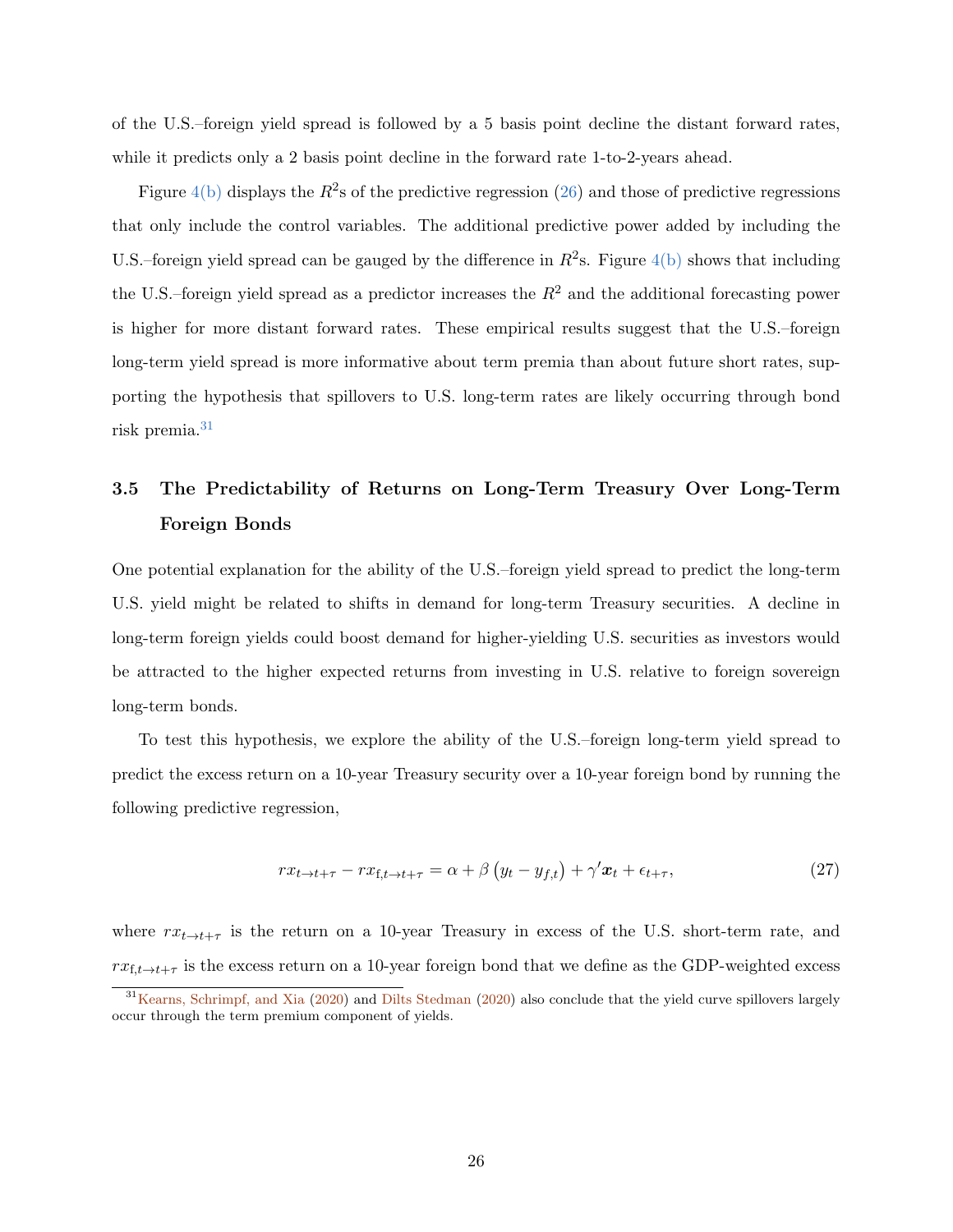return on German, Japanese, and U.K. 10-year sovereign debt,

<span id="page-28-0"></span>
$$
rx_{\mathbf{f},t \to t+\tau} = \sum_{c=1}^{3} w_{c,t} rx_{c,t \to t+\tau}.
$$
\n(28)

The key predictive variable is the spread between U.S. and foreign long-term yields  $(y_t - y_{f,t})$ , and  $x_t$  is a vector of control variables.

The coefficient estimates of [\(27\)](#page-27-1) are obtained using weekly data from January of 2000 to December of 2019 and for holding period horizons of 1-week, 4-weeks, and 12-weeks ( $\tau = 1, 4, 12$ ). Returns on U.S. and foreign 10-year bonds are computed using zero-coupon U.S., German, Japanese and U.K. yields. To perform inference we rely on [Newey and West](#page-39-6) [\(1987\)](#page-39-6) standard errors with at least 26 lags to deal with the autocorrelation of the residuals and overlapping observations when  $\tau > 1$ . As in Section [3.2,](#page-20-1) we include in  $x_t$  the 10-year forward rate spread  $(f_t - r_t)$ , the near-term forward spread ( $\mathbb{E}_t(r_{t+j}) - r_t$ ), the yield spread between Aaa-rated corporate bonds and Treasury securities  $(y_{Aaa,t} - y_t)$ , and the effective duration of MBS (MBSDUR<sub>t</sub>).

Column (1) of Table [7](#page-51-0) includes the U.S.–foreign yield spread as the only explanatory variable for different horizons. The coefficient estimates show that the U.S.–foreign long-term yield spread is a strong predictor of the return on long-term U.S. bonds relative to long-term foreign bonds with  $R^2$ s equal to 1 percent, 4 percent, and 10 percent for the 1-, 4-, and 12-week holding period horizons, respectively. The estimated coefficient is positive and statistically significant for all horizons suggesting that a widening of the spread between U.S. and foreign long-term yields leads to higher expected returns on long-term Treasury securities relative to long-term foreign bonds. The coefficient on the U.S.–foreign yield spread, as shown in column (2) of Table [7,](#page-51-0) becomes more negative and remains highly statistically significant when we add control variables known to forecast U.S. bond returns.

We also consider the predictability of the return on a 10-year Treasury yield in excess of the currency-hedged return on a 10-year foreign bond. In particular, we compute the currency-hedged  $\tau$ -period return on country  $c$  as,

$$
ret_{c,t \to t+\tau}^h = ret_{c,t \to t+\tau} + (e_t - f_t)
$$
\n
$$
(29)
$$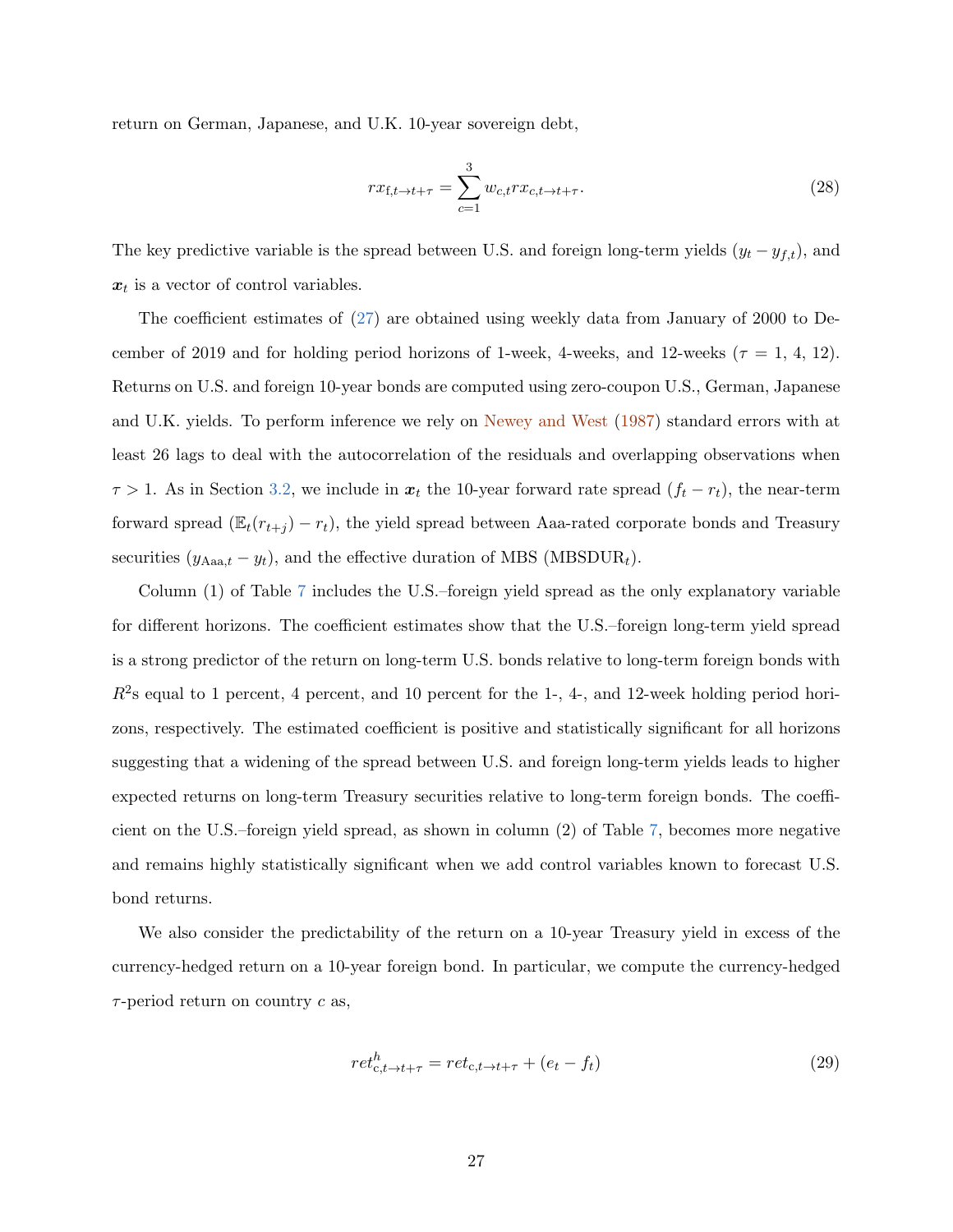where  $ret_{c,t\to t+\tau}$  is the country c's bond return,  $e_t$  is the spot exchange rate expressed as foreign currency per USD, and  $f_t$  is the  $\tau$ -period forward exchange rate at time t. As in [\(28\)](#page-28-0), we define the currency-hedged return on a long-term foreign bond as the GDP-weighted of currency-hedged returns on 10-year German, Japanese, and U.K. bonds.<sup>[32](#page-29-0)</sup>

Table [8](#page-52-0) presents predictive regressions where the dependent variable is the return on a 10 year Treasury security in excess of the currency-hedged return on a 10-year foreign bond, namely,  $ret_{t\to t+\tau}-ret_{f,t\to t+\tau}^h$ . Consistent with the results presented in Table [7,](#page-51-0) we find that the coefficient on the U.S.–long-term yield spread is positive and highly statistically significant, and remains a strong predictor even after controlling for the forward rate spread, the near-term forward spread, the yield spread between Aaa-rated corporate bonds and Treasury securities, and the effective duration of MBS. Overall, we find suggestive evidence that returns on long-term U.S. bonds are expected to rise relative to currency-hedged returns on foreign bonds when the U.S.–foreign long-term yield spread widens, likely boosting the demand for U.S. Treasury securities and pushing down U.S. bond yields.

## 3.6 Robustness Checks

This section summarizes additional exercises we performed to examine the robustness of our results. Full details are presented in the Appendix. We show that the predictability we document is robust to reasonable variations to the way we compute the foreign yield. In particular, we show that our results are robust to using the equally-weighted average of German, Japanese, and U.K. long-term yields as well as including yields on Swiss and French sovereign debt. Using these alternative proxy measures for the foreign yield produces results qualitatively and quantitatively similar to our baseline estimates. We also perform our predictive regressions using monthly data and adding an additional eight years of monthly observations. Consistent with the results using weekly data, we continue to find that a widening of the U.S.–foreign yield spread predicts future declines zin U.S.

$$
ret_{t\rightarrow t+\tau}-ret_{c,t\rightarrow t+\tau}^h=\underbrace{(ret_{t\rightarrow t+\tau}-r_t)}_{rx_{t\rightarrow t+\tau}}-\underbrace{(ret_{c,t\rightarrow t+\tau}-r_{c,t})}_{rx_{c,t\rightarrow t+\tau}},
$$

which is the dependent variable in the predictive regression [\(27\)](#page-27-1).

<span id="page-29-0"></span><sup>&</sup>lt;sup>32</sup>If the covered interest parity holds, we can replace  $e_t - f_t$  with the spread in short-term rates  $r_t - r_{c,t}$  and show that the return on a 10-year Treasury in excess of the currency-hedged return on a foreign bond is equivalent to the excess excess return on a long-term Treasury security over a long-term foreign bond,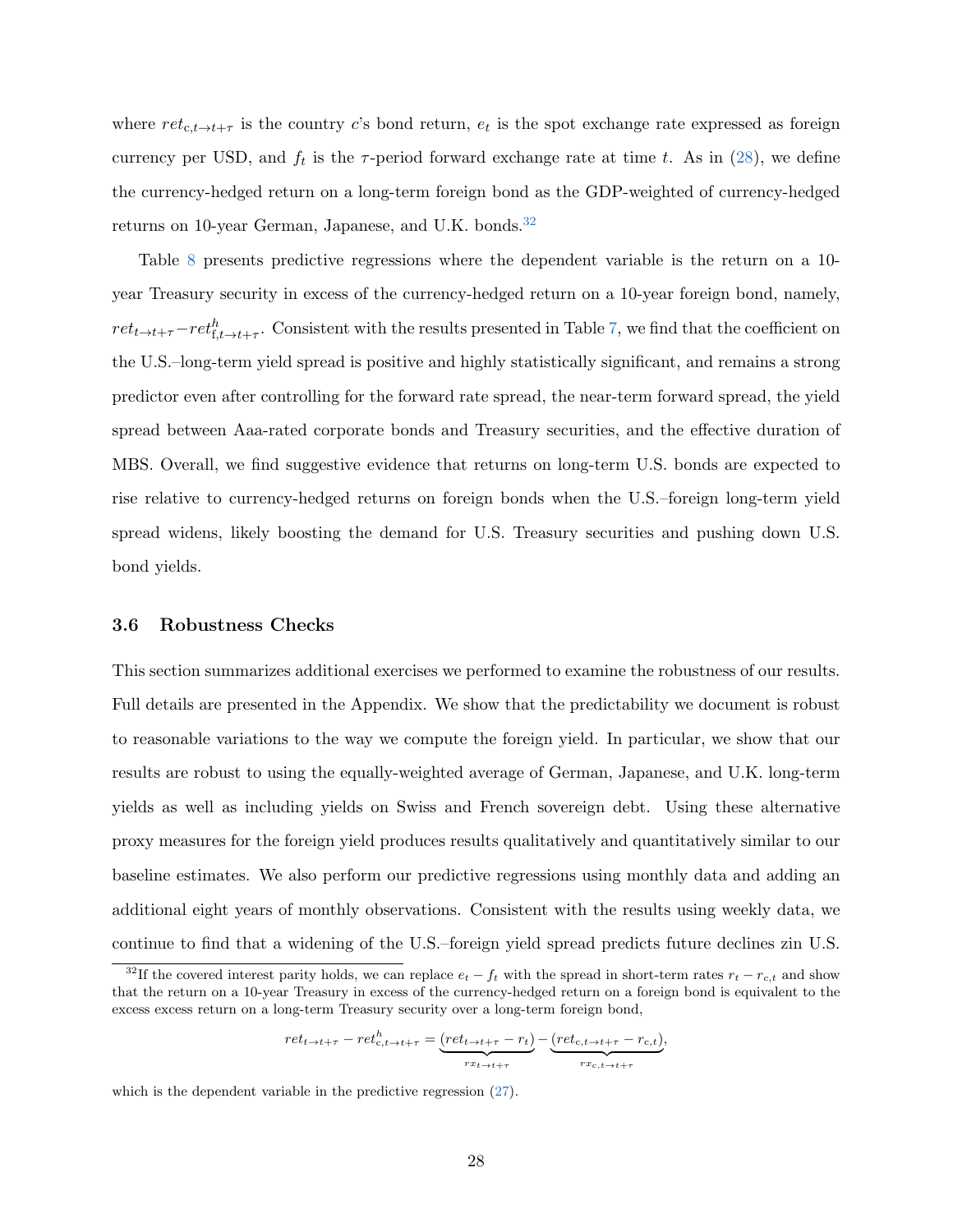long-term yields.

# 4 Concluding Remarks

Yield spillover effects have been traditionally thought to run mainly from the U.S. to other countries. In this paper, we present various pieces of evidence suggesting that there are also significant spillovers from foreign economies to the U.S. through changes in long-term yields, and that their importance has grown over time. We show that the share of U.S. yield variation accounted for by overnight yield changes—a rough proxy for foreign contribution to U.S. yield movements—has increased since 1990s. Using synchronized daily data on 10-year yield changes in the U.S., Euro area, and U.K., and a selection of dates with notable yield moves in these countries, we estimate an identification-by-heteroskedasticity model, which indicates that at least 20 to 25% of daily variations in 10-year U.S. yields in recent years are due to foreign shocks. The spillover effects occur not only through contemporaneous yield changes but also through predictable yield changes. We find that following a widening of the U.S.–foreign long-term yield spread Treasury yields tend to decline.

Conceptually, the yield spillover effects we document here appear to operate mainly through the term premium channel as opposed to expectations channel. For example, negative news in Europe would depress European yields, which in turn would make U.S. Treasuries relatively more attractive depressing U.S. term premiums, as opposed to negative European news darkening the U.S. economic outlook and lowering the expected path of the federal funds rate. This observation is consistent with the greater degree of comovement between longer-term international yields than shorter-maturity international yields as well as the evidence presented in Section [3.](#page-19-0) Still, in light of the limited amount of existing work in this area, more remains to be learned about the mechanisms underlying the yield spillover effects and their ramifications for understanding U.S. and international yield curve movements.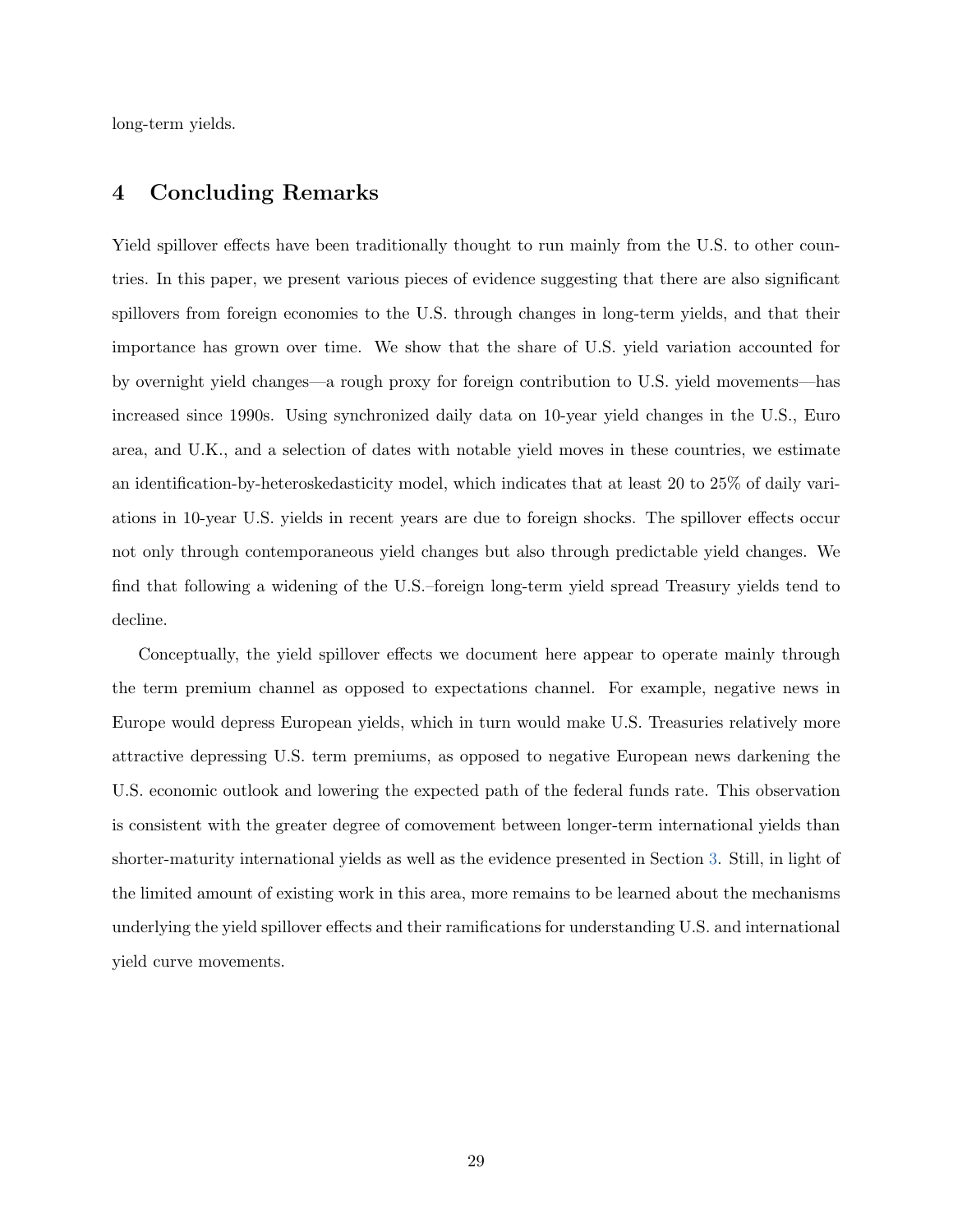# Appendix

# <span id="page-31-1"></span>A Data

## A.1 Financial Markets Data

We collect intraday data on yields on the most recently issued 10-year Treasury security, namely, yields on the on-the-run Treasury security, from Bloomberg. Zero-coupon yields on the 10-year Treasury are obtained from the smoothed yield curve of Gürkaynak, Sack, and Wright [\(2007\)](#page-38-10) updated by the Federal Reserve Board.

Our empirical analysis also relies on long-term yields for advanced foreign economies. In particular, we collect zero-coupon yields on 10-year sovereign debt for Germany, Japan, the U.K., Switzerland and France. Our dataset contains weekly data from January of 2000 to December 2019 and monthly data that goes back to January of 1992. The data comes from the the Bundesbank for Germany, the Japanese Ministry of Finance for Japan, the Bank of England for the U.K., and Refinitiv through Haver Analytics.

To construct synchronized daily changes in long-term yields on U.S., Euro area, and U.K. sovereign debt, we collect intraday prices of the 10-year Treasury note, German Bund, and U.K. Gilt futures contracts. The daily change in the country's long-term yield is obtained as the percentage change in the futures price between 12 p.m. Eastern Time (EST) of the current day and 12 p.m. EST of the previous day multiplied by minus one, and by the inverse of the modified duration of the cheapest to deliver. The data are available from January 2010 to August 2017.

Lastly, we also collect data on three-month Treasury yields from CRSP;<sup>[33](#page-31-2)</sup> yields on Aaa-rated 10-year corporate bond yields from Moody's; quarterly GDP data for each country expressed in U.S. dollars at purchasing power parity from the [OECD](#page-39-11) [\(2020\)](#page-39-11); Euro, Japanese yen, British pound sterling, and USD LIBOR as well as data on spot and forward exchange rates are obtained from Bloomberg Finance, LP. The date and the time of macroeconomic announcements and central bank policy decisions in the U.S. are also obtained from Bloomberg Finance, LP.

<span id="page-31-2"></span><span id="page-31-0"></span><sup>&</sup>lt;sup>33</sup>Center for Research in Security Prices, CRSP U.S. Treasury Database, Wharton Research Data Services, [http://www.whartonwrds.com/datasets/crsp/.](http://www.whartonwrds.com/datasets/crsp/)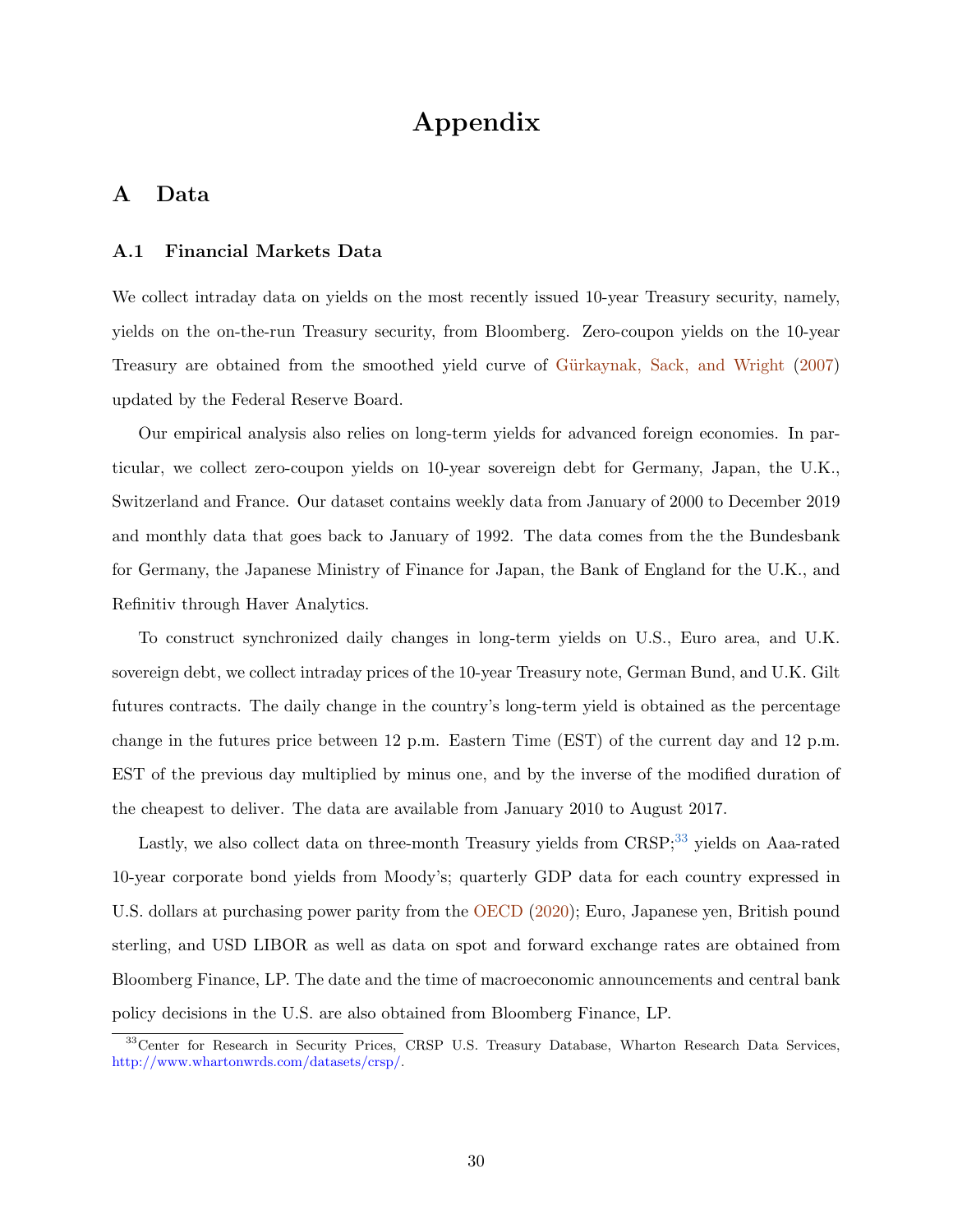#### A.2 Notable News Days

In this Appendix, we elaborate on our determination of "notable news days" for the U.S., Euro area, and the U.K. for the sample period January 2010 to August 2017. To identify notable news dates for each country, we use several sources including intraday data on the 10-year yield, Citi Economic Surprise indices, Bloomberg and other financial news, and internal daily market intelligence reports prepared by FRBNY.

More specifically, we search financial news databases as well as internal market intelligence reports to find days in which notable moves in Treasury, Bund, and/or Gilts markets are attributed to a specific development in the U.S., Euro area, or the U.K. In the case of the U.S., we also look at 10-year Treasury yield changes over 30-minute windows surrounding major scheduled announcement events to pick out those with sizeable yield changes. And we examine Citi Economic Surprise indices for U.K. and Euro area to pick out days in which these indices displayed notable changes, and check with news sources to determine if those dates could indeed be viewed as notable news days.

We classify "notable news" days as "data release" days, "central bank communication" days, or "other news" days. The "data release" days are dates in which there were sizable market reactions to scheduled macro data releases. In the U.S., many of notable "data release" days are the days of the employment report, but there were also days in which other releases, such as retail sales, ISM, CPI, had notable market reactions. In the Euro area, there are relatively fewer notable data release days, but data such as PMIs (Euro area's and member countries') and CPIs, have at times generated significant market reactions. In the U.K., data releases including labor market data, GDP, and CPI, have had notable market reactions.

Notable "central bank communication" days are days with market-moving communications from country-i central banks, i.e., Federal Reserve, ECB, and Bank of England. Often times, these were days with announcements following scheduled committee meetings, but some of these days pertain to other type of central bank communications, such as the releases of the minutes and policymaker's speeches testimonies.

The remaining notable news days are grouped as "other news" days. These include days with notable identifiable news other than data releases and central bank communications, for example, the 2016 presidential election day and some fiscal policy news days. Also included are some days in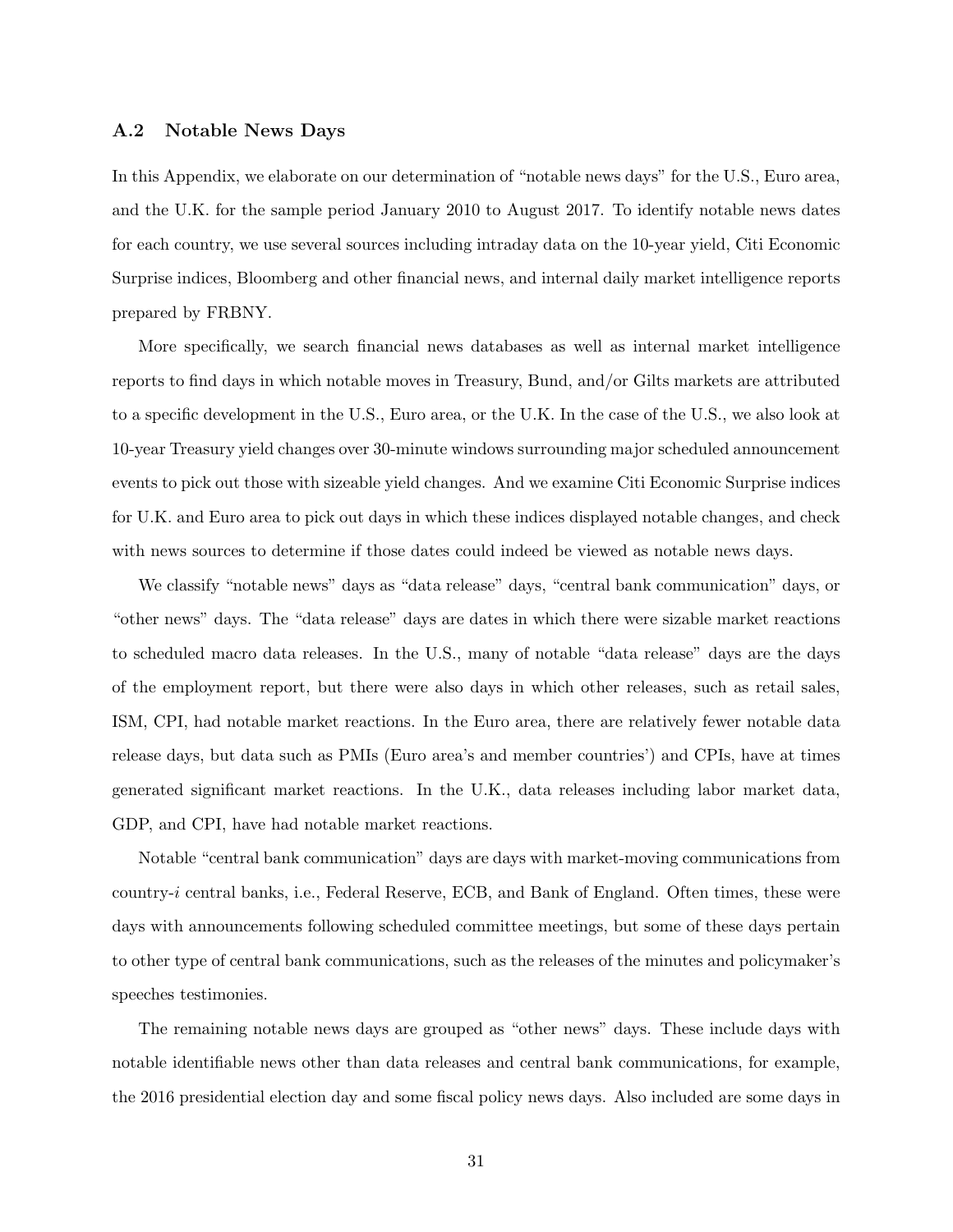which it was not easy to point to a specific identifiable event but market commentaries characterized as having been influenced by country i news.<sup>[34](#page-33-1)</sup> In addition, some of these "other news" days had data releases whose 30-minute event window yield changes were not large, but news reports and market commentaries had interpreted as important driver of yields those days. We list the dates identified as days with notable news in Table [A.1.](#page-45-0)

# <span id="page-33-0"></span>B Identification

In this appendix, we discuss the identification of the model consisting of eq. [\(5\)](#page-11-2), [\(7\)](#page-12-5), and [\(8\)](#page-12-6). Note that from eq. [\(11\)](#page-16-1) for  $i = 1, ..., N$ , we can identify  $\Gamma_{(:,i)}$  and  $\sigma_i^{*2} - \sigma_i^2$ , with  $\Gamma_{ii}$ 's normalized to 1. Therefore, in the equation

$$
\Omega_0 = \sigma_1^2 \Gamma_{(:,1)} \Gamma'_{(:,1)} + \cdots + \sigma_N^2 \Gamma_{(:,N)} \Gamma'_{(:,N)} + \sigma_\eta^2 \iota \iota' + D([\sigma_{\ell,1}^2, ..., \sigma_{\ell,N}^2])
$$

we can think of  $\Gamma_{(:,i)}$  as known, and treat  $\sigma_1^2, ..., \sigma_N^2, \sigma_{\eta}^2, \sigma_{\ell,1}^2, ..., \sigma_{\ell,N}^2$  as unknowns to solve for. This is  $2N + 1$  unknowns, whereas there are  $N(N + 1)/2$  equations (the number of unique elements of the  $\Omega_0$  matrix). The full model is thus identified for values of N such that  $N(N+1)/2 \geq 2N+1$ , i.e., for  $N \ge 4$ . Note that for  $N = 2$ ,  $2 \cdot 3/2 = 2 < 2 \cdot 2 + 1 = 5$ , and for  $N = 3$ ,  $3 \cdot 4/2 = 6 < 2 \cdot 3 + 1$ . In order to have an econometrically identified model for the case of our interest  $(N = 3)$ , we impose additional restrictions, as in eq.  $(14)$  or eq.  $(15)$ .

Note that additional moment restrictions can be obtained by considering days in which more than one country has a notable news. For example, denoting by  $\Omega_{i,j}$  the variance covariance matrix for the days on which an  $i, j$  pair of countries had notable news, we have

$$
\Omega_{i,j} - \Omega_0 = (\sigma_i^{*2} - \sigma_i^2) \Gamma_{(:,i)} \Gamma'_{(:,i)} + (\sigma_j^{*2} - \sigma_j^2) \Gamma_{(:,j)} \Gamma'_{(:,j)}.
$$

However, such conditions do not help further identify the model, as they can be viewed as linear combinations of existing moment conditions (eq.  $(10)$  and eq.  $(11)$ ).

<span id="page-33-1"></span><sup>&</sup>lt;sup>34</sup>For example, during the height of European debt crisis, some days with large change in yields were attributed to developments pertaining to that crisis (therefore a Euro area news), which had "drips" of related news coverage, rather than a single notable event such as a government announcement or officials's speeches/comments.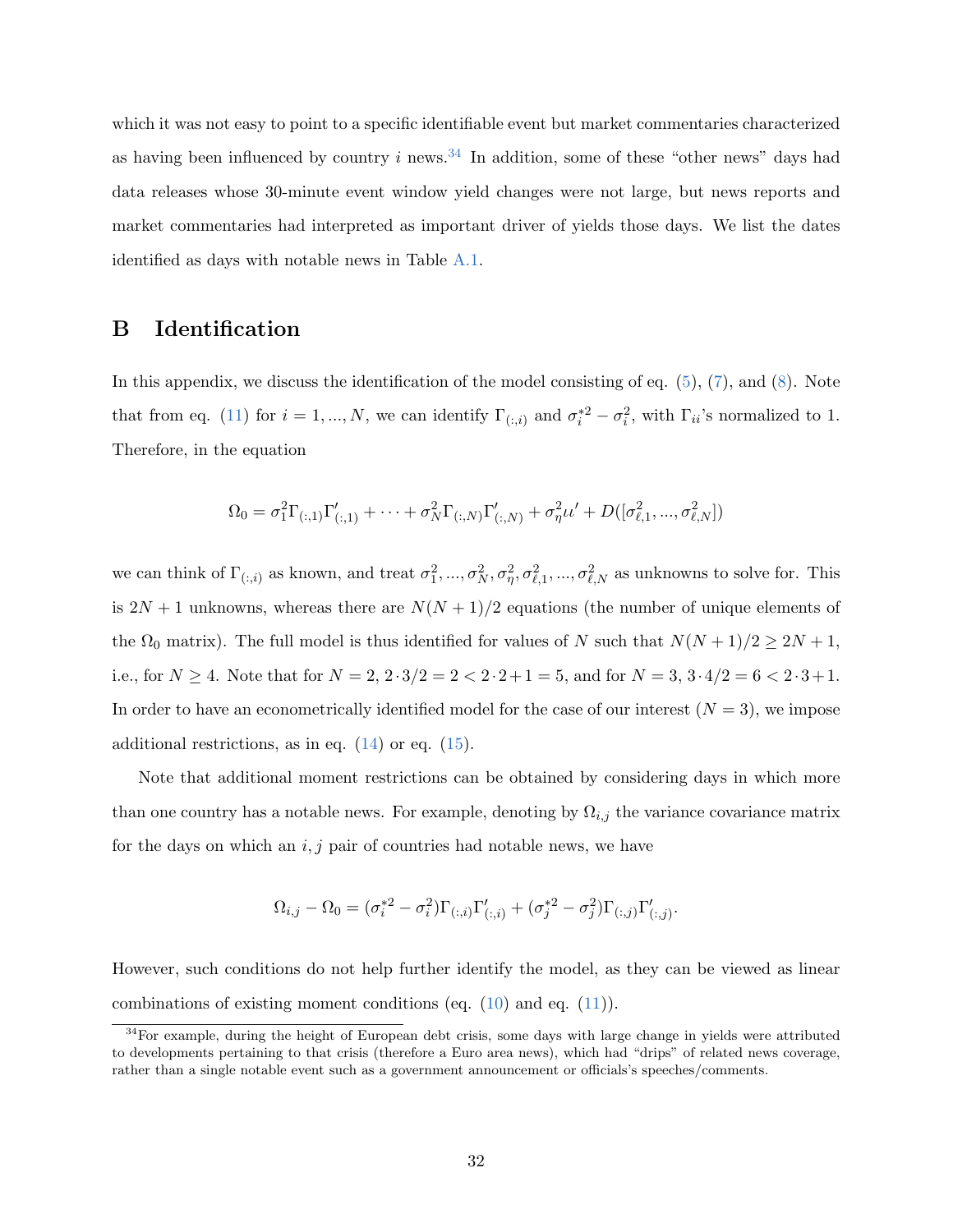# C Robustness of Predictive Regressions

This Appendix reports in more detail the results of several robustness checks to the predictability of the U.S.–foreign long-term yield spread documented in Section [3.](#page-19-0)

# C.1 Alternative Measures of the Long-term Foreign Yield

The key explanatory variable in the predictive regressions is the spread between U.S. 10-year yield and our measure of foreign long-term yields. Our empirical estimates are based on a GDP-weighted average of German, Japanese, and U.K. 10-year zero-coupon yields. In this section we explore the robustness of the predictive power of the U.S.–foreign long-term yield spread to sensible variations to computing the foreign long-term yield.

Table [A.2](#page-46-0) presents the estimates of predictive regressions that use the foreign yield computed as an equally-weighted average of German, Japanese, and U.K. long-term yields. The results in column (1) of Panel A show that the coefficient on the U.S.–foreign long-term yield spread has also a negative and statistically significant coefficient and, as shown in column (1) of Panels B and C, its predictive power is borne out of its ability to forecast changes in long-term Treasury yields in windows outside of economic announcements. The results in column (2) confirm our finding that the widening of the U.S.–foreign long-term yield spread has a more pronounced effect on U.S. Treasury long-term yields when overnight volatility is above its average level than when it is at its long-run level.

To check if the results are robust to using a larger set of countries, we include data on Swiss and French sovereign debt to compute the the foreign yield. As shown in Table [A.3,](#page-47-0) our finding that low levels of foreign yields put downward pressure on U.S. long-term yields remains robust to using a larger set of countries to construct the foreign long-term yield. We continue to find that the U.S.–foreign yield spread does not seem to predict yield fluctuations around economic announcements, whereas it is a strong predictor of U.S. yields outside of windows bracketing the release of key macroeconomic data.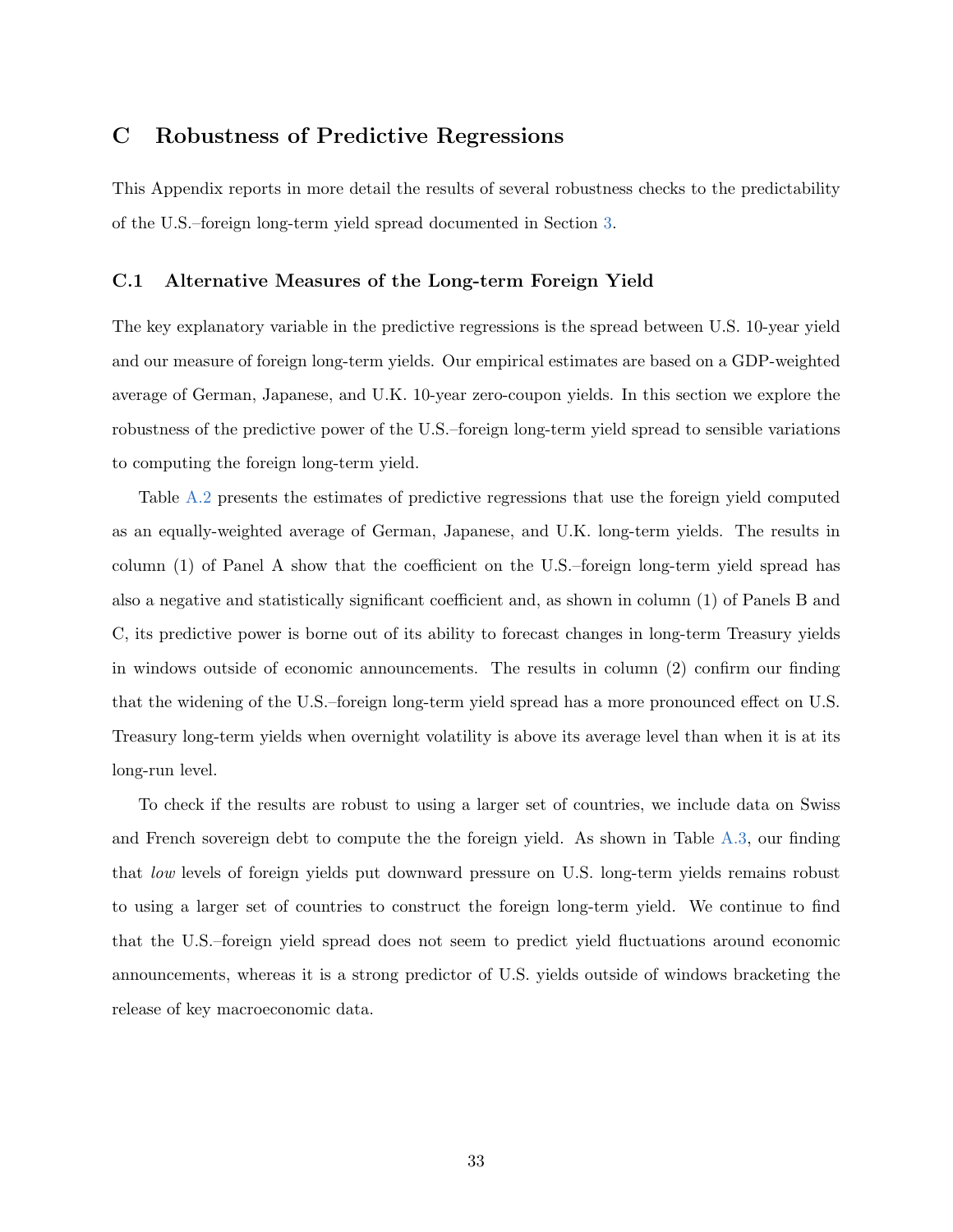### C.2 Data Frequency

The predictive regressions use weekly data to document the predictive ability of the U.S.–foreign spread. We have repeated our regressions using lower-frequency data, namely, monthly. We present in Table [A.4](#page-48-0) the estimated coefficients that are a counterpart of those shown in Table [4](#page-48-0) with weekly data. The results are largely consistent with the estimates using weekly data; the predictability of the U.S.–foreign long-term yield spread is statistically and economically significant and robust to controlling for usual predictors of bond returns (Panel A). We also find that the predictability is significant for moves outside major economic announcements but not for changes in yields around macroeconomic and monetary policy announcements.

# C.3 Small Sample

Given the persistence of the U.S.–foreign yield spread, one particular concern might be that the results might be suffering from small-sample bias. We extend our sample in slightly more than eight years to cover May of 1991 to December of 2019. Going to a monthly frequency and extending the data also reduces the persistence of the U.S.–foreign yield spread to levels below 0.95, which [Ferson,](#page-38-11) [Sarkissian, and Simin](#page-38-11) [\(2003\)](#page-38-11) show is a threshold under which the t-statistics are well behaved and we can undertake inference on the coefficients of persistence regressors. In this exercise we use as control variables the three PCs of the U.S. yield curve since we have data on this variables for the sample under consideration here.

As shown in Table [A.5,](#page-49-0) using a longer sample we continue to find that the U.S.–foreign yield spread predicts a decline in long-term Treasury yields. This spread is particularly informative about changes in Treasury yields outside announcement windows. Consistent with our evidence of an increasing role of spillovers to understanding moves in U.S. long-term yields, the coefficients on the U.S.–foreign yield spread are smaller than those using data starting in the year 2000 (see Table [A.4\)](#page-48-0).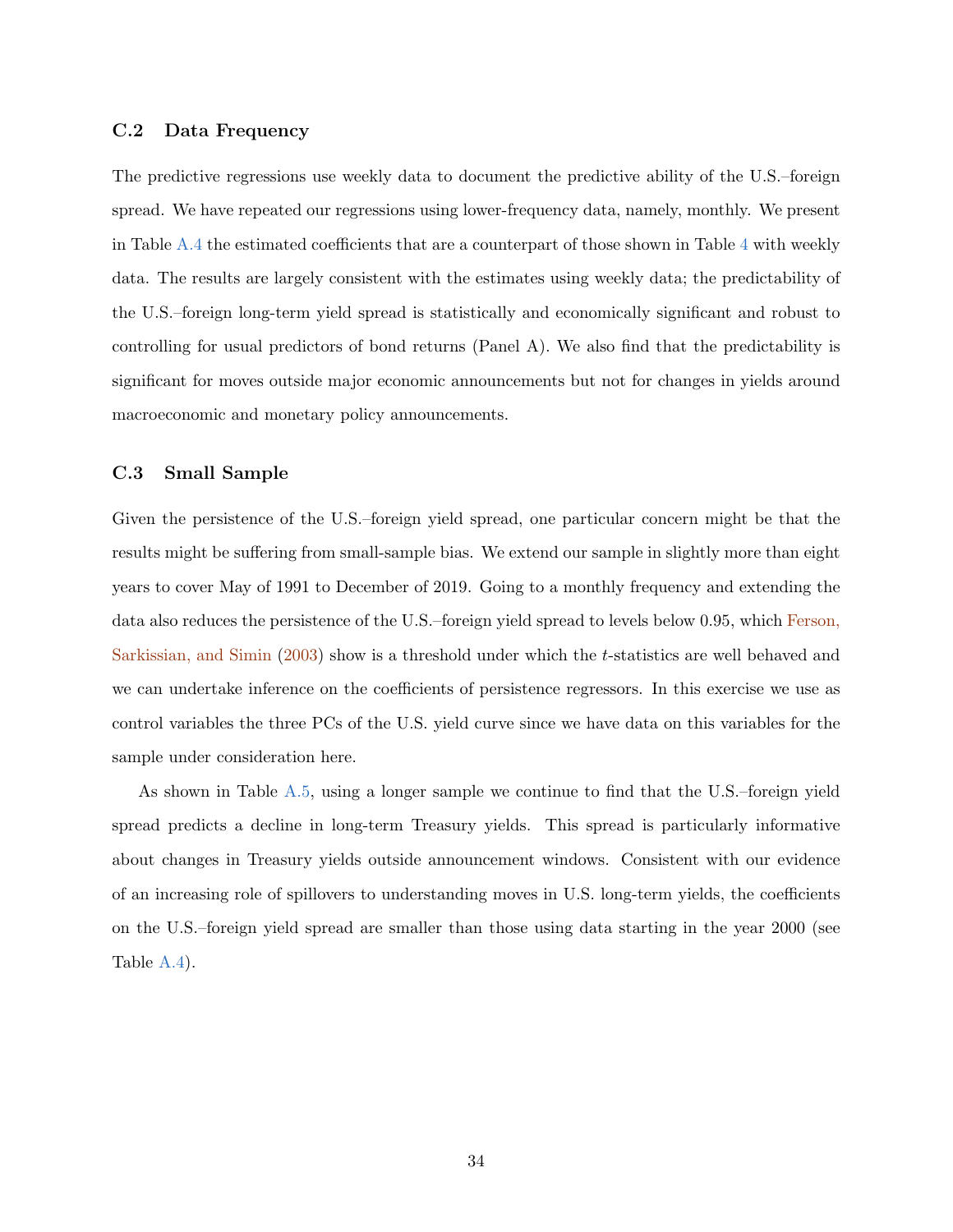# References

- <span id="page-36-2"></span>Ahn, Dong-Hyun, 2004, Common factors and local factors: Implications for term structures and exchange rates, Journal of Financial and Quantitative Analysis 31, 69–102.
- <span id="page-36-4"></span>Aizenman, Joshua, Menzie D Chinn, and Hiro Ito, 2016, Monetary policy spillovers and the trilemma in the new normal: Periphery country sensitivity to core country conditions, Journal of International Money and Finance 68, 298–330.
- <span id="page-36-8"></span>Andersen, Torben G., Tim Bollerslev, Francis X. Diebold, and Clara Vega, 2007, Real-time price discovery in global stock, bond and foreign exchange markets, *Journal of International Economics* 73, 251–277.
- <span id="page-36-1"></span>Backus, David K, Silverio Foresi, and Chris I Telmer, 2001, Affine term structure models and the forward premium anomaly, The Journal of Finance 56, 279–304.
- <span id="page-36-7"></span>Balduzzi, Pierluigi, Edwin J Elton, and T Clifton Green, 2001, Economic news and bond prices: Evidence from the US Treasury market, Journal of financial and Quantitative analysis pp. 523– 543.
- <span id="page-36-9"></span>Bauer, Michael D, and James D Hamilton, 2018, Robust bond risk premia, The Review of Financial Studies 31, 399–448.
- <span id="page-36-5"></span>Bernanke, Ben S, 2017, Federal reserve policy in an international context, IMF Economic Review 65, 1–32.
- <span id="page-36-3"></span>Bowman, David, Juan M Londono, and Horacio Sapriza, 2015, U.S. unconventional monetary policy and transmission to emerging market economies, Journal of International Money and Finance 55, 27–59.
- <span id="page-36-0"></span>Brusa, Francesca, Pavel Savor, and Mungo Wilson, 2020, One central bank to rule them all, Review of Finance 24, 263–304.
- <span id="page-36-6"></span>Chinn, Menzie D, and Jeffrey A Frankel, 1995, Who drives real interest rates around the Pacific Rim: the USA or Japan?, Journal of International Money and Finance 14, 801–821.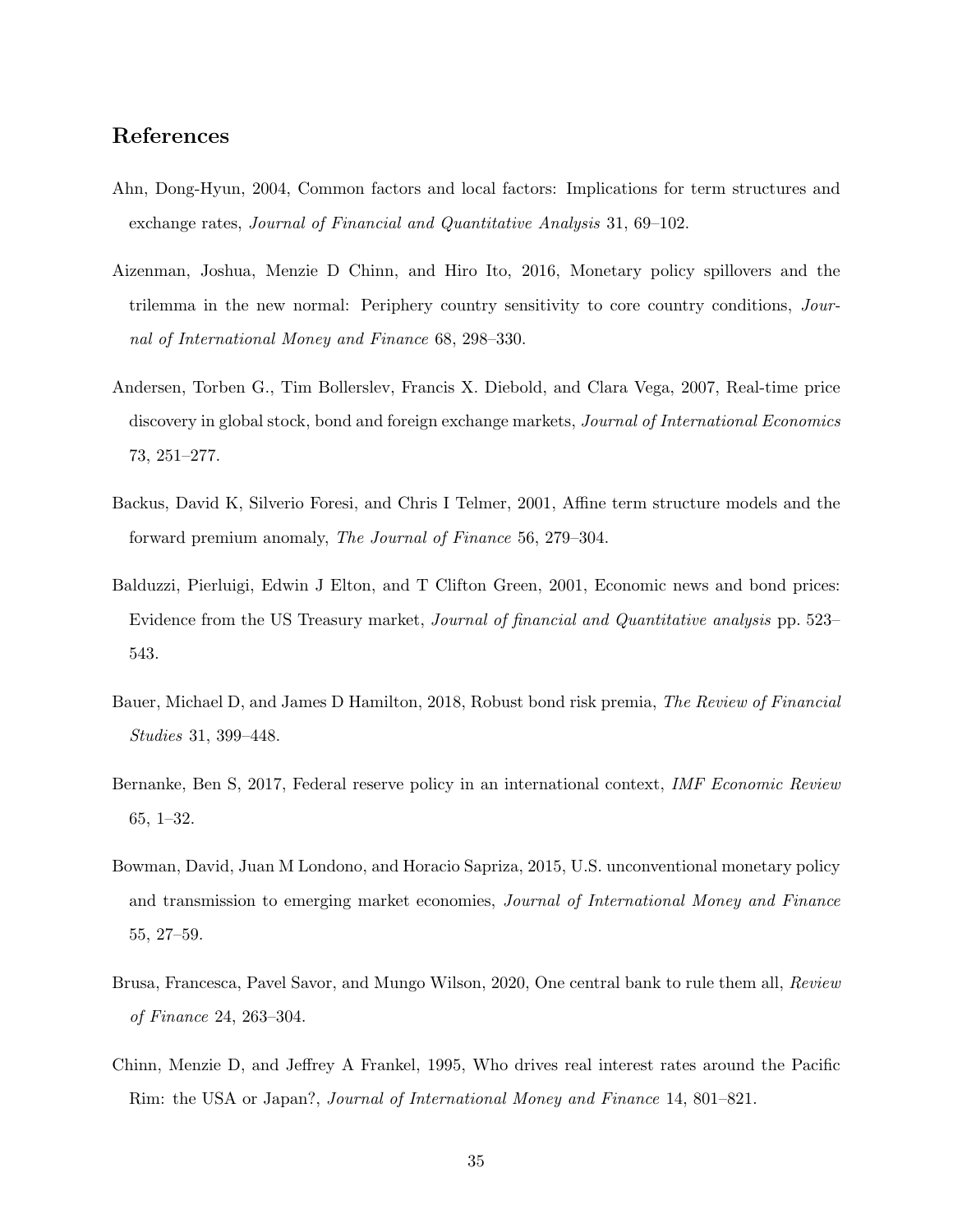- <span id="page-37-9"></span>Cieslak, Anna, and Hao Pang, 2020, Common shocks in stocks and bonds, CEPR Discussion Paper No. DP14708.
- <span id="page-37-11"></span>Cochrane, John H, and Monika Piazzesi, 2005, Bond risk premia, American Economic Review 95, 138–160.
- <span id="page-37-0"></span>Curcuru, Stephanie E, Michiel De Pooter, and George Eckerd, 2018, Measuring monetary policy spillovers between U.S. and German bond yields, FRB International Finance Discussion Paper.
- <span id="page-37-6"></span>Curcuru, Stephanie E, Steven B Kamin, Canlin Li, and Marius Rodriguez, 2018, International spillovers of monetary policy: Conventional policy vs. quantitative easing, FRB International Finance Discussion Paper.
- <span id="page-37-4"></span>Dahlquist, Magnus, and Henrik Hasseltoft, 2013, International Bond Risk Premia, Journal of International Economics 90, 17–32.
- <span id="page-37-10"></span>D'Amico, Stefania, Thomas B King, and Min Wei, 2016, Macroeconomic sources of recent interest rate fluctuations, FEDS Notes. Washington: Board of Governors of the Federal Reserve System.
- <span id="page-37-5"></span>Dedola, Luca, Giulia Rivolta, and Livio Stracca, 2017, If the Fed sneezes, who catches a cold?, Journal of International Economics 108, S23–S41.
- <span id="page-37-3"></span>Diebold, Francis X, Canlin Li, and Vivian Z Yue, 2008, Global yield curve dynamics and interactions: a dynamic Nelson–Siegel approach, Journal of Econometrics 146, 351–363.
- <span id="page-37-7"></span>Dilts Stedman, Karlye, 2020, Unconventional monetary policy and international interest rate spillovers, Economic Review 105, 5–18.
- <span id="page-37-1"></span>Engstrom, Eric C., and Steven A. Sharpe, 2019, The near-term forward yield spread as a leading indicator: A less distorted mirror, Financial Analysts Journal 75, 37–49.
- <span id="page-37-8"></span>Evans, Martin D, and Richard K Lyons, 2008, How is macro news transmitted to exchange rates?, Journal of Financial Economics 88, 26–50.
- <span id="page-37-2"></span>Fama, Eugene F, and Robert R Bliss, 1987, The information in long-maturity forward rates, The American Economic Review 77, 680–692.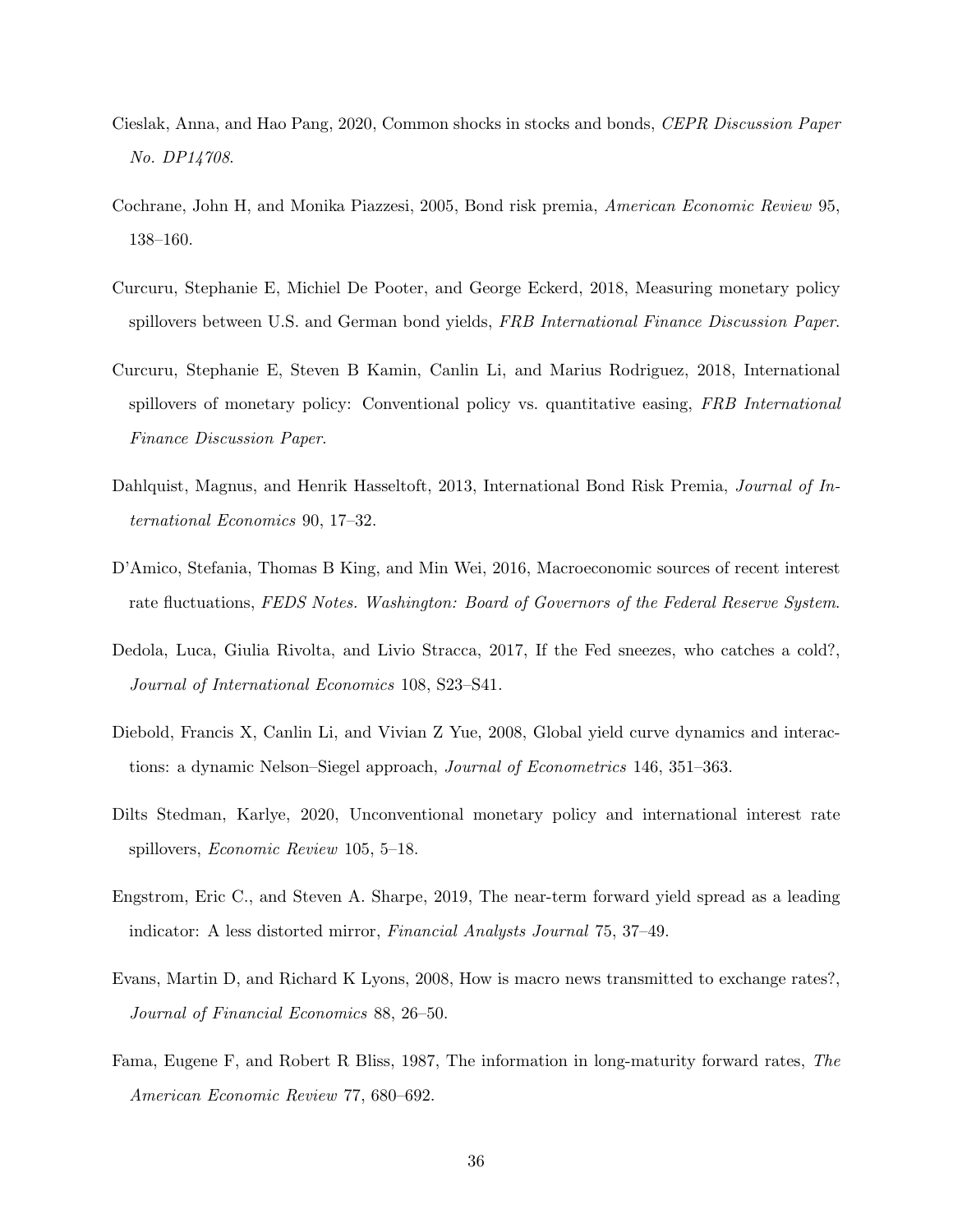- <span id="page-38-7"></span>Faust, Jon, John H Rogers, Shing-Yi B Wang, and Jonathan H Wright, 2007, The high-frequency response of exchange rates and interest rates to macroeconomic announcements, Journal of Monetary Economics 54, 1051–1068.
- <span id="page-38-5"></span>Faust, Jon, and Jonathan H. Wright, 2018, Risk premia in the 8:30 economy, Quarterly Journal of Finance 8, 1–19.
- <span id="page-38-11"></span>Ferson, Wayne E, Sergei Sarkissian, and Timothy T Simin, 2003, Spurious regressions in financial economics?, The Journal of Finance 58, 1393–1413.
- <span id="page-38-8"></span>Fleming, Michael J, 1997, The round-the-clock market for U.S. Treasury securities, Economic Policy Review 3.
- <span id="page-38-6"></span>Fleming, Michael J, and Eli M Remolona, 1999, Price formation and liquidity in the US Treasury market: The response to public information, *The journal of Finance* 54, 1901–1915.
- <span id="page-38-1"></span>Gerko, Elena, and Hélene Rey, 2017, Monetary policy in the capitals of capital, *Journal of the* European Economic Association 15, 721–745.
- <span id="page-38-0"></span>Goldberg, Linda S, and Deborah Leonard, 2003, What moves sovereign bond markets? The effects of economic news on US and German yields, Current issues in economics and finance 9.
- <span id="page-38-10"></span>Gürkaynak, Refet S, Brian Sack, and Jonathan H Wright, 2007, The US Treasury yield curve: 1961 to the present, Journal of Monetary Economics 54, 2291–2304.
- <span id="page-38-2"></span>Hanson, Samuel G, 2014, Mortgage convexity, Journal of Financial Economics 113, 270–299.
- <span id="page-38-9"></span>Hanson, Samuel G, and Jeremy C Stein, 2015, Monetary policy and long-term real rates, Journal of Financial Economics 115, 429–448.
- <span id="page-38-3"></span>Jotikasthira, Chotibhak, Anh Le, and Christian Lundblad, 2015, Why do term structures in different currencies co-move?, Journal of Financial Economics 115, 58–83.
- <span id="page-38-4"></span>Kaminska, Iryna, Andrew Meldrum, and James Smith, 2013, A global model of international yield curves: No-arbitrage term structure approach, International Journal of Finance and Economics 18, 352–374.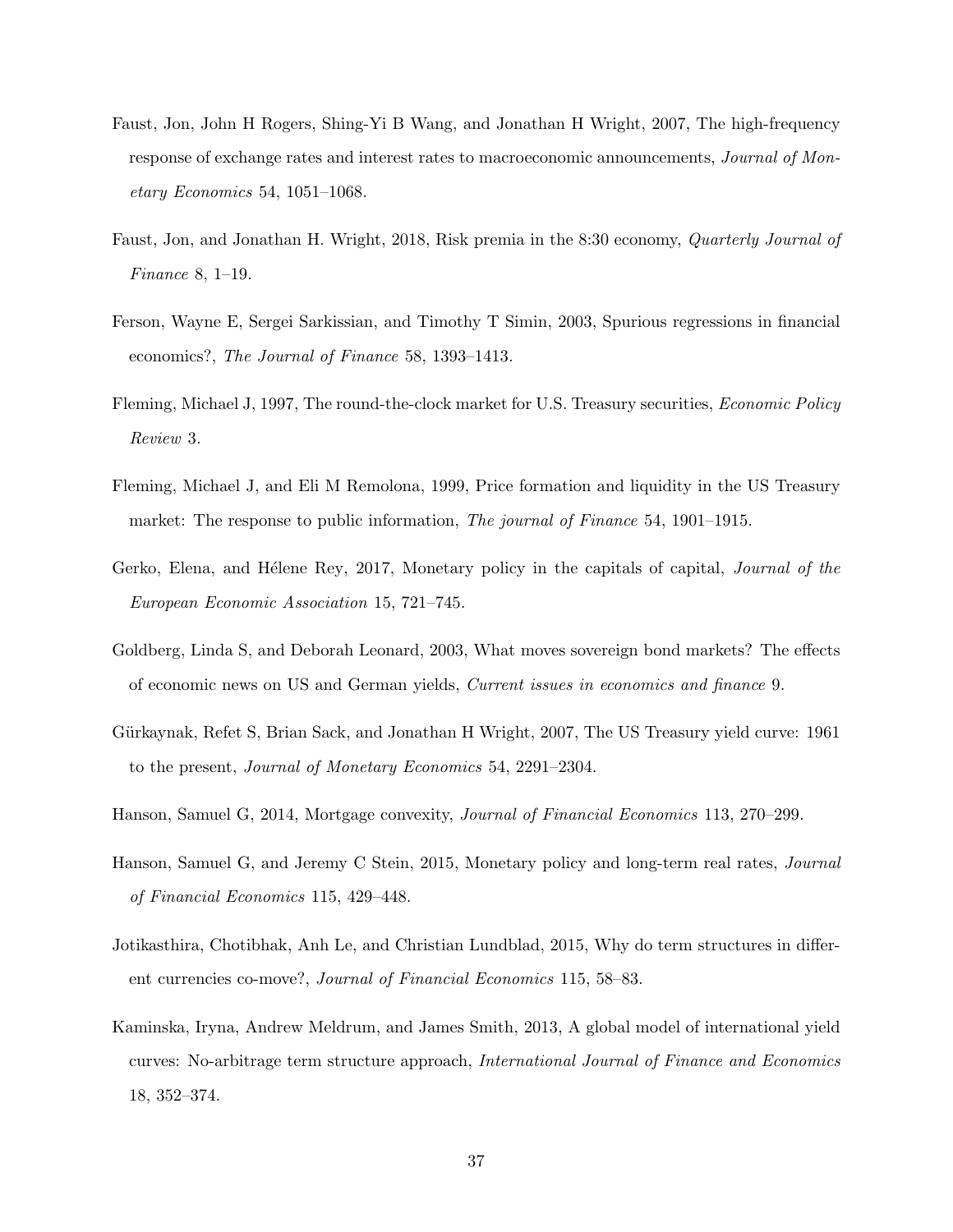- <span id="page-39-4"></span>Kearns, Jonathan, Andreas Schrimpf, and Fan Dora Xia, 2020, Explaining monetary spillovers: the matrix reloaded, CEPR Discussion Paper No. DP15006.
- <span id="page-39-10"></span>Kim, Don H, and Jonathan H Wright, 2005, An arbitrage-free three-factor term structure model and the recent behavior of long-term yields and distant-horizon forward rates, FEDS Working Paper, 2005-33.
- <span id="page-39-2"></span>Kim, Soyoung, 2001, International transmission of US monetary policy shocks: Evidence from VARs, Journal of Monetary Economics 48, 339–372.
- <span id="page-39-5"></span>Kirchgässner, Gebhard, and Juergen Wolters, 1993, Does the DM dominate the Euro market? An empirical investigation, The review of economics and statistics pp. 773–778.
- <span id="page-39-8"></span>Krishnamurthy, Arvind, 2002, The bond/old-bond spread, Journal of Financial Economics 66, 463–506.
- <span id="page-39-0"></span>Krishnamurthy, Arvind, and Annette Vissing-Jorgensen, 2012, The aggregate demand for Treasury debt, Journal of Political Economy 120, 233–267.
- <span id="page-39-9"></span>Litterman, Robert, and Jose Scheinkman, 1991, Common factors affecting bond returns, Journal of fixed income 1, 54–61.
- <span id="page-39-1"></span>Malkhozov, Aytek, Philippe Mueller, Andrea Vedolin, and Gyuri Venter, 2016, Mortgage risk and the yield curve, The Review of Financial Studies 29, 1220–1253.
- <span id="page-39-3"></span>Neely, Christopher J, 2015, Unconventional monetary policy had large international effects, Journal of Banking and Finance 52, 101–111.
- <span id="page-39-6"></span>Newey, Whitney K., and Kenneth D. West, 1987, A Simple, Positive Semi-Definite, Heteroskedasticity and Autocorrelation Consistent Covariance Matrix, Econometrica 55, 703–708.
- <span id="page-39-11"></span>OECD, 2020, Purchasing Power Parities for GDP and related indicators, [https://stats.oecd.org/Index.aspx?DataSetCode=PPPGDP.](https://stats.oecd.org/Index.aspx?DataSetCode=PPPGDP)
- <span id="page-39-7"></span>Pasquariello, Paolo, and Clara Vega, 2007, Informed and strategic order flow in the bond markets, The Review of Financial Studies 20, 1975–2019.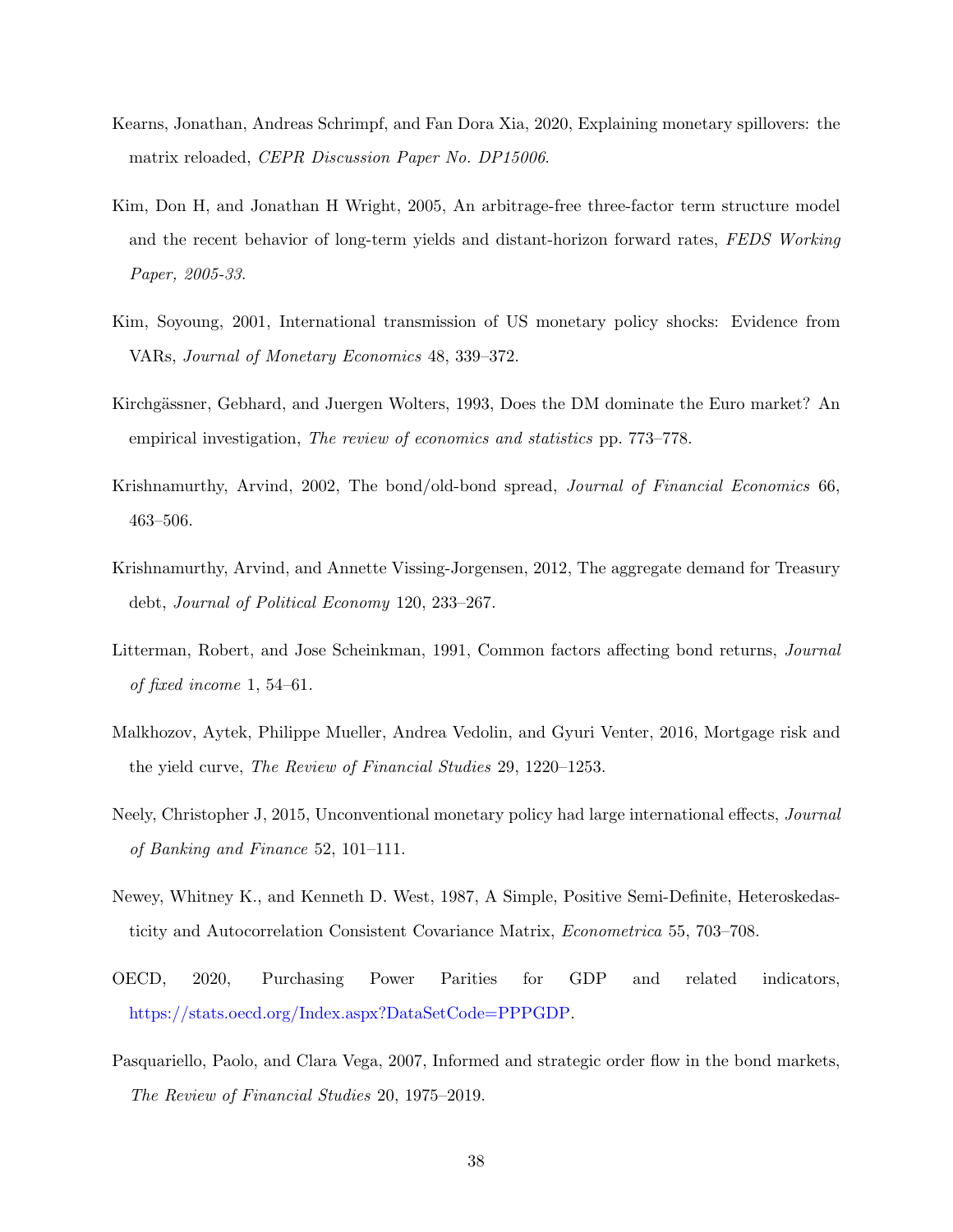- <span id="page-40-1"></span>Rigobon, Roberto, 2003, Identification through heteroskedasticity, Review of Economics and Statistics 85, 777–792.
- <span id="page-40-2"></span>Rigobon, Roberto, and Brian Sack, 2004, The impact of monetary policy on asset prices, Journal of Monetary Economics 51, 1553–1575.
- <span id="page-40-7"></span>Rogers, John H, Chiara Scotti, and Jonathan H Wright, 2014, Evaluating asset-market effects of unconventional monetary policy: a multi-country review, Economic Policy 29, 749–799.
- <span id="page-40-0"></span>Rogers, John H, Chiara Scotti, and Jonathan H Wright, 2018, Unconventional monetary policy and international risk premia, Journal of Money, Credit and Banking 50, 1827–1850.
- <span id="page-40-4"></span>Sarno, Lucio, Paul Schneider, and Christian Wagner, 2012, Properties of foreign exchange risk premiums, Journal of Financial Economics 105, 279–310.
- <span id="page-40-8"></span>Sentana, Enrique, and Gabriele Fiorentini, 2001, Identification, estimation and testing of conditionally heteroskedastic factor models, Journal of Econometrics 102, 143–164.
- <span id="page-40-6"></span>Swanson, Eric T., 2018, The Federal Reserve is not very constrained by the lower bound on nominal interest rates, Brookings Papers on Economic Activity pp. 555–572.
- <span id="page-40-5"></span>Swanson, Eric T, and John C Williams, 2014, Measuring the effect of the zero lower bound on medium- and longer-term interest rates, American Economic Review 104, 3154–3185.
- <span id="page-40-3"></span>Wright, Jonathan H, 2012, What does monetary policy do to long-term interest rates at the zero lower bound?, The Economic Journal 122, F447–F466.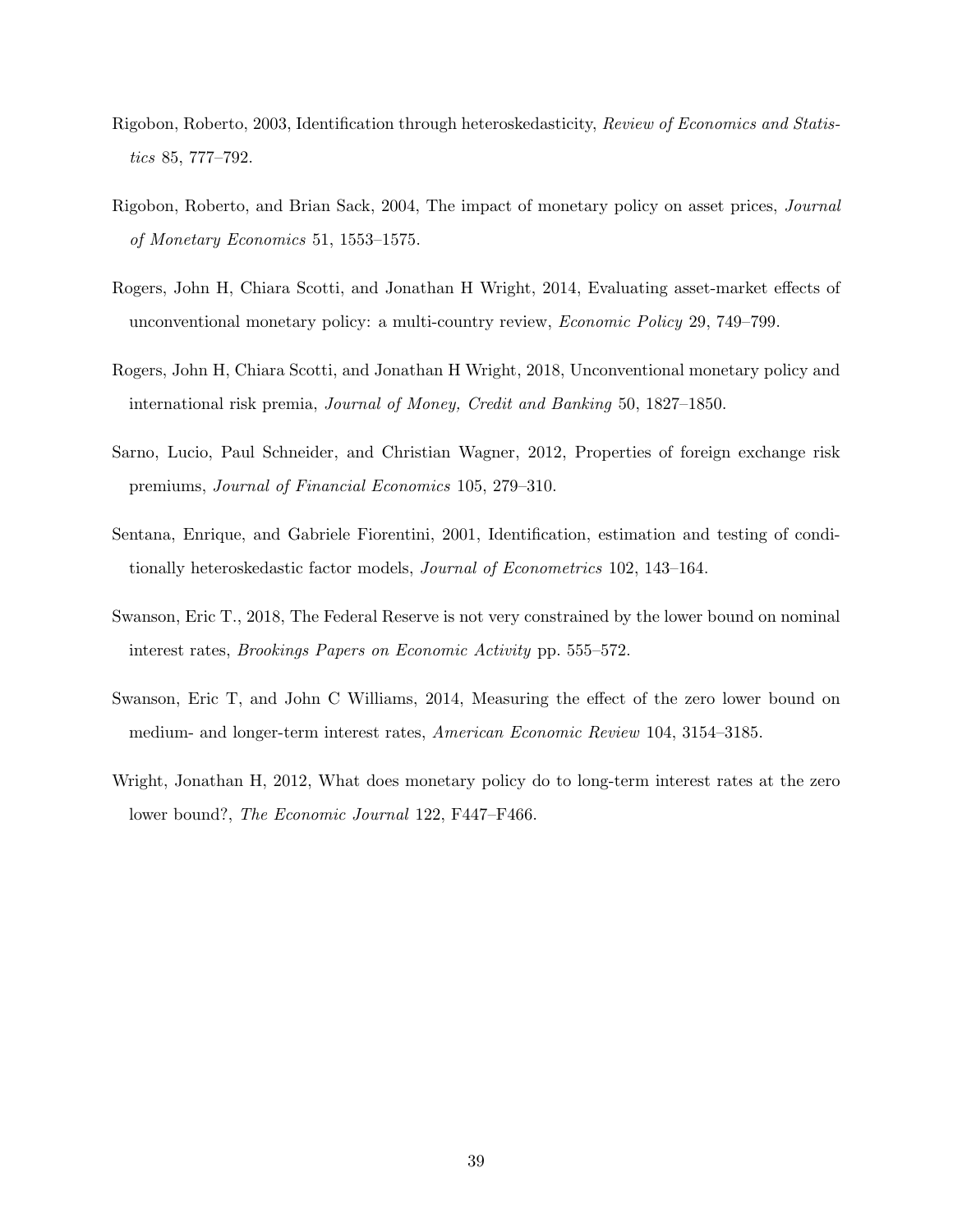

# <span id="page-41-0"></span>Figure 1. Rolling Correlation Between Monthly Changes in Long-Term Yields on U.S. and Foreign Sovereign Bonds

This figure plots the correlation between monthly changes in the 10-year Treasury yield and 10-year yields on government securities of Germany, Japan, the U.K., and Switzerland along with the average of these correlation coefficients. These are computed using a 5-year rolling window and monthly changes in 10-year yields from January 1990 to December of 2019. The horizontal axis labels the end of the rolling window.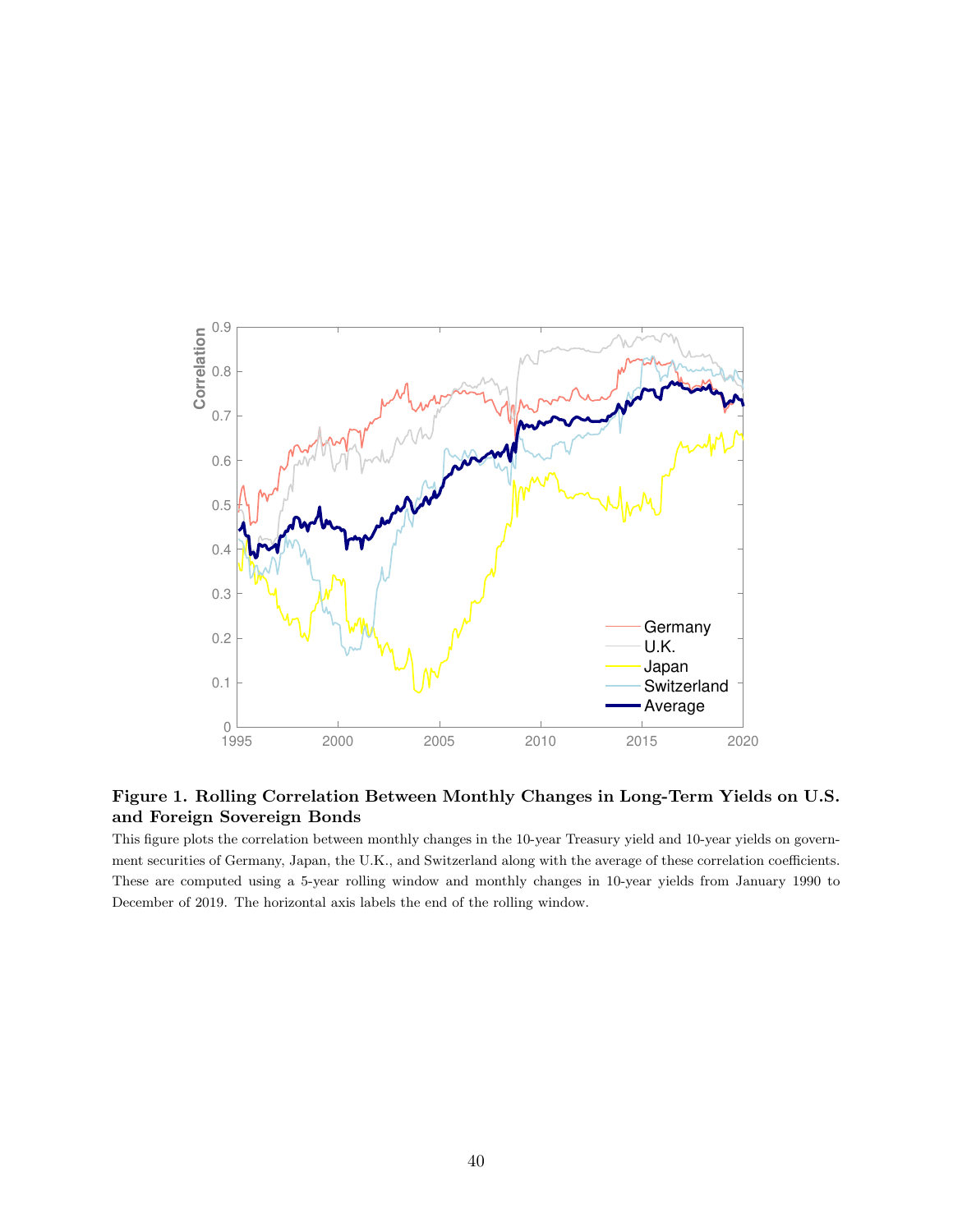

### <span id="page-42-0"></span>Figure 2. Economic News and Overnight News Variance Ratios

This figure plots the economic news variance ratio (dotted line) defined as the fraction of the variance in the 10 year Treasury yield explained by fluctuations in yields accrued around the release of domestic macroeconomic and monetary policy announcements; and the overnight variance ratio (solid line) defined as the variance of long-term Treasury yield changes outside of U.S. daytime trading hours relative to the overall variance of the changes in longterm yields. The variance ratios are computed using weekly data from January of 1992 to December of 2019, and a 5-year rolling window. The horizontal axis labels the end of the rolling window.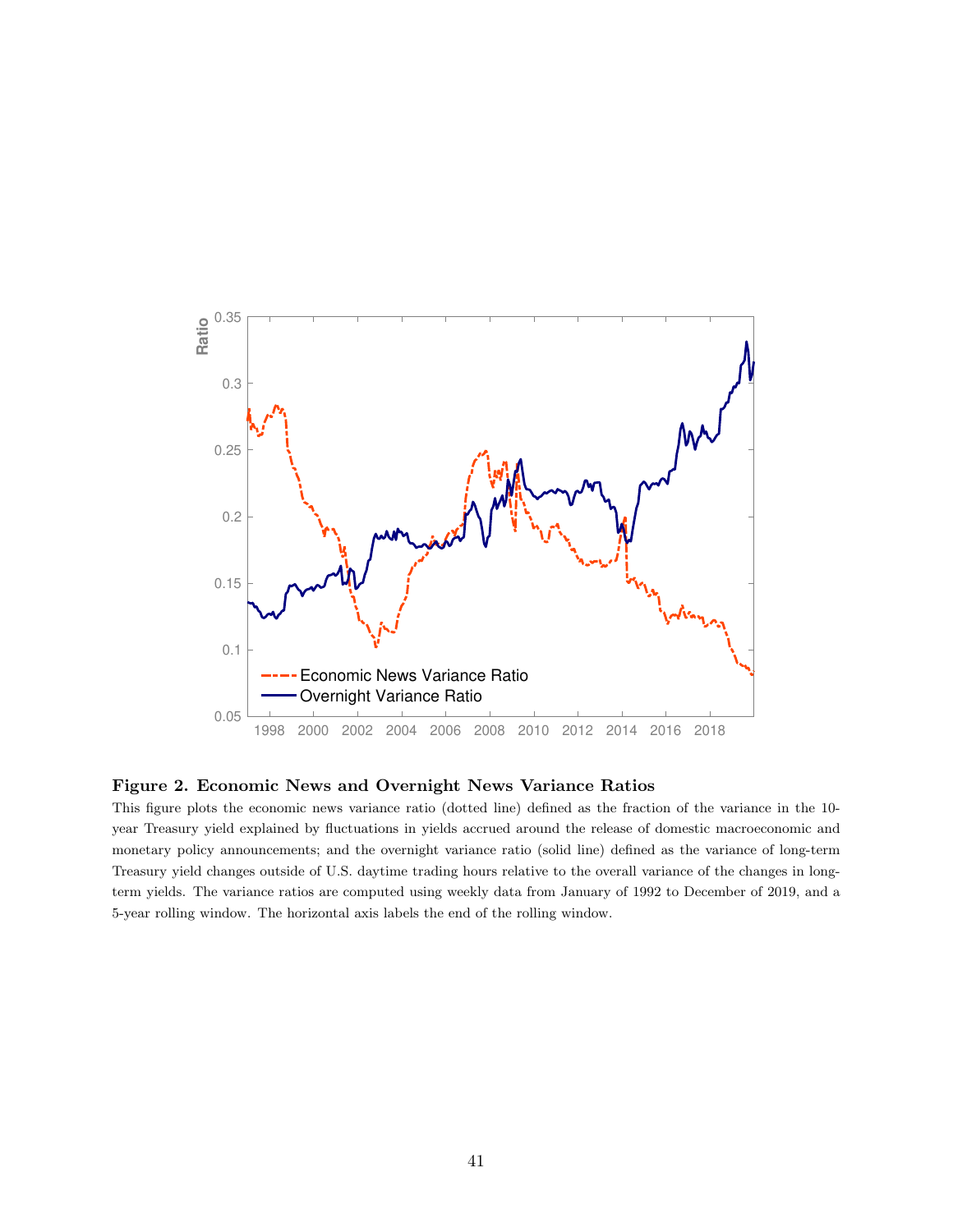<span id="page-43-0"></span>

<span id="page-43-2"></span><span id="page-43-1"></span>

Panel [\(a\)](#page-43-0) of this figure shows the long-term yield on foreign sovereign debt computed as the GDP-weighted average of German, Japanese, and U.K. 10-year zero-coupon yields along with the 10-year Treasury yield. Panel [\(b\)](#page-43-2) plots the spread between long-term U.S. and foreign yields. The data is weekly and the sample period is January 2000 to December 2019.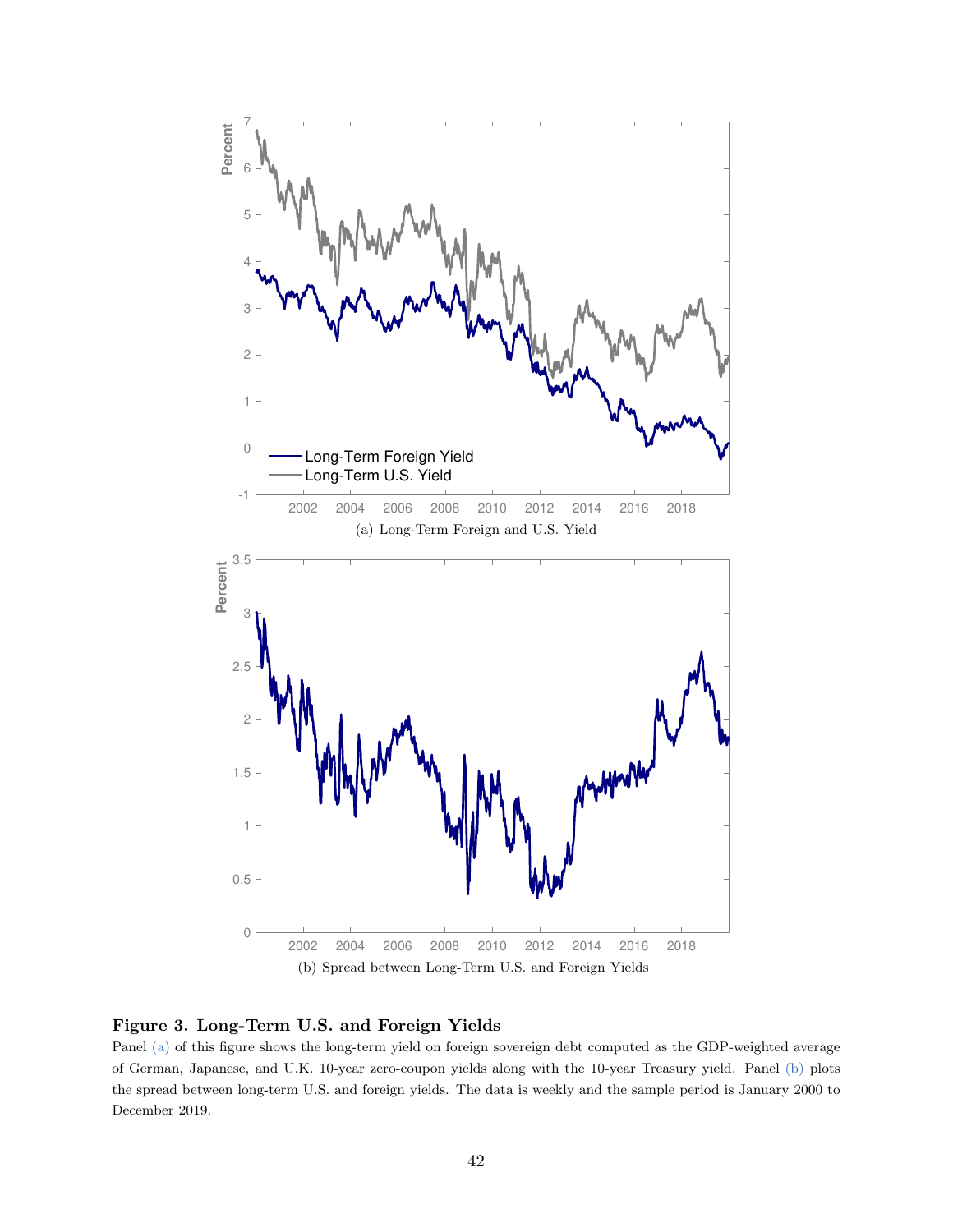<span id="page-44-1"></span>

(a) Estimated coefficient on U.S.–foreign long-term yield spread

<span id="page-44-2"></span>

# <span id="page-44-0"></span>Figure 4. Predictability of U.S. Forward Rates by the U.S.–foreign Long-Term Yield Spread

The upper-panel of this figure plots the coefficient  $\beta_n$  from estimating the following predictive regression of one-year forward rates,

$$
\Delta f_{t+1}^{(n)} = \alpha_n + \beta_n \left( y_t - y_{f,t} \right) + \gamma'_n x_t + \epsilon_{t+1}^{(n)},
$$

for  $n = 2, \ldots, 10$ . The dashed lines, based on [Newey and West](#page-39-6) [\(1987\)](#page-39-6) standard errors, show 90% confidence intervals. The lower-panel presents the associated  $R^2$  for maturities  $n = 2, \ldots, 10$ .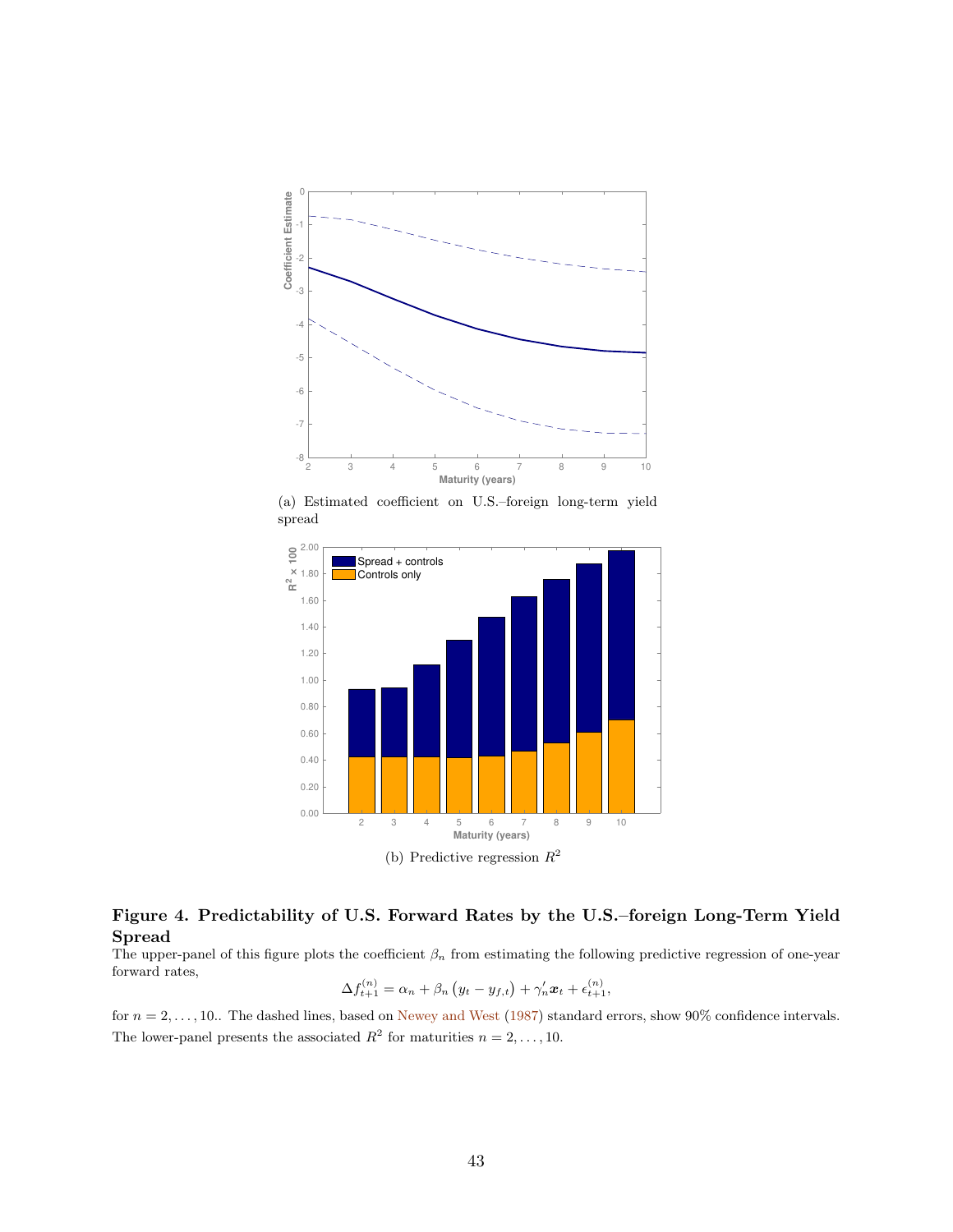|                              |           | Sample            |           |           |           |
|------------------------------|-----------|-------------------|-----------|-----------|-----------|
|                              | 1992-2019 | 1992-1996         | 2015-2019 | Change    | Wald Test |
|                              | (1)       | $\left( 2\right)$ | (3)       | $(3)-(2)$ |           |
| Economic News Variance Ratio | 0.18      | 0.28              | 0.08      | $-0.19$   | 43.18     |
|                              | (0.02)    | (0.03)            | (0.01)    |           | [0.00]    |
| Overnight Variance Ratio     | 0.20      | 0.13              | 0.32      | 0.18      | 22.73     |
|                              | (0.01)    | (0.01)            | (0.04)    |           | [0.00]    |

## <span id="page-45-0"></span>Table 1. Economic News and Overnight Variance Ratios

This table reports the economic news variance ratio defined as the fraction of the variance in the 10-year Treasury yield explained by fluctuations in yields accrued around the release of domestic macroeconomic and monetary policy announcements; and the overnight variance ratio defined as the variance of 10-year Treasury yield changes outside of U.S. daytime trading hours relative to the overall variance of the changes in the long-term yield. Our sample is weekly and covers January of 1992 to December of 2019. The table reports GMM [Newey and West](#page-39-6) [\(1987\)](#page-39-6) standard errors in parentheses. These values are heteroskedasticity-robust and allow for serial correlation up to 52 lags. The last column reports the Wald statistic testing the null hypothesis that the variance ratios remained constant and the associated p-values in brackets.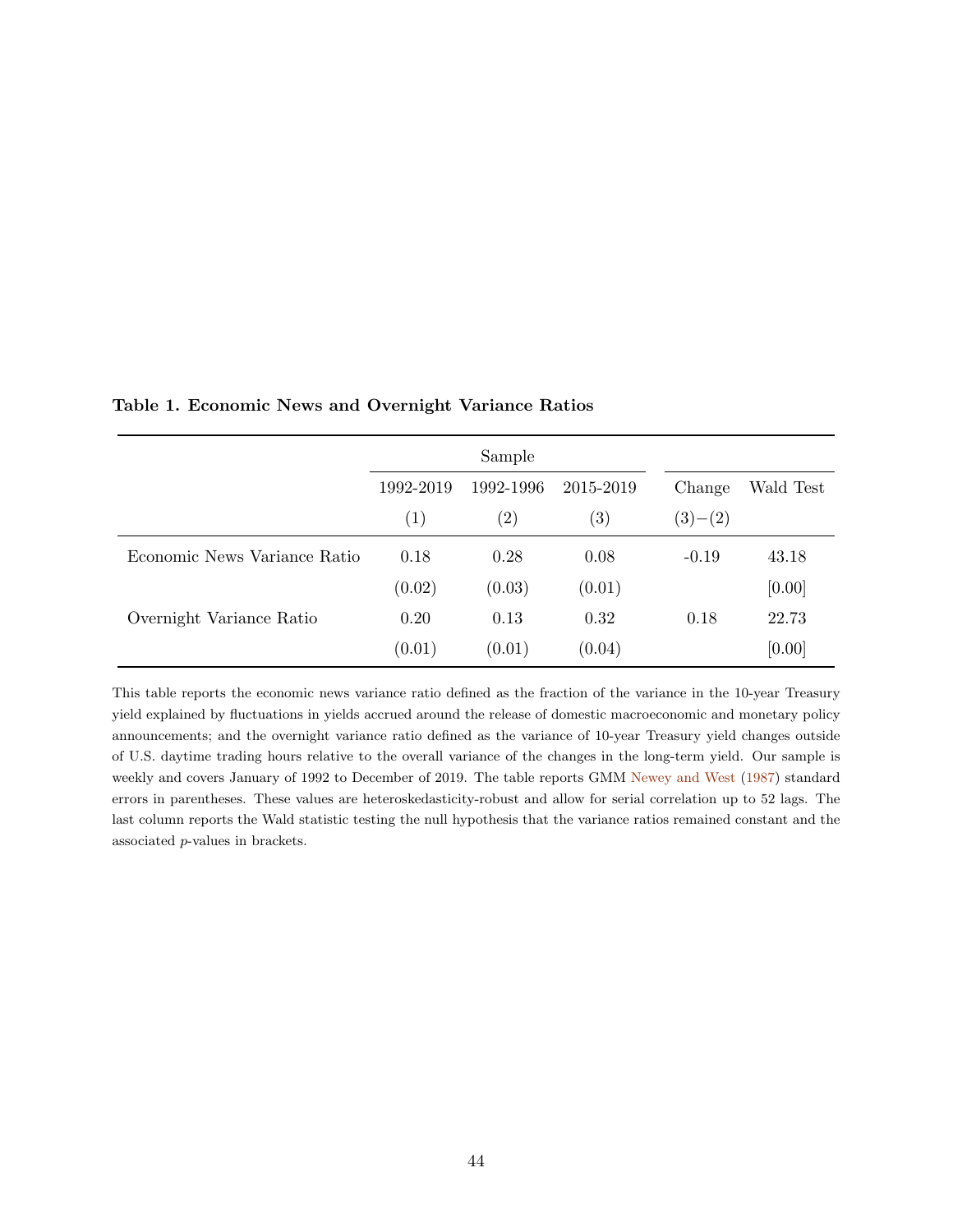|             | Response of country $j$ 's long-term yield |       |    |                        |               |     |                                             |       |     |
|-------------|--------------------------------------------|-------|----|------------------------|---------------|-----|---------------------------------------------|-------|-----|
|             |                                            | U.S.  |    |                        | Euro area     |     |                                             | U.K.  |     |
| Country $i$ | $\beta$                                    | $R^2$ | T  | $\beta$                | $R^2$         | T   | $\beta$                                     | $R^2$ | T   |
|             |                                            |       |    |                        | Data Releases |     | Panel A: Central Bank Communications and    |       |     |
| U.S.        |                                            |       |    | 0.49<br>(0.03)         | 0.68          | 119 | 0.63<br>(0.03)                              | 0.78  | 120 |
| Euro Area   | 0.60<br>(0.05)                             | 0.65  | 96 |                        |               |     | 0.75<br>(0.05)                              | 0.73  | 93  |
| U.K.        | 0.56<br>(0.05)                             | 0.57  | 86 | 0.45<br>(0.05)         | 0.52          | 88  |                                             |       |     |
|             |                                            |       |    |                        |               |     | <b>Panel B: Central Bank Communications</b> |       |     |
| U.S.        |                                            |       |    | 0.50<br>(0.06)         | 0.65          | 39  | 0.66<br>(0.06)                              | 0.78  | 39  |
| Euro Area   | 0.58<br>(0.06)                             | 0.63  | 67 |                        |               |     | 0.70<br>(0.06)                              | 0.69  | 64  |
| U.K.        | 0.50<br>(0.08)                             | 0.52  | 47 | 0.43<br>(0.07)         | 0.47          | 43  |                                             |       |     |
|             |                                            |       |    | Panel C: Data Releases |               |     |                                             |       |     |
| U.S.        |                                            |       |    | 0.47<br>(0.03)         | 0.70          | 83  | 0.61<br>(0.03)                              | 0.80  | 84  |
| Euro Area   | 0.64<br>(0.08)                             | 0.69  | 29 |                        |               |     | 0.87<br>(0.07)                              | 0.85  | 29  |
| U.K.        | 0.63<br>(0.07)                             | 0.61  | 46 | 0.49<br>(0.07)         | 0.57          | 46  |                                             |       |     |

# <span id="page-46-0"></span>Table 2. Event-Study Estimates of Yield Spillovers

This table presents the slope coefficient from a the following event-study regression,

 $\Delta y_{t_i}^j = \alpha + \beta \Delta y_{t_i}^i + e_{t_i}^j$ , for  $j \neq i$ 

where  $t_i$  denotes the days in which there were notable news about country  $i$  and no important news about other countries,  $\Delta y_{t_i}^j$  denotes the one-day change in country j's sovereign long-term yield on the days with news about country  $i(\neq j)$ . The regressions are estimated using daily time-synchronized data from January of 2010 to October of 2017. Days with notable news for more than one country are excluded from the sample. The estimates are obtained using ordinary least squares (OLS). Standard errors are reported in parenthesis.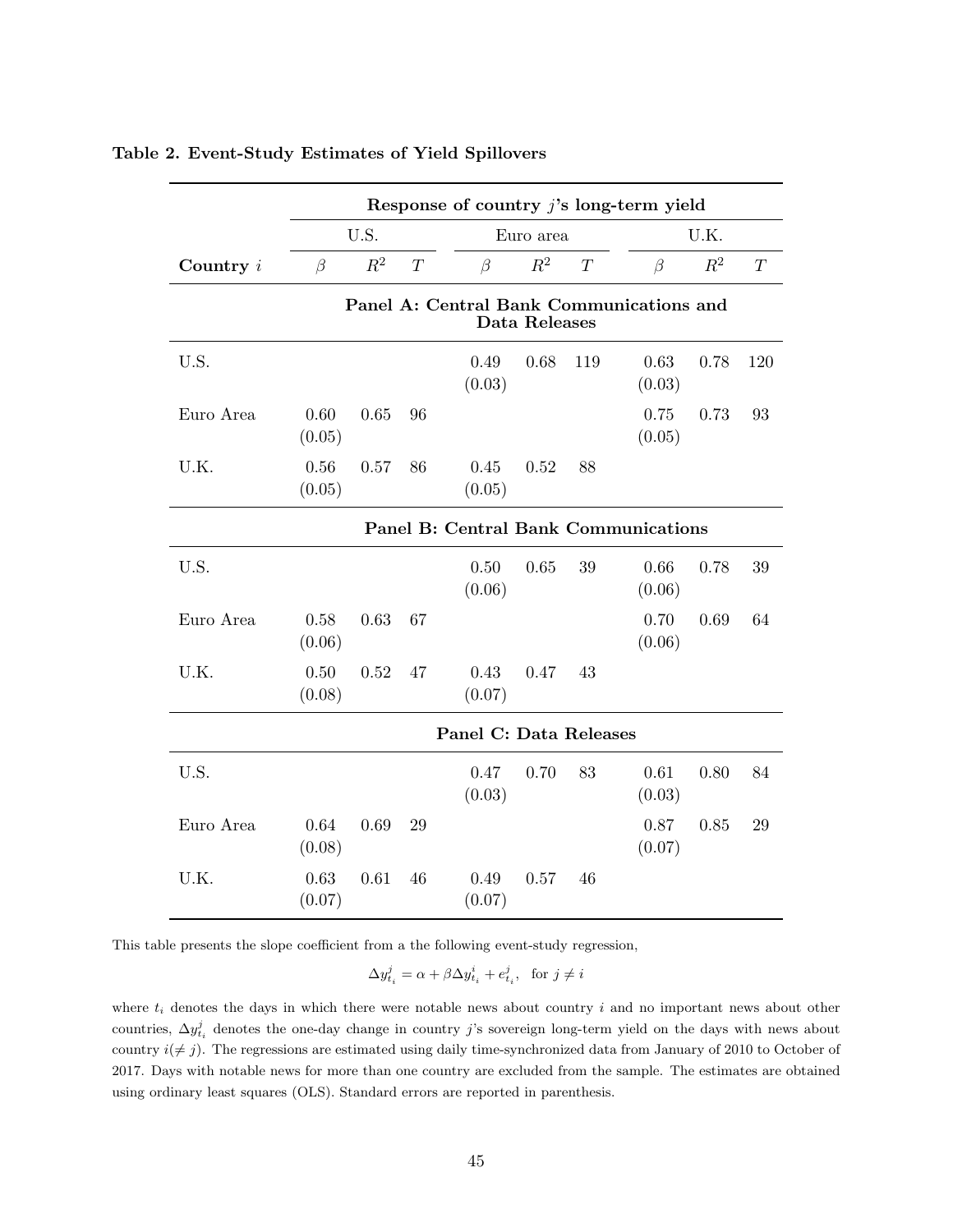| $\theta$          | Version 1            | Version 2     |
|-------------------|----------------------|---------------|
| $\Gamma_{31}$     | 0.411(0.035)         | 0.453(0.037)  |
| $\Gamma_{21}$     | 0.534(0.041)         | 0.590(0.044)  |
| $\Gamma_{12}$     | 0.525(0.066)         | 0.502(0.059)  |
| $\Gamma_{32}$     | 0.730(0.066)         | 0.658(0.068)  |
| $\Gamma_{13}$     | 0.411(0.054)         | 0.427(0.065)  |
| $\Gamma_{23}$     | 0.325(0.058)         | 0.276(0.077)  |
| $\sigma_1^*$      | 8.758 (0.457)        | 8.720 (0.392) |
| $\sigma_2^*$      | 6.627(0.600)         | 7.000(0.428)  |
| $\sigma_3^*$      | 5.648(0.412)         | 5.497 (0.384) |
| $\sigma_1$        | 3.590(0.488)         | 3.255(0.311)  |
| $\sigma_2$        | 3.030(0.646)         | 3.323(0.286)  |
| $\sigma_3$        | 2.879(0.400)         | 3.110(0.356)  |
| $\sigma_{\eta}$   | $0.001~(1.369~10^3)$ | $\Omega$      |
| $\sigma_{\ell,1}$ | 1.132(0.407)         | 1.792(0.315)  |
| $\sigma_{\ell,2}$ | 1.132                | 0.001(488.7)  |
| $\sigma_{\ell,3}$ | 1.132                | 0.651(1.137)  |

<span id="page-47-0"></span>Table 3. GMM Estimates of Yield Spillovers

This table presents the GMM estimates of the following model,

$$
\begin{bmatrix}\n\Delta y_t^{US} \\
\Delta y_t^{EA} \\
\Delta y_t^{UK}\n\end{bmatrix} = \begin{bmatrix}\n1 & \Gamma_{12} & \Gamma_{13} \\
\Gamma_{21} & 1 & \Gamma_{23} \\
\Gamma_{31} & \Gamma_{32} & 1\n\end{bmatrix} \begin{bmatrix}\n\varepsilon_t^{US} \\
\varepsilon_t^{EA} \\
\varepsilon_t^{UK}\n\end{bmatrix} + \begin{bmatrix}\n\ell_t^{US} \\
\ell_t^{EA} \\
\ell_t^{UK}\n\end{bmatrix} + \begin{bmatrix}\n1 \\
1 \\
1\n\end{bmatrix} \eta_t
$$

where  $\Delta y_t^i$  is the daily change in country i's long-term yield with the U.S.  $i = 1$ , the Euro Area  $i = 2$  and the U.K.  $i = 3$ . We assume that the second moments of country  $i$ 's  $\varepsilon_t^i$  shock satisfy,

$$
\sigma_t(\varepsilon^i) = \begin{cases} \sigma_i^{*2} & \text{(days with country} - i \text{ news)}\\ \sigma_i^2 & \text{(days without country} - i \text{ news)} \end{cases}
$$

For each country we define  $\Delta y_t^i$  as the change in the long-term country i yield between 12 p.m. of day t and 12 p.m. of the previous day t−1, all in New York time. The sample covers the period from January 2010 to August of 2017.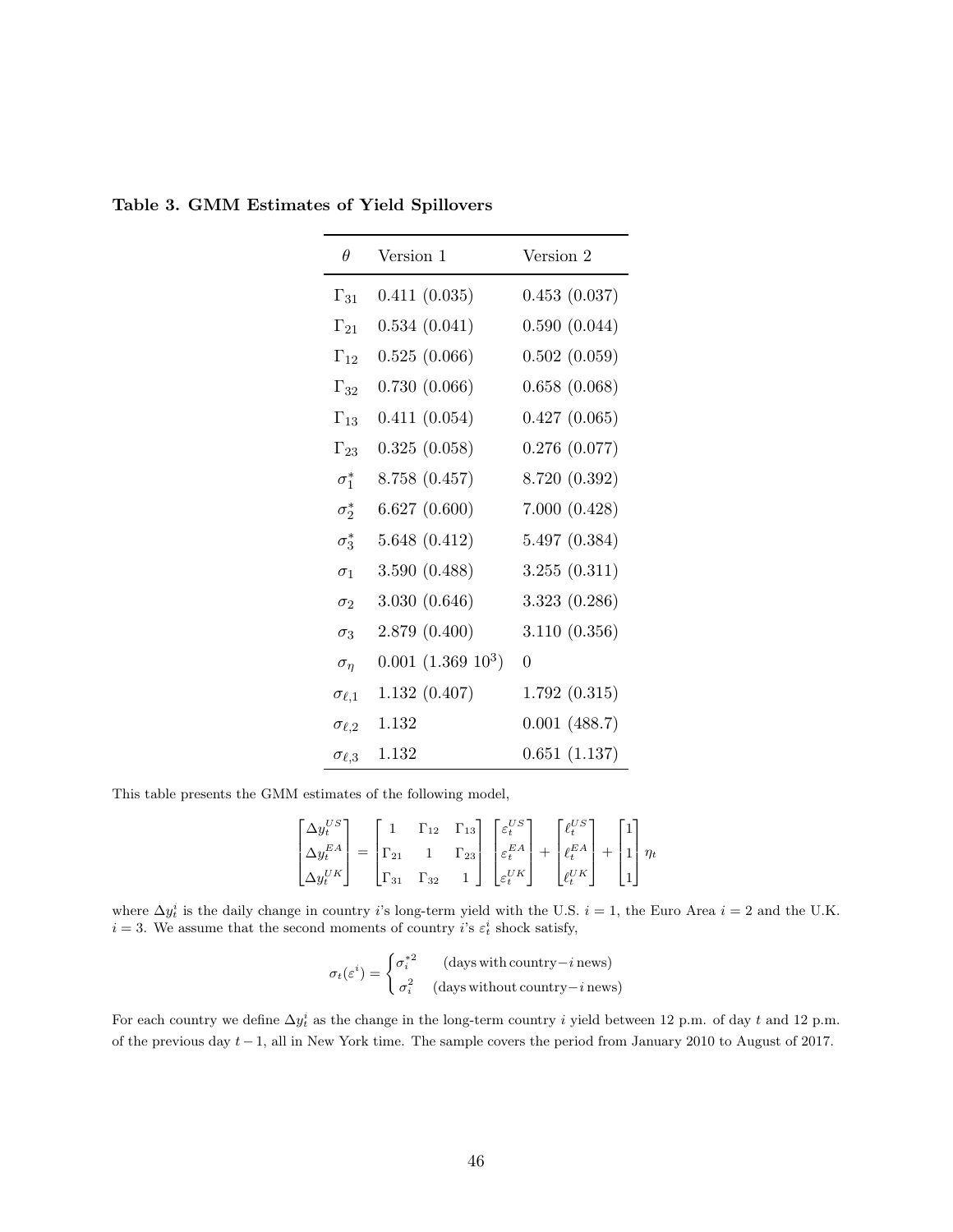|                                 | Dependent Variable |                           |                        |                        |                                      |           |                                     |  |
|---------------------------------|--------------------|---------------------------|------------------------|------------------------|--------------------------------------|-----------|-------------------------------------|--|
|                                 |                    | Panel A: $\Delta y_{t+1}$ |                        |                        | Panel B: $\Delta y_{\mathbf{a},t+1}$ |           | Panel C: $\Delta y_{\text{na},t+1}$ |  |
|                                 | (1)                | (2)                       | (3)                    | (1)                    | (2)                                  | (1)       | (2)                                 |  |
| $y_t - y_{f,t}$                 | $-1.67$            | $-3.70$                   |                        | $-0.04$                | $-0.19$                              | $-1.63$   | $-3.50$                             |  |
|                                 |                    | $[-2.54]$ $[-3.56]$       |                        | $\left[ -0.16 \right]$ | $\left[ -0.44 \right]$               | $[-2.71]$ | $\lceil -4.24 \rceil$               |  |
| $f_t-r_t$                       |                    | $-1.30$                   | $-0.17$                |                        | $-0.15$                              |           | $-1.15$                             |  |
|                                 |                    | $\left[-2.53\right]$      | $\left[ -0.49 \right]$ |                        | $\left[ -0.99 \right]$               |           | $[-2.40]$                           |  |
| $\mathbb{E}_{t}(r_{t+1})-r_{t}$ |                    | 1.76                      | $-0.43$                |                        | $-0.32$                              |           | 2.08                                |  |
|                                 |                    | $\lceil 1.62 \rceil$      | $\left[ -0.54\right]$  |                        | $\lceil -1.06 \rceil$                |           | $\left[ 1.98\right]$                |  |
| $y_{\text{Aaa},t} - y_t$        |                    | $-1.53$                   | $-1.51$                |                        | 0.08                                 |           | $-1.61$                             |  |
|                                 |                    | $\left[ -2.16\right]$     | $\lceil -1.92 \rceil$  |                        | $\left[0.31\right]$                  |           | $\left[-2.12\right]$                |  |
| $MBSDUR_t$                      |                    | $-0.82$                   | $-0.86$                |                        | $-0.10$                              |           | $-0.72$                             |  |
|                                 |                    |                           | $[-2.01]$ $[-2.20]$    |                        | $\lceil -1.03 \rceil$                |           | $[-1.84]$                           |  |
| $R^2 \times 100$                | 0.552              | 1.533                     | 0.528                  | $-0.039$               | 0.296                                | 0.527     | 1.486                               |  |
| T                               | 1043               | 1043                      | 1043                   | 1043                   | 1043                                 | 1043      | 1043                                |  |

<span id="page-48-0"></span>Table 4. Predictability of Intraday Changes in Long-Term Treasury Yields

This table presents the estimated coefficients from predictive regressions. The dependent variables are weekly changes in the 10-year Treasury yield (Panel A  $\Delta y_{t+1}$ ), cumulative weekly changes in 30-minute windows around macroeconomic and monetary policy announcements (Panel B  $\Delta y_{a,t+1}$ ), and the cumulative changes in the long-term yield outside of announcement windows (Panel C  $\Delta y_{na,t+1}$ ). The key explanatory variable is the spread between the 10-year Treasury yield and the long-term foreign yield computed in [\(17\)](#page-19-1),  $y_t - y_{f,t}$ . The control variables are the the 10-year forward rate spread  $(f_t - r_t)$ , the near-term forward spread  $(\mathbb{E}_t(r_{t+j}) - r_t)$ , the yield spread between Aaa-rated corporate bonds and Treasury securities  $(y_{Aaa,t} - y_t)$ , and the effective duration of outstanding mortgage-backed securities (MBSDUR<sub>t</sub>). All regressions include a constant and a dummy variable that is equal to one the weeks when there is an auction. We use [Newey and West](#page-39-6) [\(1987\)](#page-39-6) standard errors with 52 lags to deal with the autocorrelation of the residuals. t-statistics are reported in brackets. The sample is weekly and covers the period from January 2000 to December of 2019.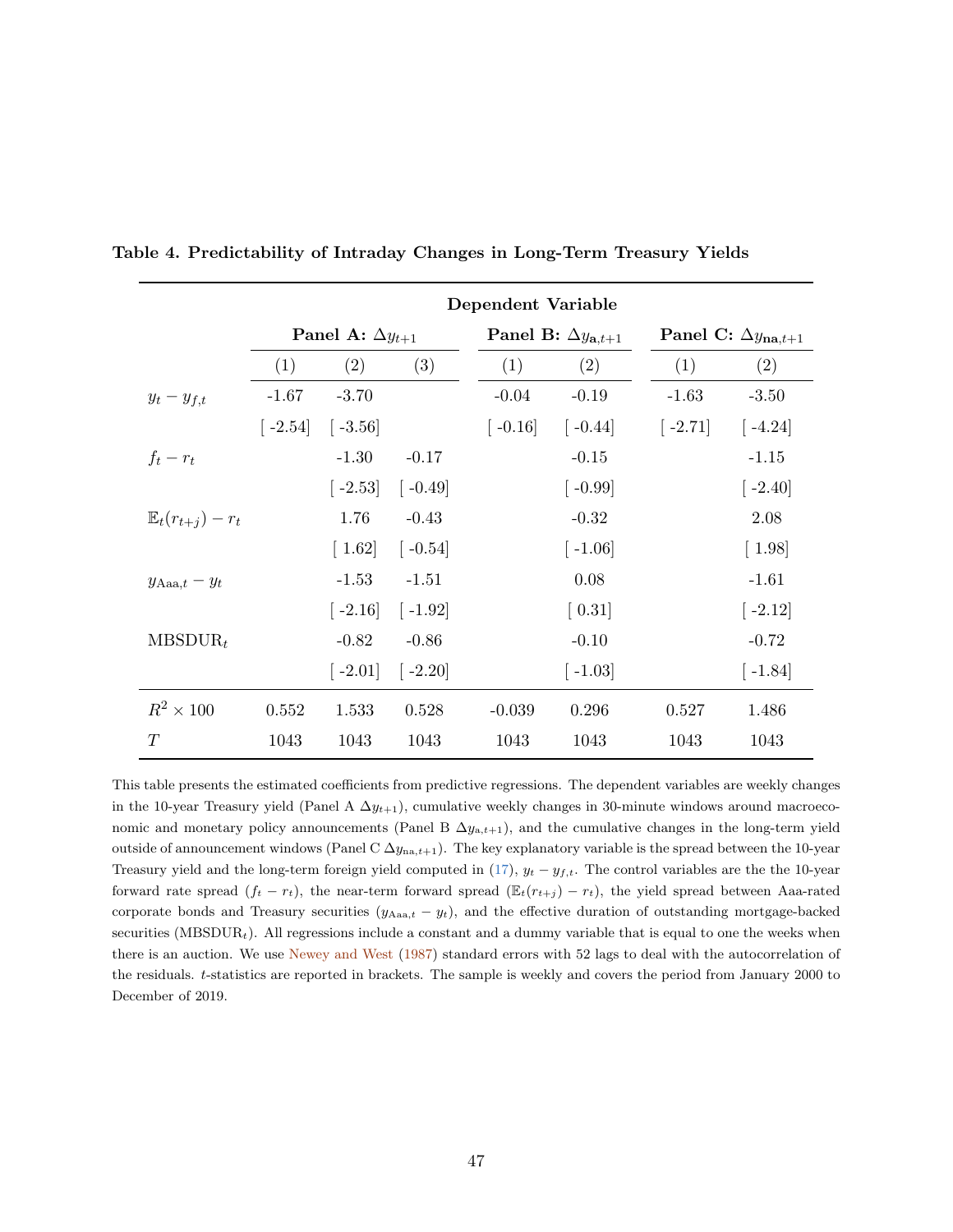|                  |                       |                                                    |                                      | Dependent Variable                   |                        |                                     |  |  |
|------------------|-----------------------|----------------------------------------------------|--------------------------------------|--------------------------------------|------------------------|-------------------------------------|--|--|
|                  |                       | Panel A: $\Delta y_{t+1}$                          |                                      | Panel B: $\Delta y_{\mathbf{a},t+1}$ |                        | Panel C: $\Delta y_{\text{na},t+1}$ |  |  |
|                  | (1)                   | (2)                                                | (1)                                  | (2)                                  | (1)                    | (2)                                 |  |  |
| $y_t - y_{f,t}$  |                       | $-3.67$                                            |                                      | $-0.36$                              |                        | $-3.32$                             |  |  |
|                  |                       | $\left[ -3.15 \right]$                             |                                      | $\left[ -0.82 \right]$               |                        | $\lceil$ -3.55 $\rceil$             |  |  |
| $L_t$            | $-0.10$               | 0.06                                               | 0.01                                 | 0.02                                 | $-0.11$                | 0.04                                |  |  |
|                  | $\lceil -2.90 \rceil$ | $\left[ \begin{array}{c} 1.04 \end{array} \right]$ | $\left[0.35\right]$                  | $\left[ \right.1.16\right]$          | $\left[ -3.22 \right]$ | $\left[0.76\right]$                 |  |  |
| $S_t$            | 0.28                  | 0.36                                               | 0.14                                 | 0.15                                 | 0.14                   | 0.21                                |  |  |
|                  | $\lceil 1.62 \rceil$  | $\left[2.41\right]$                                | $\begin{bmatrix} 2.71 \end{bmatrix}$ | $\lceil 2.66 \rceil$                 | $\left[0.90\right]$    | $\lceil 1.67 \rceil$                |  |  |
| $C_t$            | $-0.56$               | $-2.33$                                            | 0.32                                 | 0.15                                 | $-0.87$                | $-2.47$                             |  |  |
|                  | $\lceil -0.70 \rceil$ | $\left[-2.10\right]$                               | $\lceil 1.28 \rceil$                 | $\left[0.44\right]$                  | $\left[ -1.14 \right]$ | $\left[ -2.51\right]$               |  |  |
| $R^2 \times 100$ | 0.378                 | 1.250                                              | 0.246                                | 0.207                                | 0.470                  | 1.297                               |  |  |
| T                | 1043                  | 1043                                               | 1043                                 | 1043                                 | 1043                   | 1043                                |  |  |

<span id="page-49-0"></span>Table 5. Yield Curve Principal Components Regressions

This table presents the estimated coefficients from predictive regressions. The dependent variables are weekly changes in the 10-year Treasury yield (Panel A  $\Delta y_{t+1}$ ), cumulative weekly changes in 30-minute windows around macroeconomic and monetary policy announcements (Panel B  $\Delta y_{a,t+1}$ ), and the cumulative changes in yields outside of announcement windows (Panel C  $\Delta y_{na,t+1}$ ). The key explanatory variable is the spread between the 10-year Treasury yield and the long-term foreign yield computed in  $(17)$ ,  $y_t-y_{f,t}$ . The control variables are the three principal components of the term structure of U.S. interest rates. All regressions include a constant and a dummy variable that is equal to one the weeks when there is an auction. We use [Newey and West](#page-39-6) [\(1987\)](#page-39-6) standard errors with 52 lags to deal with the autocorrelation of the residuals. t-statistics are reported in brackets. The sample is weekly and covers the period from January 2000 to December of 2019.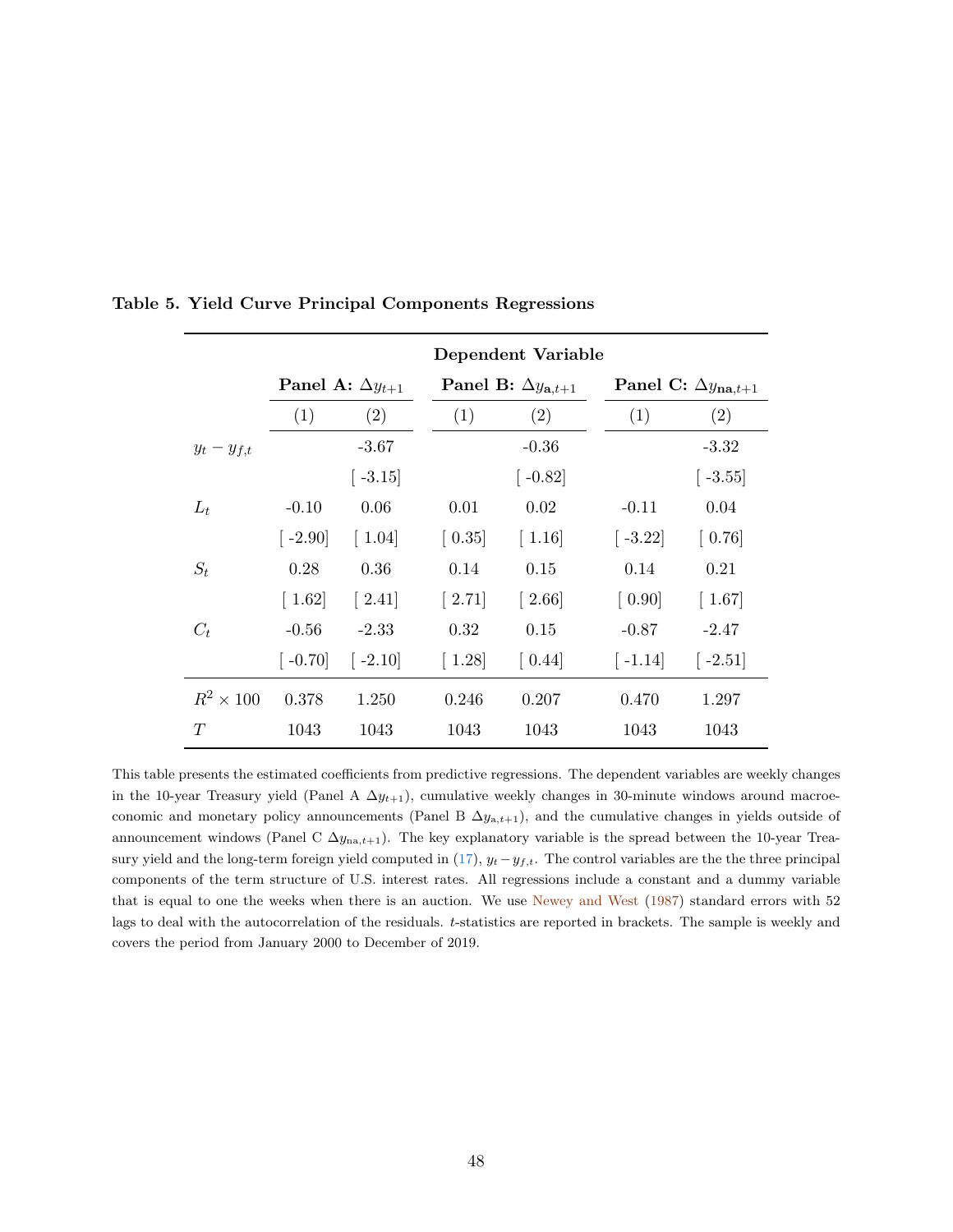|                                         |                       | <b>Dependent Variable</b> |
|-----------------------------------------|-----------------------|---------------------------|
|                                         |                       | $\Delta y_{t+1}$          |
|                                         | (1)                   | (2)                       |
| $y_t - y_{f,t}$                         | $-2.30$               | $-3.35$                   |
|                                         | $\left[ -3.07\right]$ | $\left[ -3.56 \right]$    |
| $(y_t-y_{f,t})\times \text{Var}_t(y_o)$ | $-1.73$               | $-2.10$                   |
|                                         | $\lceil -1.96 \rceil$ | $\lceil -2.02 \rceil$     |
| $f_t-r_t$                               |                       | $-0.95$                   |
|                                         |                       | $\lceil -1.90 \rceil$     |
| $\mathbb{E}_t(r_{t+1})-r_t$             |                       | 1.32                      |
|                                         |                       | $\lceil 1.26 \rceil$      |
| $y_{\text{Aaa},t} - y_t$                |                       | $-2.41$                   |
|                                         |                       | $\lceil -2.16 \rceil$     |
| $MBSDUR_t$                              |                       | $-0.85$                   |
|                                         |                       | $\lceil -2.49 \rceil$     |
| $V_t(y_o)$                              | 1.50                  | 2.64                      |
|                                         | $[1.34]$              | $[1.72]$                  |
| $R^2 \times 100$                        | 1.084                 | 1.854                     |
| T                                       | 1043                  | 1043                      |

<span id="page-50-0"></span>Table 6. Time-Varying Predictability of the U.S.–Foreign Yield Spread

This table presents the estimated coefficients from predictive regressions. The dependent variable is the weekly change in the 10-year Treasury yield  $(\Delta y_{t+1})$ . The key explanatory variable is the spread between the 10-year Treasury yield and the long-term foreign yield,  $y_t - y_{f,t}$ . We allow the predictability of the U.S.–foreign yield spread to vary with the variance of changes in the long-term U.S. yield overnight  $(Var(y<sub>o</sub>))$ . The overnight variance of the yield is computed using an exponentially weighted moving average and it is standardized to have a zero mean, and a standard deviation equal to one. Column (2) includes as control variables the forward spread  $(f_t - r_t)$ , the near-term forward spread  $(\mathbb{E}_t(r_{t+j}) - r_t)$ , the yield spread between Aaa-rated corporate bonds and Treasury securities  $(y_{\text{Aaa},t} - y_t)$ , and the effective duration of outstanding mortgage-backed securities  $(MBSDUR<sub>t</sub>)$ . All regressions include a constant and a dummy variable that is equal to one the weeks when there is an auction. We use [Newey and West](#page-39-6) [\(1987\)](#page-39-6) standard errors with 52 lags to deal with the autocorrelation of the residuals. t-statistics are reported in brackets. The sample is weekly and covers the period from January 2000 to December of 2019.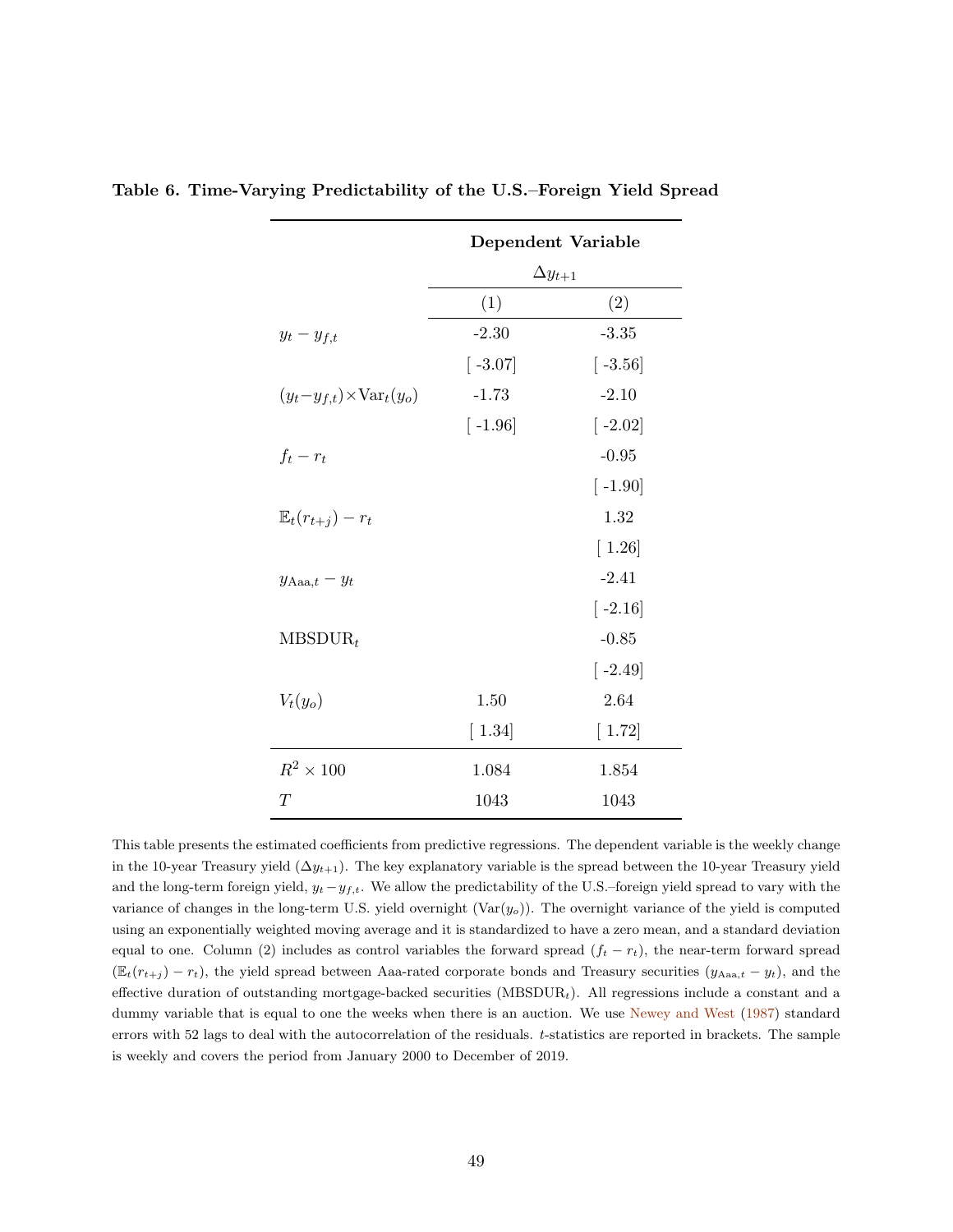|                             |                                      |                              |                                      | <b>Holding Period Return</b> |                     |                              |  |  |
|-----------------------------|--------------------------------------|------------------------------|--------------------------------------|------------------------------|---------------------|------------------------------|--|--|
|                             |                                      | Panel A: 1-week              |                                      | Panel B: 4-week              |                     | Panel C: 12-week             |  |  |
|                             | (1)                                  | (2)                          | (1)                                  | (2)                          | (1)                 | (2)                          |  |  |
| $y_t - y_{f,t}$             | 8.49                                 | 20.83                        | 6.51                                 | 15.96                        | 4.46                | 10.56                        |  |  |
|                             | $\begin{bmatrix} 2.91 \end{bmatrix}$ | $\left[4.68\right]$          | $\begin{bmatrix} 2.52 \end{bmatrix}$ | $[3.32]$                     | $\left[2.35\right]$ | $\left[4.44\right]$          |  |  |
| $f_t-r_t$                   |                                      | 7.05                         |                                      | 5.66                         |                     | 3.62                         |  |  |
|                             |                                      | $\left[ \right. 3.46\right]$ |                                      | $\left[2.61\right]$          |                     | $\left[ 3.22\right]$         |  |  |
| $\mathbb{E}_t(r_{t+1})-r_t$ |                                      | $-10.34$                     |                                      | $-6.84$                      |                     | $-3.52$                      |  |  |
|                             |                                      | $[-2.42]$                    |                                      | $[-1.46]$                    |                     | $\lceil -1.21 \rceil$        |  |  |
| $y_{\text{Aaa},t} - y_t$    |                                      | 2.18                         |                                      | 3.16                         |                     | 1.68                         |  |  |
|                             |                                      | $\left[ 1.01 \right]$        |                                      | $[2.07]$                     |                     | $\left[ \right. 1.36\right]$ |  |  |
| $MBSDUR_t$                  |                                      | 1.93                         |                                      | 2.17                         |                     | 1.18                         |  |  |
|                             |                                      | $\left[ 1.10 \right]$        |                                      | $\left[ 1.30 \right]$        |                     | $\left[ 1.15\right]$         |  |  |
| $R^2 \times 100$            | 0.89                                 | 2.22                         | 2.53                                 | 8.16                         | 5.43                | 17.32                        |  |  |
| T                           | 1032                                 | 1032                         | 1029                                 | 1029                         | 1022                | 1022                         |  |  |

<span id="page-51-0"></span>Table 7. Predictability of Excess Returns on Long-Term Treasury Securities over Long-Term Foreign Bonds

This table presents the estimated coefficients from predictive regressions. The dependent variable is the  $\tau$ -period excess return on a 10-year Treasury security over the excess return on a 10-year foreign bond,  $rx_{t\to t+\tau} - rx_{t\to\tau}$ , with  $rx_{f,t\to t+\tau}$  defined as the GDP-weighted excess return on German, Japanese, and U.K. 10-year sovereign debt. Panels A, B and C present results for 1-, 4-, and 12-week holding periods, respectively. The key explanatory variable is the spread between the 10-year Treasury yield and our measure of long-term foreign yield,  $y_t - y_{f,t}$ . The vector  $x_t$  controls for the 10-year forward rate spread  $(f_t - r_t)$ , the near-term forward spread  $(\mathbb{E}_t(r_{t+j}) - r_t)$ , the yield spread between Aaa-rated corporate bonds and Treasury securities  $(y_{Aaa,t} - y_t)$ , and the effective duration of MBS (MBSDUR<sub>t</sub>). All regressions include a constant and a dummy variable that is equal to one the weeks when there is an auction. t-statistics reported in brackets are obtained using [Newey and West](#page-39-6) [\(1987\)](#page-39-6) standard errors with 52 lags to deal with the autocorrelation of the residuals and with overlapping observations for holding periods above 1-week. The sample is weekly and covers the period from January 2000 to December of 2019.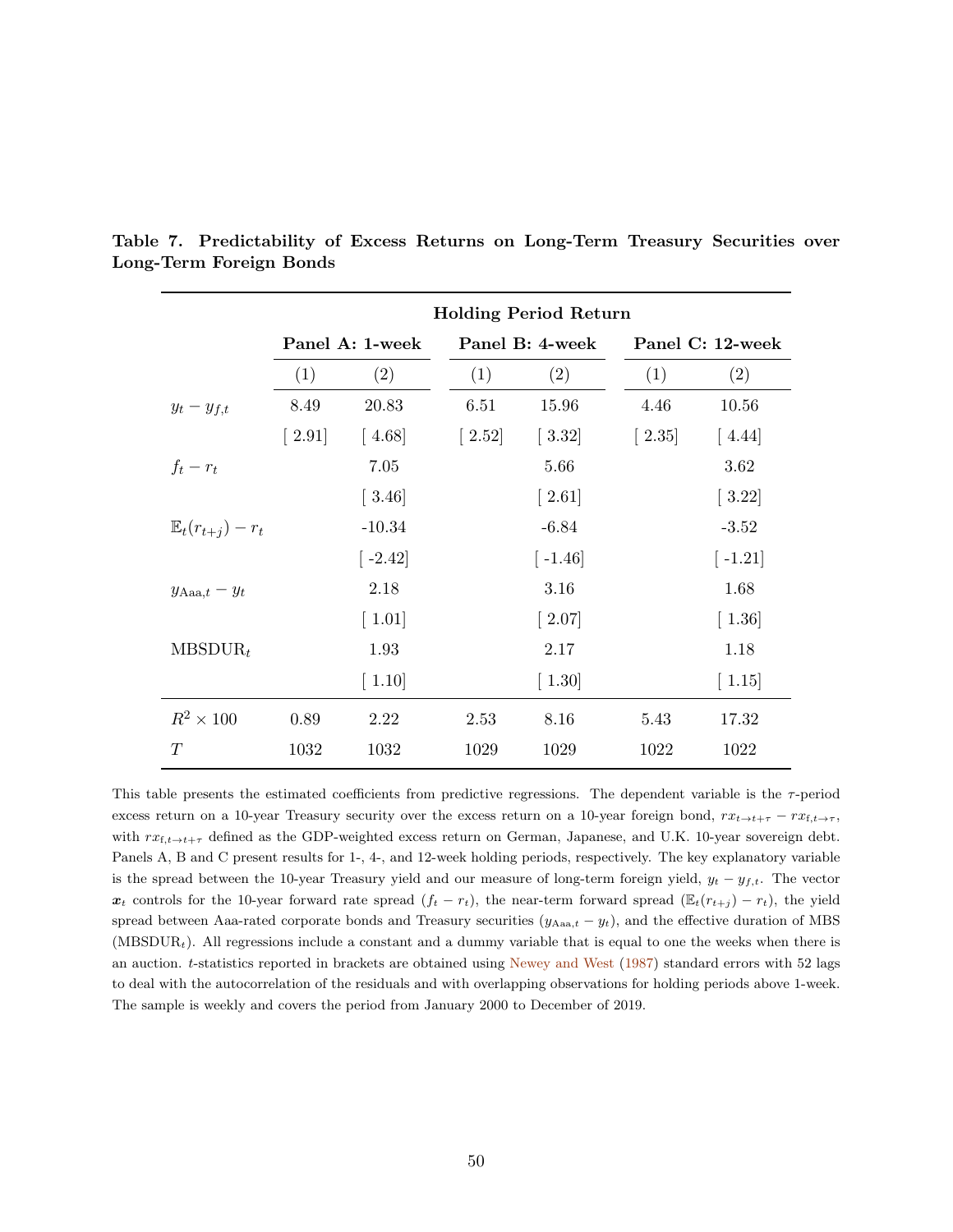|                      |                     |                        |                                                    | <b>Holding Period Return</b>         |                                                    |                                                    |  |  |
|----------------------|---------------------|------------------------|----------------------------------------------------|--------------------------------------|----------------------------------------------------|----------------------------------------------------|--|--|
|                      |                     | Panel A: 1-week        |                                                    | Panel B: 4-week                      |                                                    | Panel C: 12-week                                   |  |  |
|                      | (1)                 | (2)                    | (1)                                                | (2)                                  | (1)                                                | (2)                                                |  |  |
| $y_t - y_{f,t}$      | 11.24               | 21.39                  | 9.72                                               | 17.95                                | 7.66                                               | 12.47                                              |  |  |
|                      | $\left[4.20\right]$ | $\left[ 5.12\right]$   | $\left[ \begin{array}{c} 3.62 \end{array} \right]$ | $[3.67]$                             | $\left[ \begin{array}{c} 3.92 \end{array} \right]$ | $\left[4.92\right]$                                |  |  |
| $f_t-r_t$            |                     | 6.11                   |                                                    | 4.94                                 |                                                    | 2.84                                               |  |  |
|                      |                     | $[3.10]$               |                                                    | $\begin{bmatrix} 2.22 \end{bmatrix}$ |                                                    | $\left[2.35\right]$                                |  |  |
| $E_t(r_{t+1}) - r_t$ |                     | $-9.76$                |                                                    | $-7.63$                              |                                                    | $-4.24$                                            |  |  |
|                      |                     | $\left[ -2.46 \right]$ |                                                    | $\left[ -1.60 \right]$               |                                                    | $\left[ -1.45 \right]$                             |  |  |
| $y_{Aaa,t} - y_t$    |                     | 2.11                   |                                                    | 3.42                                 |                                                    | 2.12                                               |  |  |
|                      |                     | $\left[0.81\right]$    |                                                    | $\left[2.17\right]$                  |                                                    | $\left[ \begin{array}{c} 1.61 \end{array} \right]$ |  |  |
| $MBSDUR_t$           |                     | 2.36                   |                                                    | 2.16                                 |                                                    | 1.15                                               |  |  |
|                      |                     | $\left[ 1.41\right]$   |                                                    | $\left[ 1.23\right]$                 |                                                    | $\left[ 1.05\right]$                               |  |  |
| $R^2 \times 100$     | 1.59                | 2.44                   | 5.72                                               | 9.59                                 | 15.22                                              | 20.86                                              |  |  |
| T                    | 1043                | 1043                   | 1040                                               | 1040                                 | 1032                                               | 1032                                               |  |  |

<span id="page-52-0"></span>Table 8. Predictability of Returns on Long-Term Treasury Securities over Currency-Hedged Returns on Long-Term Foreign Bonds

This table presents the estimated coefficients from predictive regressions. The dependent variable is the  $\tau$ -period return on a 10-year Treasury security in excess of the currency-hedged return on a 10-year foreign bond,  $ret_{t\to t+\tau}$  –  $ret_{f,t\to t+\tau}^h$ , with  $ret_{f,t\to t+\tau}^h$  defined as the GDP-weighted currency-hedged return on German, Japanese, and U.K. 10-year sovereign debt. Panels A, B and C present results for 1-, 4-, and 12-week holding periods, respectively. The key explanatory variable is the spread between the 10-year Treasury yield and our measure of long-term foreign yield,  $y_t - y_{f,t}$ . The vector  $x_t$  controls for the 10-year forward rate spread  $(f_t - r_t)$ , the near-term forward spread  $(\mathbb{E}_t(r_{t+j}) - r_t)$ , the yield spread between Aaa-rated corporate bonds and Treasury securities  $(y_{\text{Aaa},t} - y_t)$ , and the effective duration of MBS ( $MBSDUR<sub>t</sub>$ ). All regressions include a constant and a dummy variable that is equal to one the weeks when there is an auction. t-statistics reported in brackets are obtained using [Newey and West](#page-39-6) [\(1987\)](#page-39-6) standard errors with 52 lags to deal with the autocorrelation of the residuals and with overlapping observations for holding periods above 1-week. The sample is weekly and covers the period from January 2000 to December of 2019.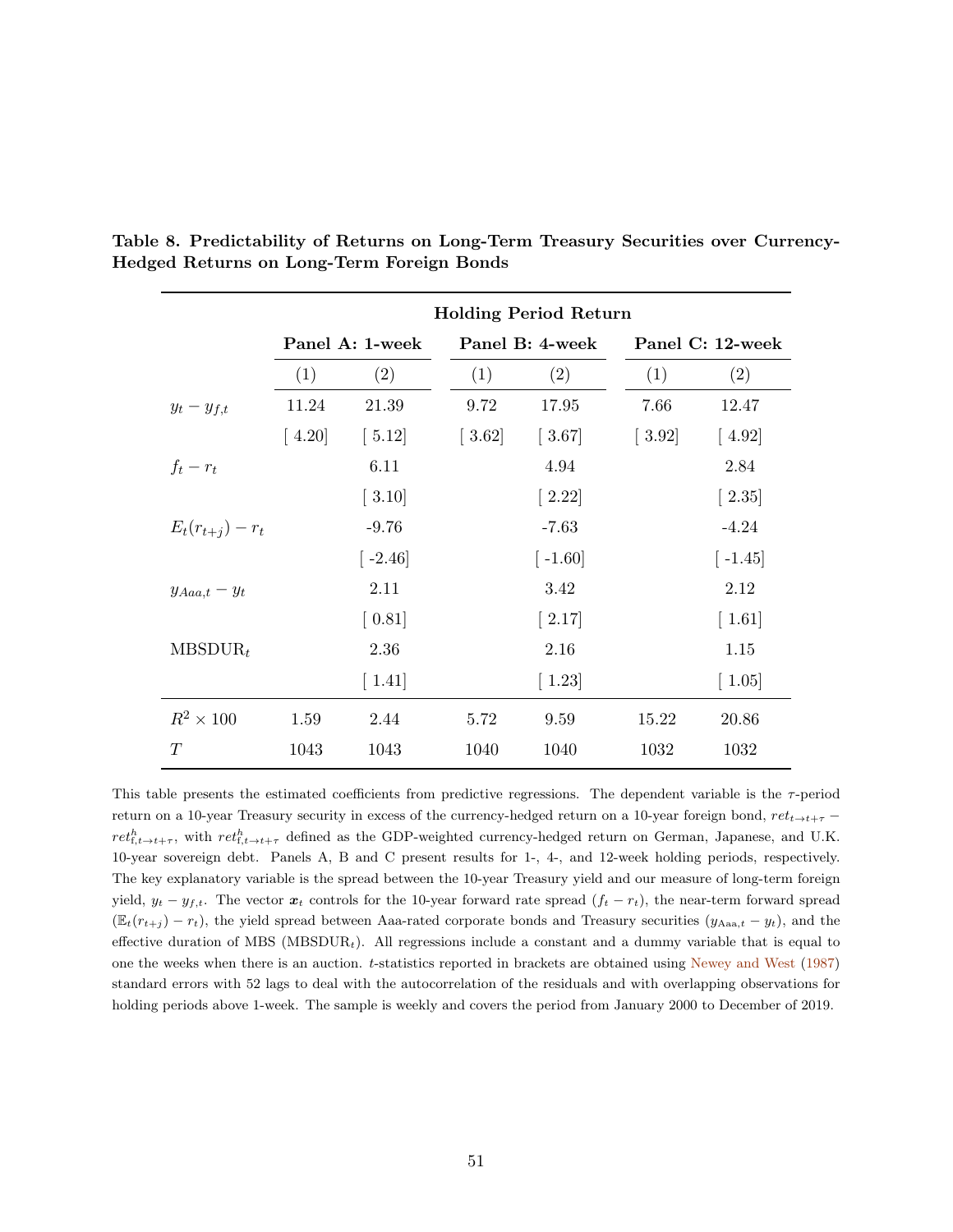Table A.1. List of Notable News Days for the January 2010-August 2017 period in the U.S., Euro area and U.K.

#### US – data releases

20100223 20100305 20100402 20100604 20100715 20100730 20100806 20100819 20100824 20100901 20100903 20100909 20101006 20101008 20101105 20101210 20101214 20110105 20110107 20110120 20110201 20110204 20110303 20110310 20110412 20110504 20110506 20110526 20110601 20110614 20110630 20110708 20110729 20110801 20110818 20110829 20110902 20111007 20120119 20120203 20120517 20120601 20120613 20120802 20120803 20120814 20120907 20121207 20130117 20130306 20130308 20130403 20130405 20130412 20130503 20130516 20130531 20130603 20130605 20130705 20130715 20130717 20130718 20130731 20130801 20130802 20130823 20130903 20130906 20131101 20131105 20131108 20131204 20140110 20140116 20140203 20140218 20140307 20140417 20140430 20140513 20140602 20140625 20140730 20140813 20140905 20141015 20141205 20150114 20150206 20150306 20150401 20150402 20150508 20150519 20150605 20150702 20150805 20151002 20151014 20151106 20151201 20160212 20160301 20160415 20160603 20160729 20160906 20161216 20170106 20170119 20170614 20170703

#### US – central bank communications

20100715 20100722 20100803 20100811 20100827 20100922 20101104 20101206 20110608 20110810 20110922 20120126 20120314 20120404 20120823 20120831 20120914 20121005 20121213 20130523 20130620 20130621 20130624 20130711 20130822 20130905 20130916 20130919 20130924 20131027 20131031 20140320 20140331 20140410 20140710 20140918 20141218 20150224 20150319 20150805 20150820 20150918 20151029 20160317 20160922 20161215 20170105 20170119 20170214 20170301 20170316 20170504 20170615 20170712

#### $US - other news$

20100223 20100604 20100811 20100824 20100922 20101115 20101207 20101208 20110201 20110303 20110412 20110729 20110808 20110810 20110818 20110902 20110922 20120409 20120803 20130503 20130620 20130705 20130903 20130905 20130919 20130924 20131017 20131204 20140110 20141015 20141218 20161102 20161109 20161114 20170123 20170301 20170614

#### Euro area – data releases

20100223 20100723 20100802 20100914 20100923 20110112 20110201 20110901 20110907 20110930 20111024 20111220 20120201 20120222 20120322 20120423 20120502 20120815 20120924 20130214 20130221 20130321 20130603 20130724 20130813 20130822 20130903 20130924 20131031 20131202 20131204 20140602 20141030 20141120 20150106 20150227 20150423 20150602 20150731 20160229 20160428 20170103 20170428 20170504 20170629 20170728

#### Euro area – central bank communications

20100506 20100507 20100610 20100902 20101201 20101202 20110118 20110303 20110505 20110804 20110808 20110909 20111006 20111011 20111012 20111103 20111201 20111208 20120607 20120705 20120706 20120726 20120727 20120802 20120803 20120821 20120904 20120906 20121206 20130110 20130207 20130307 20130506 20130704 20131107 20131205 20140206 20140306 20140403 20140514 20140605 20140825 20141021 20141106 20141117 20141121 20141124 20150122 20150123 20150309 20150310 20150429 20150505 20150507 20150511 20150519 20150603 20150903 20151021 20151022 20151102 20151112 20151113 20151120 20151203 20160121 20160310 20160630 20160908 20160909 20160912 20161004 20161005 20161123 20161208 20170309 20170427 20170608 20170627 20170628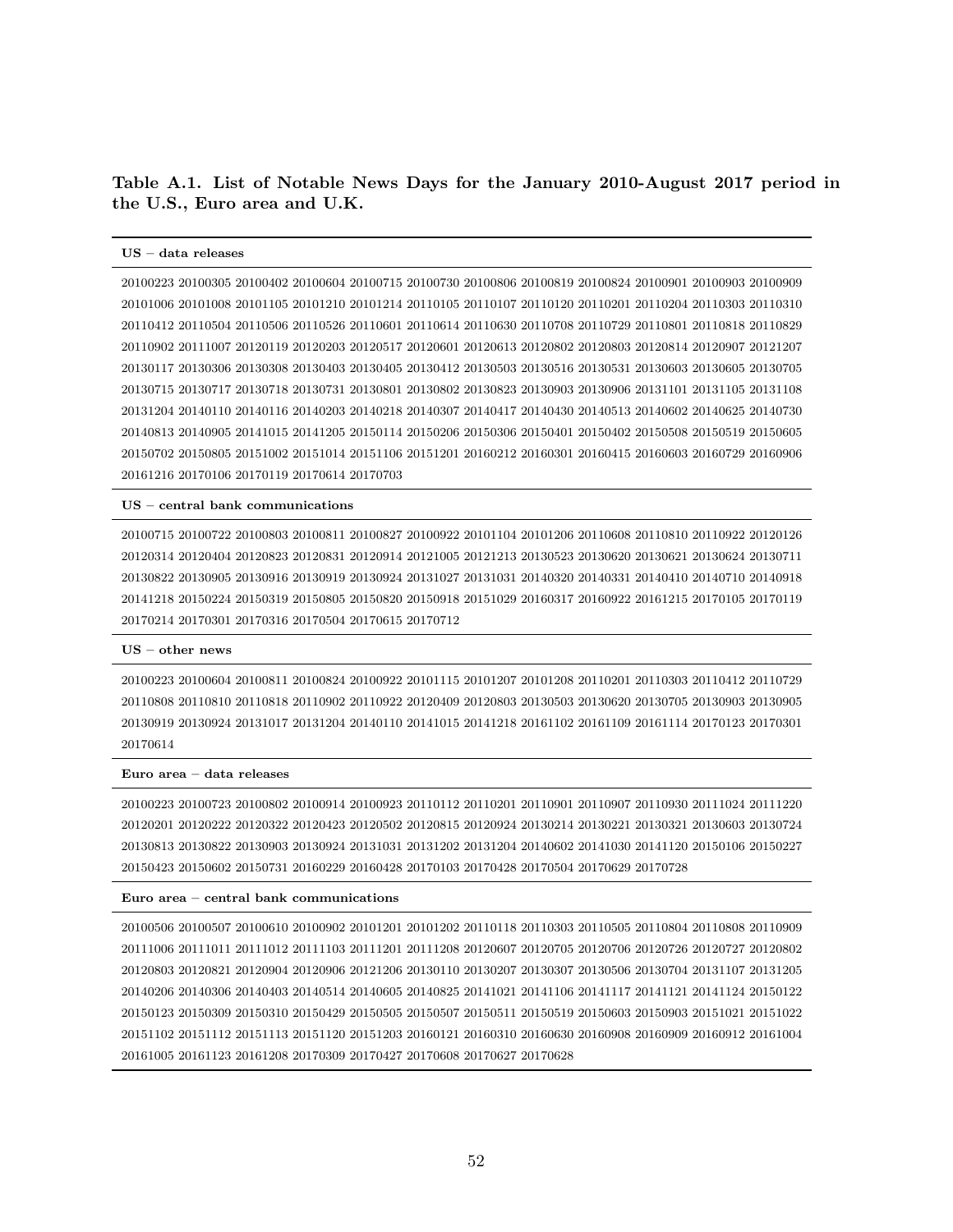### Table A.1. List of Notable News Days in the U.S., Euro area and U.K. (cont.)

#### Euro area – other news

20100211 20100223 20100427 20100430 20100504 20100510 20100514 20100604 20100907 20101123 20101130 20110128 20110201 20110303 20110418 20110628 20110629 20110711 20110721 20110727 20110809 20110810 20110818 20110902 20110914 20110919 20110922 20110927 20111004 20111005 20111006 20111017 20111021 20111027 20111031 20111101 20111109 20111114 20111209 20111212 20111216 20120210 20120222 20120410 20120523 20120530 20120607 20120619 20120625 20120705 20120802 20120803 20120815 20120926 20121017 20130226 20130705 20130903 20130924 20131204 20140514 20150106 20150622 20150629 20150707 20150710 20161114 20170301

#### U.K. – data releases

20100119 20100122 20100126 20100225 20100420 20100518 20100723 20100819 20101021 20101026 20110118 20110125 20110201 20110202 20110218 20110225 20110322 20110405 20110412 20110504 20110517 20110628 20110729 20111206 20120601 20120625 20120807 20120815 20121017 20121025 20130301 20130321 20130425 20130503 20130603 20130620 20130709 20130717 20130815 20130903 20130919 20130926 20131105 20131112 20131113 20131218 20140110 20140117 20140122 20140219 20140521 20140708 20140715 20141014 20141015 20141218 20150106 20150218 20150318 20150519 20150528 20150617 20150818 20150916 20151007 20160712 20160901 20161027 20161207 20170103 20170321 20170613 20170614 20170718

#### U.K. – central bank communications

20100210 20100223 20100512 20100728 20100811 20100824 20100922 20101020 20101110 20101116 20110216 20110503 20110511 20110810 20110817 20111006 20120209 20120222 20120418 20120620 20120705 20120718 20120802 20130213 20130220 20130307 20130315 20130617 20130625 20130705 20130905 20130918 20130927 20131113 20140212 20140514 20140613 20140618 20140813 20140818 20141017 20141112 20150121 20150422 20150714 20150806 20160119 20160524 20160630 20160701 20160714 20160804 20160808 20160810 20161007 20170202 20170615 20170620 20170803 20170804

#### U.K. – other news

20100811 20100824 20100922 20110201 20110412 20110628 20110729 20110810 20110818 20110902 20120222 20120523 20120607 20120705 20120815 20121017 20130503 20130620 20130705 20130903 20130905 20130919 20130924 20131017 20131105 20140110 20140514 20141015 20141218 20150106 20160620 20160624 20160627 20170614

This table presents a list of dates identified as days with notable news. Some of these dates are one business day after the calendar day of the event to align with the change in yields from 12 p.m. to 12 p.m., New York time. For example, an FOMC event that happened at 2 p.m. on day t would be recorded as day  $t + 1$ .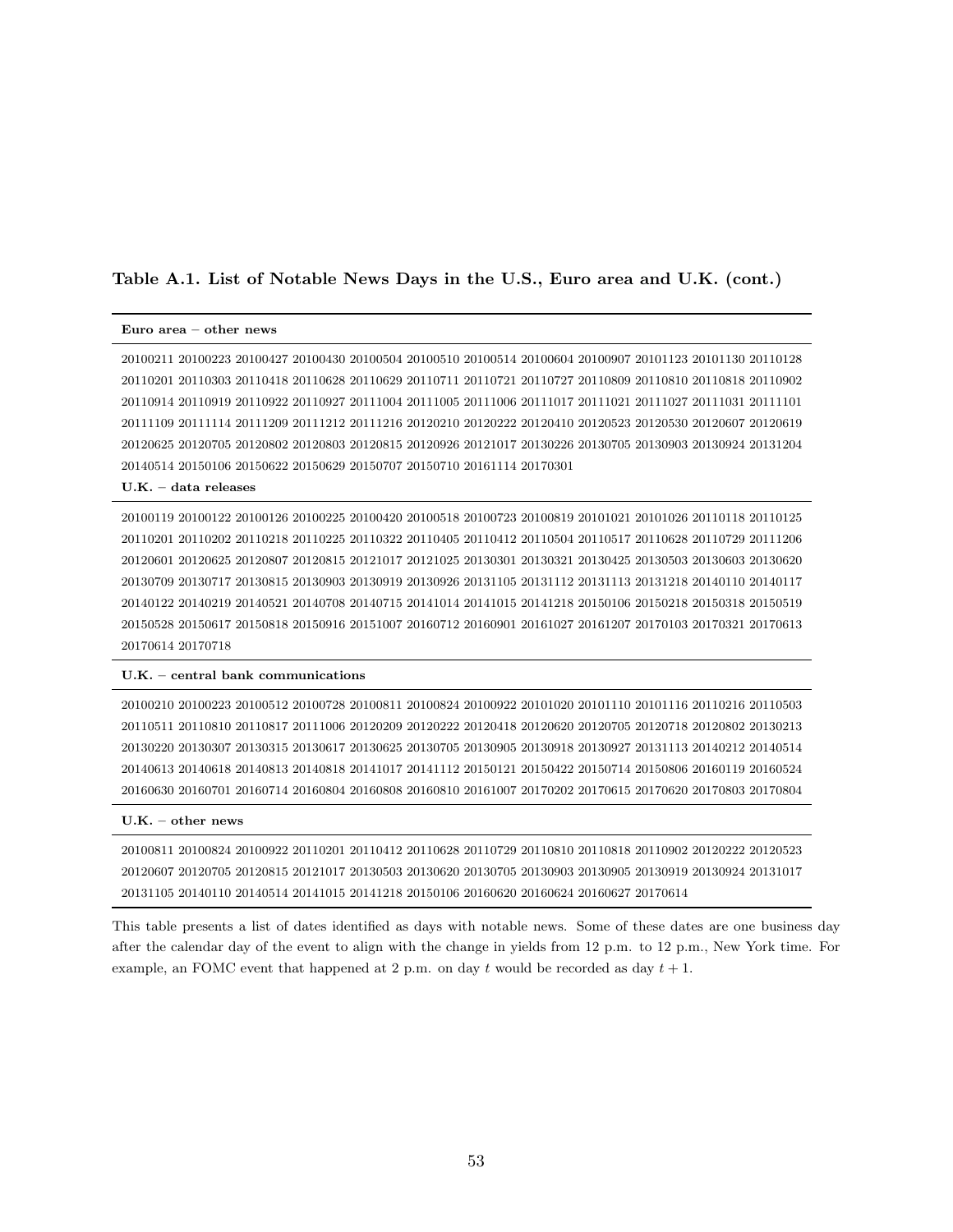|                                            | Dependent Variable                   |                           |                        |                                      |                                     |                        |  |
|--------------------------------------------|--------------------------------------|---------------------------|------------------------|--------------------------------------|-------------------------------------|------------------------|--|
|                                            |                                      | Panel A: $\Delta y_{t+1}$ |                        | Panel B: $\Delta y_{\mathbf{a},t+1}$ | Panel C: $\Delta y_{\text{na},t+1}$ |                        |  |
|                                            | (1)                                  | (2)                       | (1)                    | (2)                                  | (1)                                 | (2)                    |  |
| $y_t - y_{f,t}$                            | $-3.39$                              | $-3.25$                   | $-0.45$                | $-0.38$                              | $-2.93$                             | $-2.87$                |  |
|                                            | $\left[ -3.32 \right]$               | $\left[ -3.50 \right]$    | $\lceil -0.97 \rceil$  | $\left[ -0.83 \right]$               | $\left[ -3.33\right]$               | $\left[ -3.67\right]$  |  |
| $(y_t - y_{f,t}) \times \text{Var}_t(y_o)$ |                                      | $-2.45$                   |                        | $-0.07$                              |                                     | $-2.38$                |  |
|                                            |                                      | $[-2.40]$                 |                        | $\left[-0.29\right]$                 |                                     | $\left[ -2.47\right]$  |  |
| $f_t-r_t$                                  | $-1.10$                              | $-0.86$                   | $-0.22$                | $-0.15$                              | $-0.88$                             | $-0.70$                |  |
|                                            | $[-2.27]$                            | $[-1.71]$                 | $\lceil -1.47 \rceil$  | $\left[ -0.97 \right]$               | $\lceil -2.00 \rceil$               | $\lceil -1.48 \rceil$  |  |
| $\mathbb{E}_t(r_{t+1})-r_t$                | 1.28                                 | 0.93                      | $-0.21$                | $-0.27$                              | $-1.76$                             | 1.19                   |  |
|                                            | $\begin{bmatrix} 1.25 \end{bmatrix}$ | $\left[0.93\right]$       | $[-0.70]$              | $\left[-0.86\right]$                 | $[-1.76]$                           | $\lceil 1.24 \rceil$   |  |
| $y_{\text{Aaa},t} - y_t$                   | $-1.71$                              | $-3.04$                   | $0.05\,$               | 0.32                                 | $-1.76$                             | $-3.36$                |  |
|                                            | $[-2.25]$                            | $[-2.72]$                 | $\left[0.22\right]$    | $\left[0.87\right]$                  | $\left[ -1.76\right]$               | $\left[ -3.31 \right]$ |  |
| $MBSDUR_t$                                 | $-0.61$                              | $-0.66$                   | $-0.07$                | $-0.11$                              | $-0.54$                             | $-0.56$                |  |
|                                            | $\left[ -1.56 \right]$               | $[-2.00]$                 | $\left[ -0.66 \right]$ | $\left[ -0.98 \right]$               | $\left[ -1.41 \right]$              | $\lceil -1.76 \rceil$  |  |
| $R^2 \times 100$                           | 1.170                                | 1.666                     | 0.360                  | 0.261                                | 0.979                               | 1.563                  |  |
| T                                          | 1043                                 | 1043                      | 1043                   | 1043                                 | 1043                                | 1043                   |  |

Table A.2. Equally-Weighted Foreign Long-Term Yields

This table presents the estimated coefficients from predictive regressions. The dependent variables are weekly changes in the 10-year Treasury yield (Panel A  $\Delta y_{t+1}$ ), cumulative weekly changes in 30-minute windows around macroeconomic and monetary policy announcements (Panel B  $\Delta y_{a,t+1}$ ), and the cumulative changes in yields outside of these windows (Panel C  $\Delta y_{\text{na},t+1}$ ). The key explanatory variable is the spread between the 10-year Treasury yield and the long-term foreign yield. The control variables are the the 10-year forward rate spread  $(f_t - r_t)$ , the near-term forward spread ( $\mathbb{E}_t(r_{t+j}) - r_t$ ), the yield spread between Aaa-rated corporate bonds and Treasury securities ( $y_{Aaa,t} - y_t$ ), and the effective duration of outstanding mortgage-backed securities  $(MBSDUR<sub>t</sub>)$ . All regressions include a constant and a dummy variable that is equal to one the weeks when there is an auction. We use [Newey and West](#page-39-6) [\(1987\)](#page-39-6) standard errors with 52 lags to deal with the autocorrelation of the residuals. t-statistics are reported in brackets. The sample is weekly and covers the period from January 2000 to December of 2019.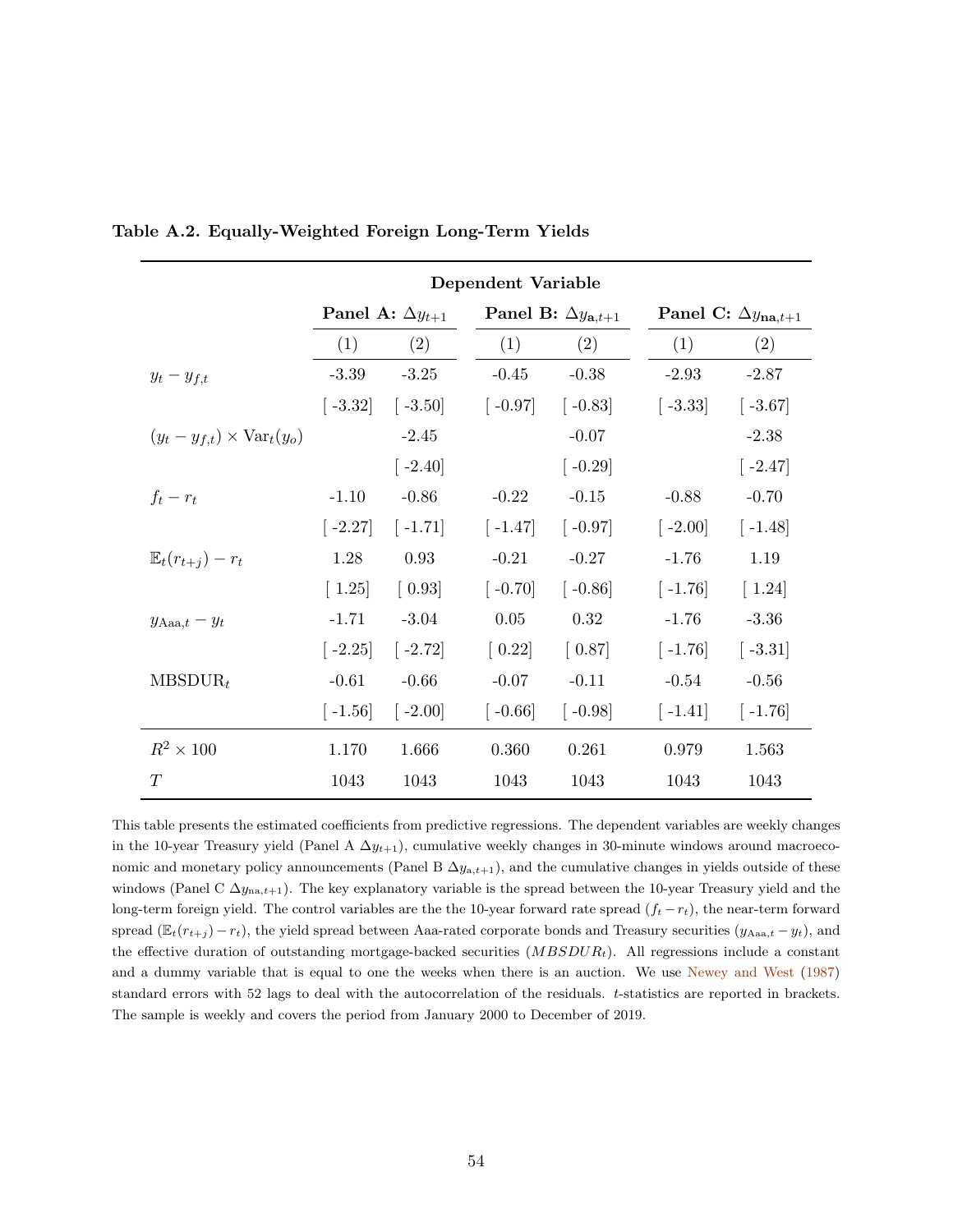|                                 |                       | Value-weighted              |                                                                             |                       | Equally-weighted            |                            |
|---------------------------------|-----------------------|-----------------------------|-----------------------------------------------------------------------------|-----------------------|-----------------------------|----------------------------|
|                                 | $\Delta y_{t+1}$      | $\Delta y_{\mathrm{a},t+1}$ | $\Delta y_{\text{na},t+1}$                                                  | $\Delta y_{t+1}$      | $\Delta y_{\mathrm{a},t+1}$ | $\Delta y_{\text{na},t+1}$ |
| $y_t - y_{f,t}$                 | $-3.30$               | $-0.16$                     | $-3.13$                                                                     | $-2.56$               | $-0.36$                     | $-2.20$                    |
|                                 | $\left[ -2.92\right]$ |                             | $\begin{bmatrix} -0.31 \end{bmatrix}$ $\begin{bmatrix} -3.67 \end{bmatrix}$ | $\left[ -2.48\right]$ | $\left[ -0.68 \right]$      | $\left[-2.55\right]$       |
| $f_t-r_t$                       | $-1.15$               | $-0.14$                     | $-1.01$                                                                     | $-0.84$               | $-0.18$                     | $-0.65$                    |
|                                 | $ -2.37 $             | $\left[-0.83\right]$        | $\left[ -2.31 \right]$                                                      | $\lceil -1.86 \rceil$ | $\lceil -1.18 \rceil$       | $\left[ -1.62 \right]$     |
| $\mathbb{E}_{t}(r_{t+i})-r_{t}$ | 1.45                  | $-0.34$                     | 1.79                                                                        | 0.80                  | $-0.26$                     | 1.06                       |
|                                 | $\lceil 1.41 \rceil$  | $\left[-1.05\right]$        | $\lceil 1.83 \rceil$                                                        | $\left[0.83\right]$   | $[-0.87]$                   | $\lceil 1.20 \rceil$       |
| $y_{\text{Aaa},t} - y_t$        | $-1.71$               | 0.07                        | $-1.78$                                                                     | $-1.85$               | 0.03                        | $-1.88$                    |
|                                 | $[-2.24]$             | $\left[0.28\right]$         | $[-2.20]$                                                                   | $\lceil -2.26 \rceil$ | $\left[0.13\right]$         | $\left[ -2.19 \right]$     |
| $MBSDUR_t$                      | $-0.67$               | $-0.09$                     | $-0.58$                                                                     | $-0.56$               | $-0.06$                     | $-0.50$                    |
|                                 | $\lceil -1.73 \rceil$ | $\left[-0.95\right]$        | $[-1.53]$                                                                   | $\lceil -1.45 \rceil$ | $\left[ -0.54 \right]$      | $[-1.29]$                  |
| $R^2 \times 100$                | 1.199                 | 0.289                       | 1.143                                                                       | 0.831                 | 0.326                       | 0.677                      |
| T                               | 1043                  | 1043                        | 1043                                                                        | 1043                  | 1043                        | 1043                       |

Table A.3. Robustness to Using a Wider Set of Foreign Countries

This table presents the estimated coefficients from predictive regressions. The dependent variables are weekly changes in the 10-year Treasury yields  $(\Delta y_{t+1})$ , cumulative weekly changes in 30-minute windows around macroeconomic and monetary policy announcements  $(\Delta y_{a,t+1})$ , and the cumulative weekly changes in yields outside of these windows  $(\Delta y_{n,t+1})$ . The key explanatory variable is the spread between the 10-year Treasury yield and the long-term foreign yield computed as the equally and GDP-weighted average of German, Japanese, French, U.K. and Swiss 10-year yields. The control variables are the the 10-year forward rate spread  $(f_t - r_t)$ , the near-term forward spread  $(\mathbb{E}_t(r_{t+j}) - r_t)$ , the yield spread between Aaa-rated corporate bonds and Treasury securities  $(y_{Aaa,t} - y_t)$ , and the effective duration of outstanding mortgage-backed securities  $(MBSDUR<sub>t</sub>)$ . All regressions include a constant and a dummy variable that is equal to one the weeks when there is an auction. We use [Newey and West](#page-39-6) [\(1987\)](#page-39-6) standard errors with 52 lags to deal with the autocorrelation of the residuals. t-statistics are reported in brackets. The sample is weekly and covers the period from January 2000 to December of 2019.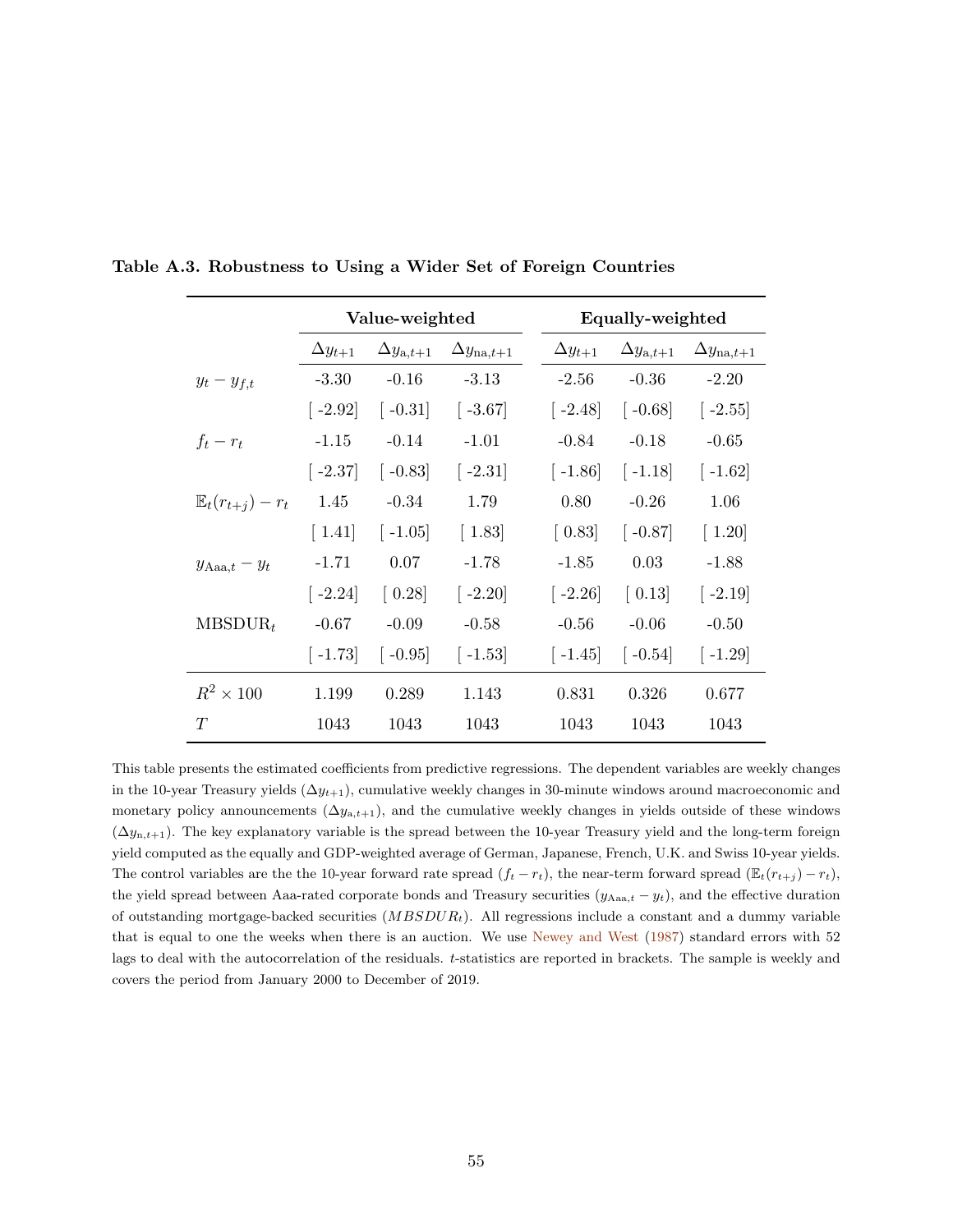|                             |         |                           |                     | Dependent Variable                   |                       |                                     |  |  |
|-----------------------------|---------|---------------------------|---------------------|--------------------------------------|-----------------------|-------------------------------------|--|--|
|                             |         | Panel A: $\Delta y_{t+1}$ |                     | Panel B: $\Delta y_{\mathbf{a},t+1}$ |                       | Panel C: $\Delta y_{\text{na},t+1}$ |  |  |
|                             | (1)     | (2)                       | (1)                 | (2)                                  | (1)                   | (2)                                 |  |  |
| $y_t - y_{f,t}$             | $-8.01$ | $-15.74$                  | 0.23                | $-0.61$                              | $-8.24$               | $-15.13$                            |  |  |
|                             |         | $[-2.51]$ $[-2.69]$       | $\left[0.22\right]$ | $\left[ -0.34 \right]$               | $\lceil -2.85 \rceil$ | $\left[ -3.01 \right]$              |  |  |
| $f_t-r_t$                   |         | $-5.03$                   |                     | $-0.58$                              |                       | $-4.45$                             |  |  |
|                             |         | $\left[ -2.04\right]$     |                     | $\lceil -0.86 \rceil$                |                       | $\left[-1.85\right]$                |  |  |
| $\mathbb{E}_t(r_{t+1})-r_t$ |         | 6.22                      |                     | $-1.16$                              |                       | 7.38                                |  |  |
|                             |         | $\left[ 1.22\right]$      |                     | $\lceil -0.83 \rceil$                |                       | $\lceil 1.42 \rceil$                |  |  |
| $y_{\text{Aaa},t} - y_t$    |         | $-7.49$                   |                     | $-1.51$                              |                       | $-5.98$                             |  |  |
|                             |         | $\left[ -2.97\right]$     |                     | $\lceil -0.91 \rceil$                |                       | $\left[ -1.83\right]$               |  |  |
| $MBSDUR_t$                  |         | $-3.25$                   |                     | $-0.39$                              |                       | $-2.86$                             |  |  |
|                             |         | $[-1.81]$                 |                     | $\lceil -1.08 \rceil$                |                       | $[-1.67]$                           |  |  |
| $R^2 \times 100$            | 3.901   | 8.013                     | $-0.774$            | 1.537                                | 4.053                 | 6.590                               |  |  |
| T                           | 240     | 240                       | 240                 | 240                                  | 240                   | 240                                 |  |  |

Table A.4. Predictability Using Monthly Data 2000–2019

This table presents the estimated coefficients from predictive regressions. The dependent variables are monthly changes in the 10-year Treasury yield (Panel A  $\Delta y_{t+1}$ ), cumulative monthly changes in 30-minute windows around macroeconomic and monetary policy announcements (Panel B  $\Delta y_{a,t+1}$ ), and the cumulative monthly changes in yields outside of these windows (Panel C  $\Delta y_{na,t+1}$ ). The key explanatory variable in the regressions reported in the table is the spread between the 10-year Treasury yield and the long-term foreign yield computed in [\(17\)](#page-19-1),  $y_t - y_{f,t}$ . The control variables are the the 10-year forward rate spread  $(f_t - r_t)$ , the near-term forward spread  $(\mathbb{E}_t(r_{t+j}) - r_t)$ the yield spread between Aaa-rated corporate bonds and Treasury securities  $(y_{\text{Aaa},t} - y_t)$ , and the effective duration of outstanding mortgage-backed securities  $(MBSDUR_t)$ . We use [Newey and West](#page-39-6) [\(1987\)](#page-39-6) standard errors with 12 lags to deal with the autocorrelation of the residuals. t-statistics are reported in brackets. The sample is monthly and covers the period from January 2000 to December of 2019.